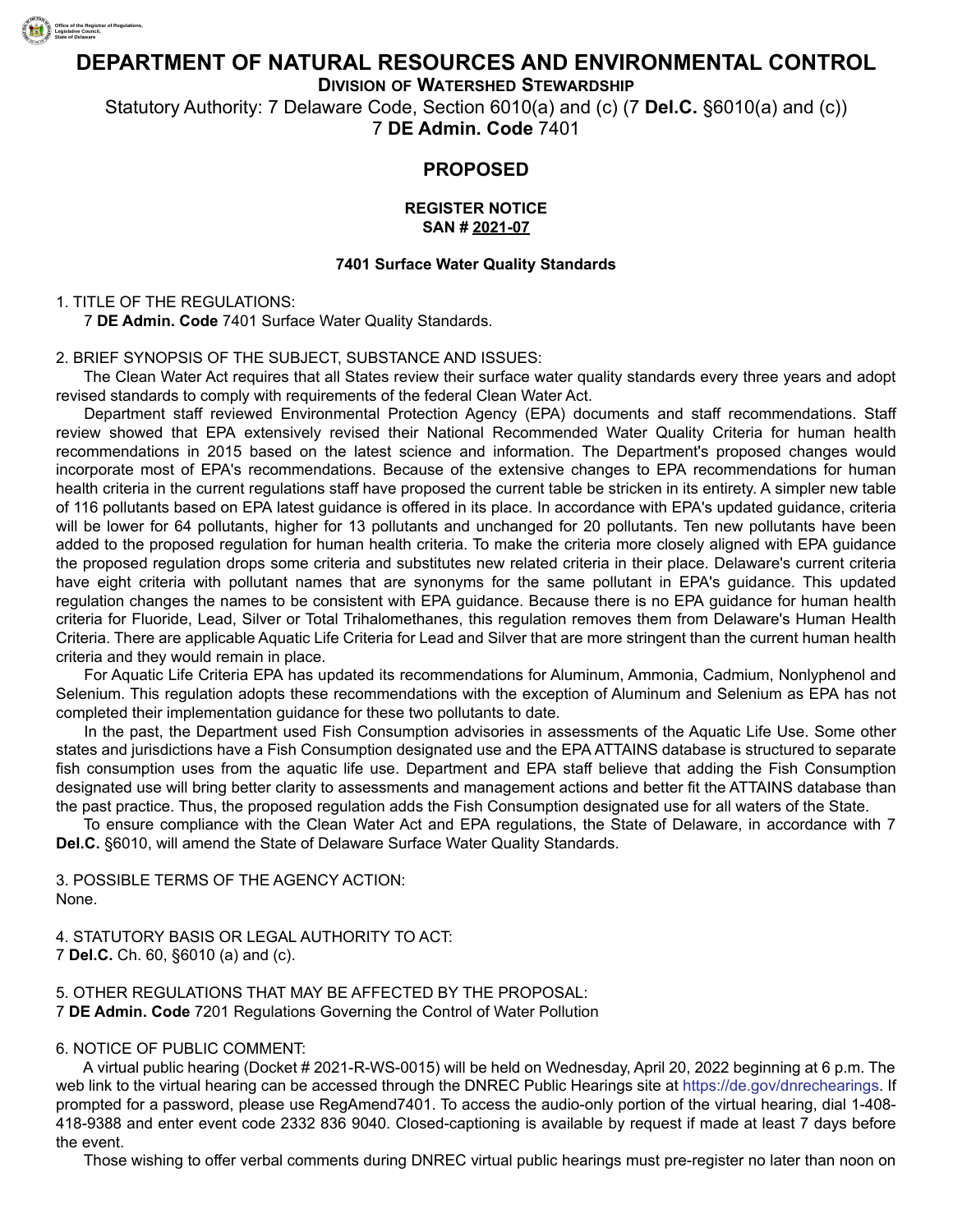the date of the virtual hearing at<https://de.gov/dnreccomments> or by telephone at 302-739-9295.

The proposed amendments may be inspected online starting March 1, 2022 at [http://regulations.delaware.gov/](http://regulations.delaware.gov/services/current_issue.shtml) services/current issue.shtml or in-person, by appointment only, by contacting David Wolanski by phone at 302-739-9939 or by email at [David.Wolanski@Delaware.Gov.](mailto:David.Wolanski@Delaware.Gov)

The Department will accept public comment through the close of business on Thursday, May 5th, 2022. Comments will be accepted in written form via email to [DNRECHearingComments@delaware.gov,](mailto:DNRECHearingComments@delaware.gov) or by using the online form at [https://](https://de.gov/dnreccomments) [de.gov/dnreccomments,](https://de.gov/dnreccomments) or by U.S. mail to the following address:

> Lisa Vest, Hearing Officer DNREC - Office of the Secretary 89 Kings Highway, Dover, DE 19901

7. PREPARED BY: David Wolanski Division of Watershed Stewardship-DNREC 285 Beiser Blvd., Suite 102, Dover, DE 19904 Phone: (302)739-9939; email: [David.Wolanski@Delaware.Gov](mailto:David.Wolanski@Delaware.Gov)

## **7401 Surface Water Quality Standards**

#### **1.0 Intent**

- 1.1 It is the policy of the Department to maintain within its jurisdiction surface waters of the State of satisfactory quality consistent with public health and public recreation purposes, the propagation and protection of fish and aquatic life, and other beneficial uses of the water.
- 1.2 Where conflicts develop between stated surface water uses, stream criteria, or discharge criteria, designated uses for each segment shall be paramount in determining the required stream criteria, which, in turn, shall be the basis of specific discharge limits or other necessary controls.
- 1.3 Where existing facilities operating under a permit from this Department are required to reduce pollution concentrations or loadings due to the implementation of these surface water quality standards, a reasonable schedule for compliance may be granted in accordance with standards or requirements established in applicable statutes and regulations.
- 1.4 The Department intends to develop an agency-wide program to assess, manage, and communicate human health cancer risks from the major categories of environmental pollution under its jurisdiction. As a result of this activity, it may be necessary to adjust the upper bound worst case risk management level stated in subsection 4.6.3.3.2.1.

## **14 DE Reg. 1392 (06/01/11)**

#### **2.0 Definitions**

The following words and terms, when used in this regulation, shall have the following meaning unless the context clearly indicates otherwise:

"**Acute**" means involving a stimulus severe enough to rapidly induce an adverse response; in toxicity tests, an adverse response observed in 96 hours or less is typically considered acute. An acute effect is not always measured in terms of lethality; it can measure a variety of short term adverse effects.

"**Additive Effect**" means the total effect of a mixture of pollutants which is equal to the arithmetic sum of the effects of the individual pollutants in the mixture.

"**Agriculture**" means the use of land and water in the production of food, fiber and timber products.

"**Antagonistic Effect**" means the total effect of a mixture of pollutants which is less than the arithmetic sum of the effects of the individual pollutants in the mixture.

"**Average**" means, unless otherwise noted, the arithmetic mean of a representative group of samples for a specified parameter. Representativeness shall be determined through application of appropriate statistical techniques to data collected at times of critical ambient conditions, as determined on a parameter-byparameter basis.

"**Best Management Practice (BMP)**" are methods, measures or practices that are determined by the Department to be reasonable and cost-effective means for a person to meet certain, generally nonpoint source, pollution control needs. BMPs include but are not limited to structural and nonstructural controls and operation and maintenance procedures. BMPs can be applied before, during or after pollution-producing activities to reduce or eliminate the introduction of pollutants into receiving waters.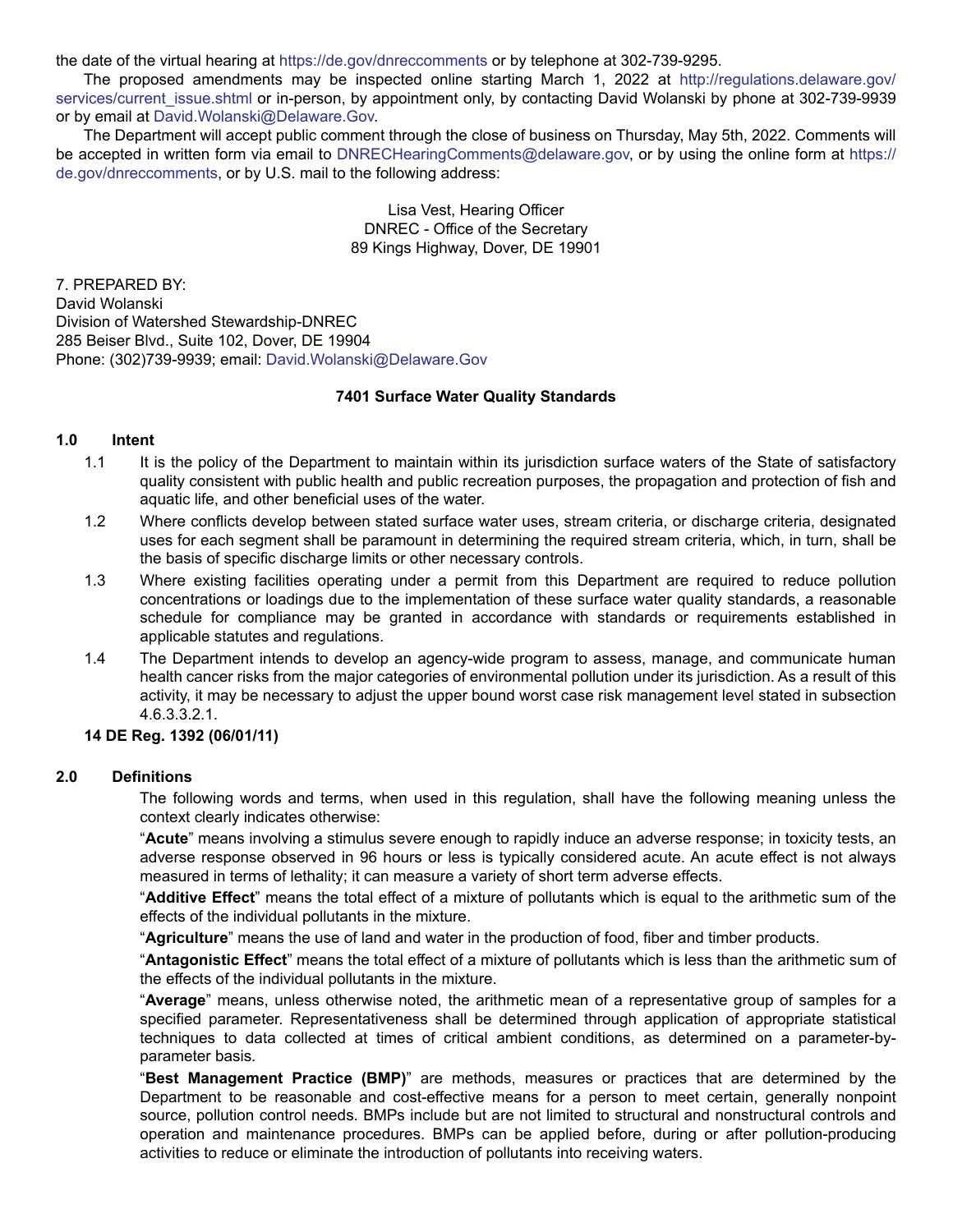"**Best Scientific Judgment**" means findings, conclusions, or recommended actions which result from the application of logical reasoning and appropriate scientific principles and practices to available and relevant information on a particular situation.

"**Bioavailability**" means a measure of the physicochemical access of a pollutant to an organism.

"**Biodegradation**" means the biological decomposition of natural or synthetic organic materials by microorganisms.

"**Carcinogen**" means a substance that increases the risk of benign or malignant neoplasms (tumors) in humans or other animals. Carcinogens regulated through these Standards include but may not be limited to those toxic substances classified as Group A or Group B carcinogens as defined in 51 FR 185 (9/24/86).

"**Chronic**" means involving a stimulus that produces an adverse response that lingers or continues for a relatively long period of time, often one-tenth of the life span or more. Chronic should be considered a relative term depending on the life span of the organism. A chronic effect can be lethality, growth or reproductive impairment, or other longer term adverse effect.

"**Clean Water Act**" means 33 U.S.C. 1251 et. seq., as amended.

"**Cold Water Fish Use**" means protection of fish species (such as from the family Salmonidae) and other flora and fauna indigenous to a cold water habitat.

"**Complete Mix**" means the concentration of a discharged pollutant varies by no more than 5% over the crosssectional area of the receiving water at the point of discharge.

"**Conservation Plan**" means a conservation plan is a record of land user decisions affecting land use and conservation treatment of natural resources including soil, water, air, plant, and animal resources. It is comprised of resource management systems which are groups of interrelated conservation practices (BMPs) and management measures formulated to protect, restore, or improve the resource base. Conservation plans are usually developed with the assistance of conservation districts using district BMP standards (ref: Field Office Technical Guide, USDA Soil Conservation Service).

"**Control Structure**" means a dam, weir or other structure placed by man to regulate stream flow and/or create an impoundment.

"**Critical Flow**" means a statistically determined minimum flow, which has a defined duration and recurrence interval.

"**Degradation**" means any adverse change in water quality or existing uses.

"**Department**" means the Delaware Department of Natural Resources and Environmental Control.

"**Designated Uses**" means those uses specified in water quality standards for each water body or segment whether or not they are being attained.

"**Diadromous**" describes fish which migrate to and from marine water and freshwater for the purpose of spawning.

"**Discharge Length Scale**" means the square root of the cross-sectional area of any discharge outlet.

"**Dispersion**" means a physical mixing process which results in the scattering of particles or dissolved materials in the water column.

"**Early Life Stages**" means life stages for fish which include all embryonic and larval stages, and all juvenile forms to 30 days following hatching.

"**Ephemeral**" describes a stream which contains flowing water only for short periods following precipitation events.

"**Excavated Waters**" means waters of the State which are wholly human-created. Such waters shall include but not be limited to upland basins with surface outlets, drainage and tax ditches which are ephemeral, and dug ponds.

"**Existing Use**" means those uses actually attained in the water body on or after November 28, 1975, whether or not they are included in the water quality standards.

"**Fish, Aquatic Life And Wildlife**" means all animal and plant life found in Delaware, either indigenous or migratory, regardless of life stage or economic importance.

"**Fish Consumption**" means the human ingestion of fish and shellfish, that are not chemically contaminated at a level that will cause a significant adverse health impact, caught from the State's waters.

"**Foam**" means frothy, generally stable, whitish mass of bubbles formed on or in the water upon agitation of the water.

"**Fresh Water**" means waters of the State which contain natural levels of salinity of 5 parts per thousand or less.

"**Fresh Water Flow**" means that flow which represents the amount of water passing a measurement point in a non-tidal system.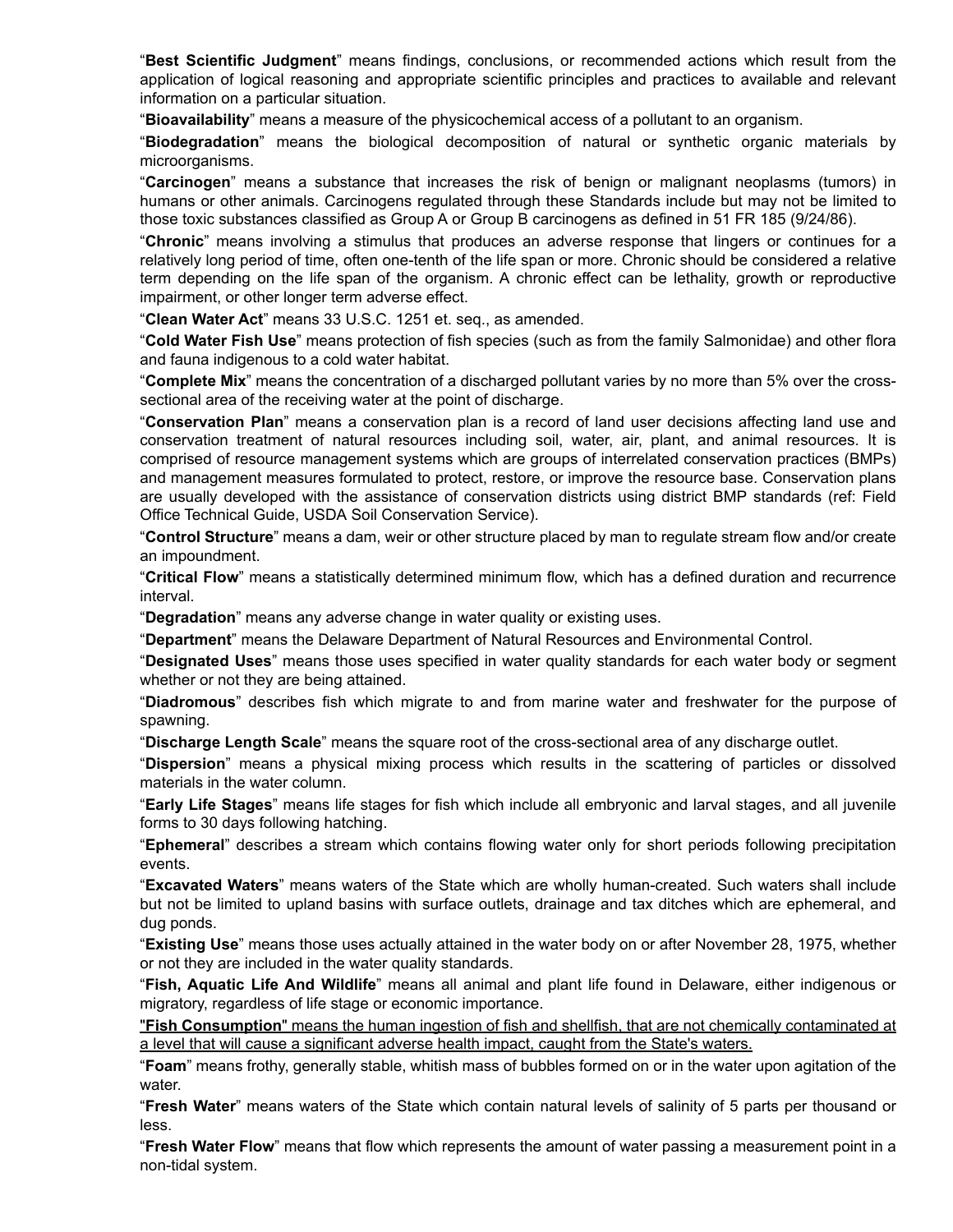"**Harvestable Shellfish Waters**" means waters from which shellfish may be taken and consumed; such waters are approved for shellfish harvesting by the Shellfish & Recreational Waters Branch, Watershed Assessment and Management Section, Division of Watershed Stewardship, Department of Natural Resources and Environmental Control.

"**Hydrolysis**" means a reaction of a chemical with water which results in the cleavage of a chemical bond.

"**Indigenous**" means native, or naturally growing, existing, or produced.

"**Industrial Water Supply**" means any water that is protected for use for industrial purposes, including noncontact cooling water.

"**Intake Water**" means water used by a facility from surface water, groundwater, commercial, or other sources. "**Intermittent**" describes a stream which contains flowing water for extended periods during a year, but does not carry flow at all times.

"**Lethal Concentration (LC)**" or "**LC**" means the point estimate of the toxicant concentration that would be lethal to a given percentage of test organisms during a specific period.

"**Marine Water**" means waters of the State which contain natural levels of salinity in excess of 5 parts per thousand.

"**Migratory Fish Spawning and Nursery Designated Use**" means in the Nanticoke River from the upstreammost limits of the City of Seaford to the Maryland State Line and the Broad Creek from the upstream-most limits of the Town of Laurel to the confluence with the Nanticoke River, the survival, growth and propagation of balanced indigenous populations of ecologically, recreationally and commercially important anadromous, semianadromous and tidal-fresh resident fish inhabiting spawning and nursery grounds from February 1 through May 31.

"**Minimum Analytical Level**" means the lowest concentration of a substance that can be quantified within specified limits of interlaboratory precision and accuracy under routine laboratory operating conditions in the matrix of concern.

"**Natural Conditions**" means water quality characteristics found or expected in the absence of human-induced pollution due to point or nonpoint sources.

"**Net Advective Flow**" is means that flow which represents the difference between the amount of water passing a point in a tidal system on a flood tide and the subsequent ebb tide. It is approximately equal to the freshwater input to the system upstream of that point.

"**Normal Corrosion**" means an electrochemical reaction that results in the dissolution or removal of metal from a solid metal surface. For specific applications considered by the Department, normal corrosion rates shall be as published by the National Association of Corrosion Engineers (Reference: Corrosion Data Survey - Metals Section, National Association of Corrosion Engineers, 1985, as updated from time to time) or, for applications not specifically addressed in the above reference, such other reliable data.

"**Normal Erosion**" means the progressive loss of original material from a solid surface due to mechanical interaction between that surface and a fluid, a multi-component fluid or an impinging liquid or solid particle. (Reference: Standard Practice for Liquid Impingement Erosion Testing, ASTM Designation G73-82, 1987; or other authoritative source for materials or conditions not covered by the referenced standard).

"**NPDES**" means National Pollutant Discharge Elimination System as provided in the Clean Water Act.

"**Nuisance Condition**" means any condition that, as a result of pollutant addition to a stream, causes unreasonable interference with the designated uses of the waters or the uses of the adjoining land areas.

"**Nuisance Species**" mean any species of fish, other animal, or plant living in or near the water, the presence of which causes unreasonable interference with the designated uses of the waters or the uses of adjoining land areas. Nuisance species include but are not limited to filamentous and blue-green algae.

"**Nutrient**" means any element or compound essential as a raw material for organism growth and development, including but not limited to nitrogen and phosphorus.

"**One-hour Average**" means the arithmetic average of the samples collected during a continuous one-hour period.

"**Open-water Fish And Shellfish Designated Use**" means in the Nanticoke River from the upstream-most limits of the City of Seaford to the Maryland State Line and the Broad Creek from the upstream-most limits of the Town of Laurel to the confluence with the Nanticoke River, the survival, growth and propagation of balanced indigenous populations of ecologically, recreationally and commercially important fish and shellfish inhabiting open water habitats year round.

"**Overenrichment**" means excessive addition of nutrients to a water body, resulting in deterioration of designated uses of the waters.

"**Perennial**" describes a freshwater stream which contains flowing water at all times.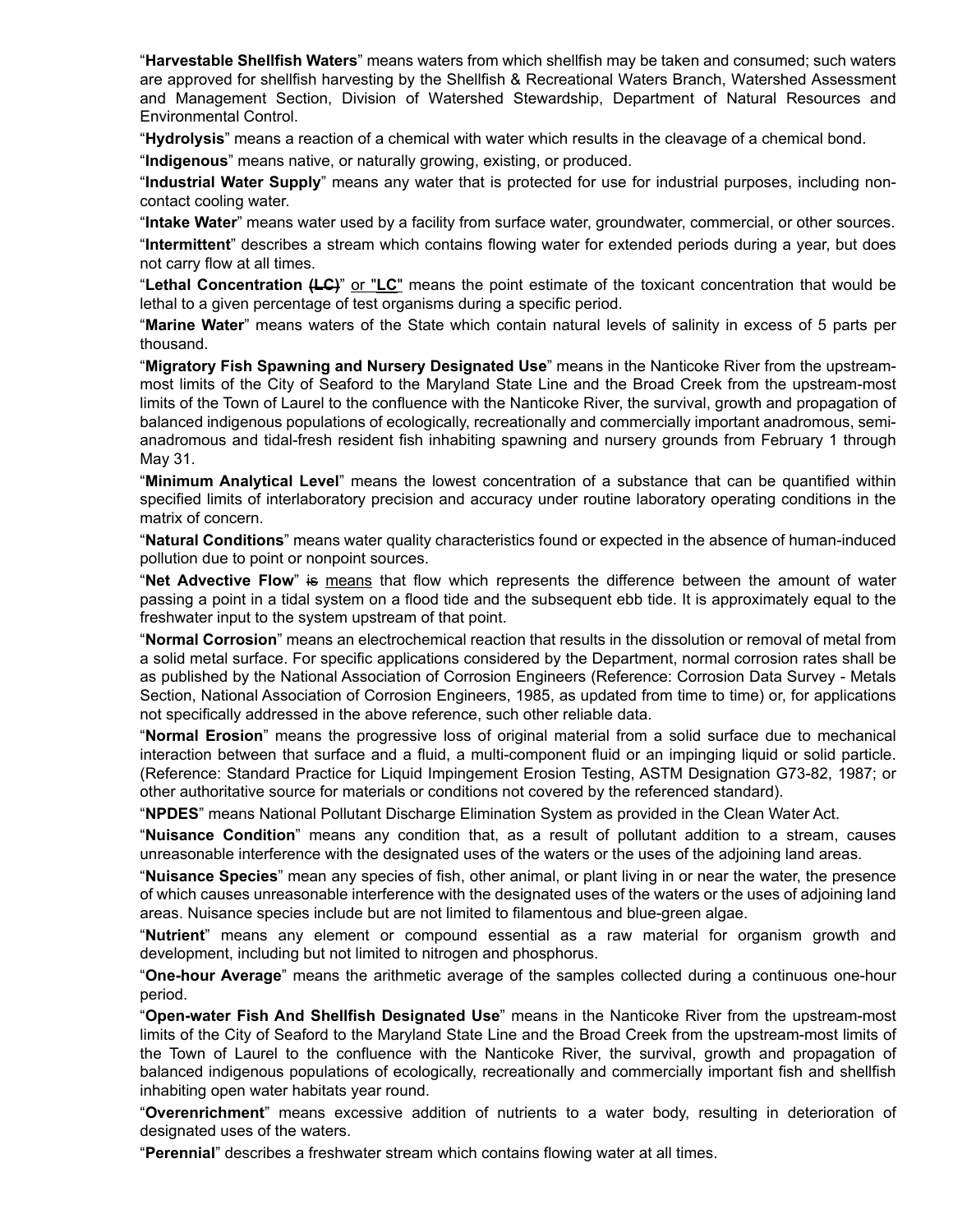"**Person**" means any individual, trust, firm, joint stock company, federal agency, partnership, corporation (including a government corporation), association, state, municipality, commission, political subdivision of a state, or any interstate body.

"**Photolysis**" means a light-catalyzed degradation reaction that occurs when light strikes certain chemicals.

"**Pollutant**" means dredged spoil, solid waste, incinerator residue, sewage, garbage, sewage sludge, munitions, chemical wastes, biological materials, radioactive materials, heat, wrecked or discarded equipment, rock, sand, cellar dirt, hydrocarbons, oil and product chemicals, and industrial, municipal, and agricultural waste discharged into water.

"**Practicable**" means available and capable of being done after taking into consideration cost and existing technology, as well as logistics in light of overall facility operations or project purposes.

"**Primary Contact Recreation**" means any water-based form of recreation, the practice of which has a high probability for total body immersion or ingestion of water (examples include but are not limited to swimming and water skiing).

"**Propagation**" means reproduction of fish, aquatic life and wildlife within their natural environment.

"**Public Water Supply**" means any waters of the State designated as public water supply in Section 3.0.

"**Regulatory Mixing Zone**" means a designated, mathematically defined portion of a receiving water body, in close proximity to a discharge, in which initial dilution, dispersion, and reaction of discharged pollutants occur. See Section 6.0 for details on use of term.

"**Risk Management Level**" means that level above which an assessed risk is unacceptable from a public health perspective.

"**Scientifically Reasonable Request**" means any request that is based upon material, substantial, and relevant information and would be accepted as reasonable by most persons trained and competent in the subject of the request.

"**Scum**" describes a thin layer of impurities which forms on the surface of waters of the State.

"**Secondary Contact Recreation**" means a water-based form of recreation, the practice of which has a low probability for total body immersion or ingestion of water (examples include but are not limited to wading, boating, and fishing).

"**Sedimentation**" means the movement of solid particles and adsorbed chemicals toward the bottom of the water column under the influence of gravity.

"**Shallow-water Bay Grass Designated Use**" means in the Nanticoke River from the upstream-most limits of the City of Seaford to the Maryland State Line and the Broad Creek from the upstream-most limits of the Town of Laurel to the confluence with the Nanticoke River, the survival, growth and propagation of rooted, underwater bay grasses necessary for the propagation and growth of balanced indigenous populations of ecologically, recreationally and commercially important fish and shellfish inhabiting vegetated shallow-water habitats April 1 through October 31.

"**Shellfish**" means any species of fresh, brackish or salt water mollusk that is commonly considered to be edible. Typical edible mollusks include but are not limited to clams, mussels, oysters, scallops, and whelks.

"**Stream Basin**" means a specified drainage area from which (in most cases) all waters exit through a single outlet.

"**Surface Water**" means water occurring generally on the surface of the earth.

"**Synergistic Effect**" means the total effect of a mixture of pollutants which is greater than the arithmetic sum of the effects of the individual pollutants in the mixture.

"**Systemic Toxicant**" means a toxic substance that has the ability to cause health effects within the body at sites distant from the entry point due to its absorption and distribution. Systemic toxicants are believed to have threshold concentrations or levels below which no health effects occur.

"**Tidal**" means surface waters characterized by periodic rise and fall due to gravitational interactions between the sun, moon, and earth.

"**Toxicity**" means the ability to cause death, disease, behavioral abnormalities, cancer, genetic mutations, physiological malfunctions (including malfunctions in reproduction), or physical deformities in organisms or their offspring.

"**Toxicity Test**" is means the means to determine the toxicity of a chemical or effluent using living organisms. A toxicity test measures the degree of response of an exposed test organism to a specific chemical or effluent.

"**Toxic Substance**" means any substance or combination of substances including disease-causing agents, which after discharge and upon exposure, ingestion, inhalation, or assimilation into any organism, either directly from the environment or indirectly by ingestion through food chains, may cause death, disease,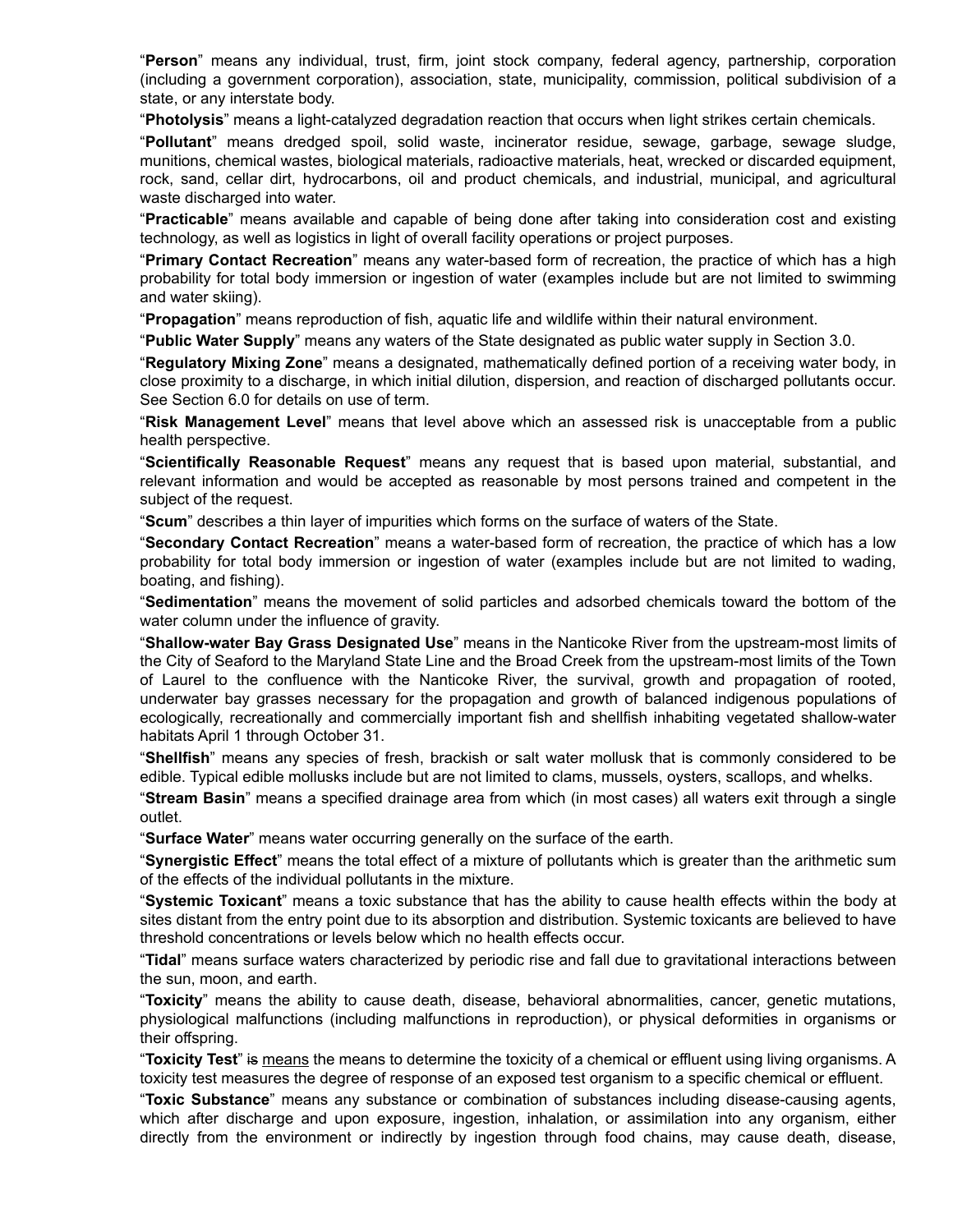behavioral abnormalities, cancer, genetic mutations, physiological malfunctions (including malfunctions in reproduction), or physical deformities in such organisms or their offspring.

"**True Daily Mean**" is means the mean value for a parameter which accurately accounts for diurnal variations over one 24-hour period.

"**Use Attainability Analysis**" means a structured scientific assessment of the factors affecting the attainment of the use which may include physical, chemical, biological, and economic factors as described in subsections 9.1.1.1 through 9.1.1.8.

"**Volatilization**" means the loss of a chemical from the water column due to mass exchange across the airwater interface.

"**Water Distribution Piping and Appurtenances**" means pipes and piping systems, along with integral components thereof, which are used to convey water from one point to another.

"**Water Pollution**" means man-made or human-induced alteration of the chemical, physical, biological or radiological integrity of surface waters of the State.

"**Water Quality**" means the physical, chemical, and biological characteristics of water with respect to its suitability for a particular use. For the purposes of these Standards, water quality shall be assessed in terms of chemical composition, biological integrity, and physical habitat.

"**Water-Quality Based**" generally refers to means, generally, requirements for pollution control that are in excess of technology-based minimum requirements, including but not limited to those listed in Sections 301(b) and 306 of the Clean Water Act. Such controls are designed to reduce pollutants to a level that will allow water quality standards to be attained where said standards would not be attained through application of the technology-based controls.

"**Water Quality Criterion**" means an element of water quality standards, expressed as constituent concentrations, levels, or narrative statements, representing a quality of water that supports a particular designated use.

"**Water Quality Standard**" means a rule or limit defined herein which consists of a designated use or uses for waters of the State and water quality criteria for such waters based upon such designated uses.

"**Waters of the State**" means:

All surface waters of the State including but not limited to:

Waters which are subject to the ebb and flow of the tide, including but not limited to estuaries, bays, and the Atlantic Ocean;

All interstate waters, including interstate wetlands;

All other waters of the State, such as lakes, rivers, streams (including intermittent and ephemeral streams), drainage ditches, tax ditches, creeks, mudflats, sandflats, wetlands, sloughs, or natural or impounded ponds;

All impoundments of waters otherwise defined as waters of the State under this definition;

Wetlands adjacent to waters (other than waters that are themselves wetlands) identified above;

Waste and stormwater treatment systems, including but not limited to treatment ponds or lagoons designed to meet the requirements of the Clean Water Act (other than cooling ponds which otherwise meet the requirements of subsection (l) of this definition) are not waters of the State.

Waters of exceptional recreational or ecological significance (ERES): Waters which are important, unique, or sensitive from a recreational and/or ecological perspective, but which may or may not have excellent water quality. Such waters shall normally have regional significance with respect to recreational use (fishing, swimming and boating), or have significant or widespread riverine, riparian, or wetland natural areas.

"**Wetland Dominated Tidal River Designated Use**" applies to the Murderkill River from the Route 1 Bridge to the confluence with Delaware Bay which supports the survival, growth and propagation of balanced indigenous populations of fish inhabiting the river and adapted to intermittent low dissolved oxygen caused by natural processes during the period May 16 through September 30.

"**Wetlands**" means wetlands are those areas that are inundated or saturated by surface or ground water at a frequency and duration sufficient to support, and that under normal circumstances do support, a prevalence of vegetation typically adapted for life in saturated soil conditions. Wetlands generally include swamps, marshes, bogs, and similar areas.

**18 DE Reg. 312 (10/01/14) 21 DE Reg. 241 (09/01/17)**

#### **3.0 Stream Basins & Designated Uses**

The designated uses applicable to the various stream basins represent the categories of beneficial use of waters of the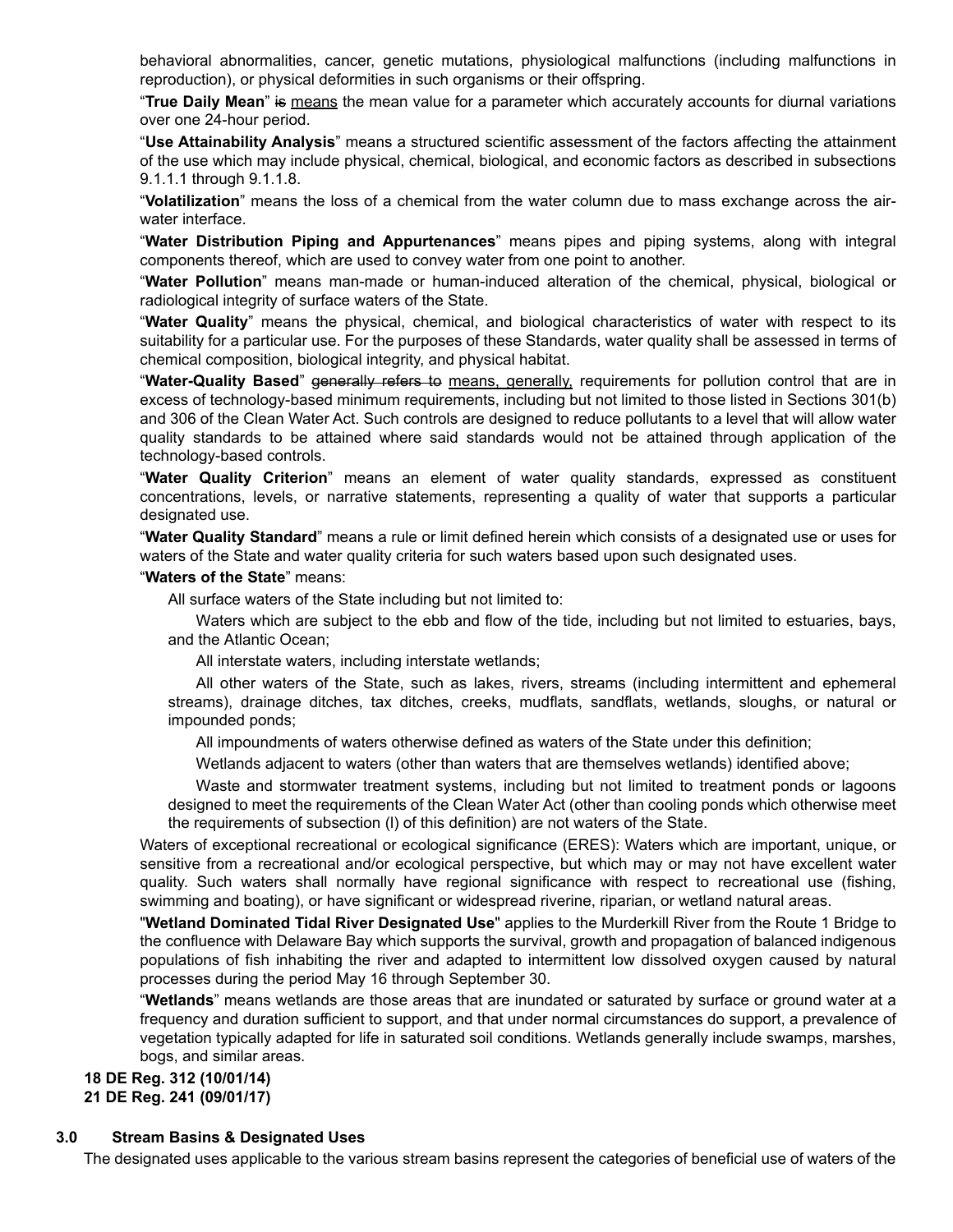state which must be maintained and protected through application of appropriate criteria.

| Figure 1          | Basins and waterbodies as illustrated in | Water<br>Source              | Water                | Contact               | Contact                 | య                                | Fish                            | Water                  |                              |                                 |                          |
|-------------------|------------------------------------------|------------------------------|----------------------|-----------------------|-------------------------|----------------------------------|---------------------------------|------------------------|------------------------------|---------------------------------|--------------------------|
|                   |                                          | Supply<br>Public             | Industrial<br>Supply | Primary<br>Recreation | Secondary<br>Recreation | Fish, Aquatic Life<br>Wildlife** | (Put-and-Take)<br>Water<br>Cold | Agricultural<br>Supply | ERES Waters*                 | Shellfish Waters<br>Harvestable | <b>Fish Consumption</b>  |
| #<br>$\mathbf{1}$ | Name<br>Naamans Creek                    | $\overline{a}$               | $\pmb{\chi}$         | $\pmb{\mathsf{x}}$    | $\pmb{\times}$          | $\pmb{\mathsf{x}}$               | $\blacksquare$                  | (a)                    | $\overline{a}$               | $\blacksquare$                  | $\underline{\mathsf{x}}$ |
| $\overline{c}$    | <b>Shellpot Creek</b>                    | $\qquad \qquad \blacksquare$ | $\pmb{\mathsf{X}}$   | $\pmb{\mathsf{X}}$    | $\pmb{\mathsf{x}}$      | $\pmb{\mathsf{x}}$               | $\blacksquare$                  | (a)                    | $\blacksquare$               | $\blacksquare$                  | $\underline{\mathsf{X}}$ |
| 3                 | <b>Brandywine Creek</b>                  | (a)                          | $\pmb{\mathsf{x}}$   | $\pmb{\mathsf{x}}$    | $\pmb{\mathsf{x}}$      | $\pmb{\mathsf{x}}$               | (b)                             | (a)                    | (h)                          | $\blacksquare$                  | $\underline{\textbf{X}}$ |
| 4                 | Red Clay Creek                           | $\pmb{\mathsf{x}}$           | $\pmb{\mathsf{x}}$   | $\pmb{\mathsf{x}}$    | $\pmb{\mathsf{x}}$      | X                                | (e)                             | X                      | q                            | $\blacksquare$                  | $\underline{\textbf{X}}$ |
| 5                 | White Clay Creek                         | (a)                          | $\pmb{\mathsf{x}}$   | $\pmb{\mathsf{x}}$    | $\pmb{\mathsf{x}}$      | $\pmb{\mathsf{x}}$               | (f)                             | (a)                    | (g)                          | $\overline{\phantom{a}}$        | $\underline{\mathsf{X}}$ |
| 6                 | Christina River                          | (a)                          | $\pmb{\mathsf{x}}$   | $\pmb{\mathsf{x}}$    | X                       | $\pmb{\mathsf{x}}$               | (c)                             | (a)                    | $\blacksquare$               | $\blacksquare$                  | $\underline{\mathsf{X}}$ |
| $\overline{7}$    | Delaware River                           | $\overline{a}$               | $\overline{a}$       | $\pmb{\mathsf{x}}$    | $\pmb{\mathsf{x}}$      | $\pmb{\mathsf{x}}$               | $\overline{\phantom{a}}$        | (a)                    | $\frac{1}{2}$                | $\overline{a}$                  | $\underline{\textbf{X}}$ |
| 8                 | Army Creek                               | $\qquad \qquad \blacksquare$ | $\overline{a}$       | $\pmb{\mathsf{x}}$    | X                       | $\pmb{\mathsf{x}}$               | $\overline{\phantom{a}}$        | (a)                    | $\qquad \qquad \blacksquare$ | $\blacksquare$                  | $\underline{\mathsf{X}}$ |
| 9                 | Red Lion Creek                           | (a)(i)                       | $\pmb{\mathsf{x}}$   | $\pmb{\mathsf{x}}$    | $\pmb{\mathsf{x}}$      | $\pmb{\mathsf{x}}$               | $\overline{\phantom{a}}$        | (a)                    | $\qquad \qquad \blacksquare$ | $\blacksquare$                  | $\underline{\mathsf{X}}$ |
| 10                | Dragon Run Creek                         | (a)                          | $\pmb{\mathsf{x}}$   | $\pmb{\mathsf{x}}$    | $\pmb{\mathsf{x}}$      | $\pmb{\mathsf{X}}$               | $\overline{\phantom{a}}$        | (a)                    | $\frac{1}{2}$                | $\overline{\phantom{a}}$        | $\underline{\textbf{X}}$ |
| 11                | Chesapeake & Delaware<br>Canal<br>East   | $\qquad \qquad \blacksquare$ | $\pmb{\times}$       | X                     | X                       | x                                | $\overline{\phantom{a}}$        |                        | $\blacksquare$               | $\overline{\phantom{a}}$        | $\underline{\mathsf{X}}$ |
| 12                | Appoquinimink River                      | $\overline{a}$               | $\pmb{\mathsf{x}}$   | $\pmb{\mathsf{x}}$    | $\pmb{\mathsf{x}}$      | $\pmb{\mathsf{x}}$               | $\blacksquare$                  | (a)                    | $\overline{a}$               | $\overline{a}$                  | $\underline{\mathsf{x}}$ |
| 13                | <b>Blackbird Creek</b>                   | $\frac{1}{2}$                | $\pmb{\times}$       | $\pmb{\mathsf{x}}$    | $\pmb{\times}$          | x                                | $\blacksquare$                  | (a)                    | $\blacksquare$               | $\blacksquare$                  | $\underline{\mathsf{X}}$ |
| 14                | Delaware Bay                             | $\qquad \qquad \blacksquare$ | $\pmb{\mathsf{x}}$   | $\pmb{\mathsf{x}}$    | $\pmb{\mathsf{x}}$      | $\pmb{\mathsf{x}}$               | $\overline{\phantom{a}}$        | (a)                    |                              |                                 | $\underline{\textbf{X}}$ |
| 15                | Smyrna River                             | $\overline{a}$               | $\pmb{\mathsf{x}}$   | $\pmb{\mathsf{x}}$    | $\pmb{\mathsf{x}}$      | X                                | $\overline{\phantom{a}}$        | (a)                    | $\blacksquare$               | $\blacksquare$                  | $\underline{\textbf{X}}$ |
| 16                | Leipsic River                            | $\overline{\phantom{a}}$     | $\pmb{\times}$       | $\pmb{\mathsf{x}}$    | $\pmb{\times}$          | x                                | $\overline{\phantom{a}}$        | (a)                    | $\frac{1}{2}$                | $\blacksquare$                  | $\underline{\mathsf{X}}$ |
| 17                | <b>Little Creek</b>                      | $\qquad \qquad \blacksquare$ | $\pmb{\chi}$         | $\pmb{\mathsf{x}}$    | X                       | $\pmb{\mathsf{x}}$               | $\overline{\phantom{a}}$        | (a)                    | $\frac{1}{2}$                | $\overline{\phantom{a}}$        | $\underline{\textbf{X}}$ |
| 18                | St. Jones River                          | $\frac{1}{2}$                | $\pmb{\chi}$         | $\pmb{\mathsf{x}}$    | $\pmb{\times}$          | $\pmb{\mathsf{x}}$               | $\overline{a}$                  | (a)                    | $\overline{a}$               | $\blacksquare$                  | $\underline{\mathsf{X}}$ |
| 19                | <b>Murderkill River</b>                  | $\qquad \qquad \blacksquare$ | $\pmb{\times}$       | $\pmb{\mathsf{x}}$    | $\pmb{\mathsf{x}}$      | x(r)                             | $\blacksquare$                  | (a)                    | $\qquad \qquad \blacksquare$ | $\blacksquare$                  | $\underline{\mathsf{X}}$ |
| 20                | <b>Mispillion River</b>                  | $\qquad \qquad \blacksquare$ | $\pmb{\mathsf{x}}$   | $\pmb{\mathsf{x}}$    | $\pmb{\mathsf{x}}$      | x                                |                                 | (a)                    |                              |                                 | $\underline{\textbf{X}}$ |
| 21                | Cedar Creek                              | $\overline{a}$               | $\pmb{\times}$       | $\pmb{\mathsf{x}}$    | X                       | X                                | $\blacksquare$                  | (a)                    | (d)                          | $\overline{a}$                  | $\underline{\mathsf{X}}$ |
| 22                | Broadkill River (k)                      | $\overline{a}$               | $\pmb{\mathsf{X}}$   | X                     | $\pmb{\mathsf{x}}$      | x                                | $\blacksquare$                  | (a)                    | $\frac{1}{2}$                | $\blacksquare$                  | $\underline{\mathsf{X}}$ |
| 23                | Elk Creek                                | $\frac{1}{2}$                | $\pmb{\mathsf{X}}$   | $\pmb{\mathsf{x}}$    | $\pmb{\mathsf{x}}$      | $\pmb{\mathsf{x}}$               | $\blacksquare$                  | $\pmb{\mathsf{X}}$     | $\blacksquare$               | $\blacksquare$                  | $\underline{\mathsf{X}}$ |
| 24                | Perch Creek                              | $\overline{a}$               | $\pmb{\mathsf{x}}$   | $\pmb{\mathsf{x}}$    | $\pmb{\mathsf{x}}$      | $\pmb{\mathsf{X}}$               | $\blacksquare$                  | $\pmb{\mathsf{x}}$     | $\frac{1}{2}$                | $\blacksquare$                  | $\underline{\mathsf{X}}$ |
| 25                | Chesapeake & Delaware Canal<br>West      | $\blacksquare$               | $\pmb{\mathsf{x}}$   | $\pmb{\mathsf{x}}$    | $\pmb{\mathsf{x}}$      | $\pmb{\mathsf{x}}$               | $\overline{\phantom{a}}$        | $\blacksquare$         | $\overline{\phantom{a}}$     | $\blacksquare$                  | $\underline{\mathsf{X}}$ |
| 26                | Bohemia Creek                            | $\overline{a}$               | $\pmb{\mathsf{X}}$   | $\pmb{\mathsf{X}}$    | $\pmb{\mathsf{x}}$      | $\pmb{\mathsf{X}}$               | $\blacksquare$                  | $\pmb{\mathsf{x}}$     | $\frac{1}{2}$                | $\blacksquare$                  | $\underline{\mathsf{X}}$ |
| 27                | Sassafras River                          | $\overline{a}$               | $\pmb{\mathsf{x}}$   | $\pmb{\mathsf{x}}$    | $\pmb{\mathsf{x}}$      | $\pmb{\mathsf{X}}$               | $\blacksquare$                  | $\pmb{\mathsf{X}}$     | $\blacksquare$               | $\blacksquare$                  | $\underline{\mathsf{X}}$ |
| 28                | <b>Chester River</b>                     | $\frac{1}{2}$                | $\pmb{\mathsf{X}}$   | X                     | $\pmb{\mathsf{x}}$      | $\pmb{\mathsf{x}}$               | $\blacksquare$                  | $\pmb{\mathsf{x}}$     | $\frac{1}{2}$                | $\blacksquare$                  | $\underline{\textbf{X}}$ |
| 29                | <b>Choptank River</b>                    | $\overline{a}$               | $\pmb{\mathsf{x}}$   | $\pmb{\mathsf{X}}$    | $\pmb{\mathsf{x}}$      | $\pmb{\mathsf{X}}$               |                                 | $\pmb{\mathsf{x}}$     | $\blacksquare$               |                                 | $\underline{\mathsf{x}}$ |
| 30                | Marshyhope Creek                         | $\overline{\phantom{0}}$     | $\pmb{\mathsf{X}}$   | X                     | $\pmb{\mathsf{x}}$      | $\pmb{\mathsf{x}}$               | $\blacksquare$                  | $\pmb{\mathsf{x}}$     | $\pmb{\mathsf{x}}$           | $\blacksquare$                  | $\underline{\mathsf{X}}$ |
| 31                | Nanticoke River                          | $\frac{1}{2}$                | $\pmb{\mathsf{X}}$   | $\pmb{\mathsf{X}}$    | $\pmb{\mathsf{x}}$      | x(p)                             | $\blacksquare$                  | (a)                    | $\pmb{\mathsf{x}}$           | $\blacksquare$                  | $\underline{\textbf{X}}$ |
| 32                | Gum Branch                               | $\overline{a}$               | $\pmb{\mathsf{x}}$   | $\pmb{\mathsf{x}}$    | $\pmb{\mathsf{x}}$      | $\pmb{\mathsf{X}}$               | $\overline{\phantom{a}}$        | (a)                    | $\pmb{\mathsf{x}}$           | $\blacksquare$                  | $\underline{\mathsf{x}}$ |
| 33                | <b>Gravelly Branch</b>                   | $\qquad \qquad \blacksquare$ | $\pmb{\mathsf{X}}$   | $\pmb{\mathsf{x}}$    | $\pmb{\mathsf{x}}$      | X                                | $\blacksquare$                  | (a)                    | $\pmb{\mathsf{X}}$           | $\blacksquare$                  | $\underline{\mathsf{X}}$ |
| 34                | Deep Creek                               | $\overline{\phantom{a}}$     | $\pmb{\mathsf{X}}$   | $\pmb{\mathsf{x}}$    | $\pmb{\mathsf{x}}$      | X                                | $\blacksquare$                  | (a)                    | $\pmb{\mathsf{X}}$           | $\blacksquare$                  | $\underline{\textbf{X}}$ |
| 35                | <b>Broad Creek</b>                       | $\overline{a}$               | $\pmb{\mathsf{x}}$   | $\pmb{\mathsf{x}}$    | $\pmb{\mathsf{x}}$      | x(p)                             | $\overline{\phantom{a}}$        | (a)                    | $\pmb{\mathsf{X}}$           | $\blacksquare$                  | $\underline{\mathsf{x}}$ |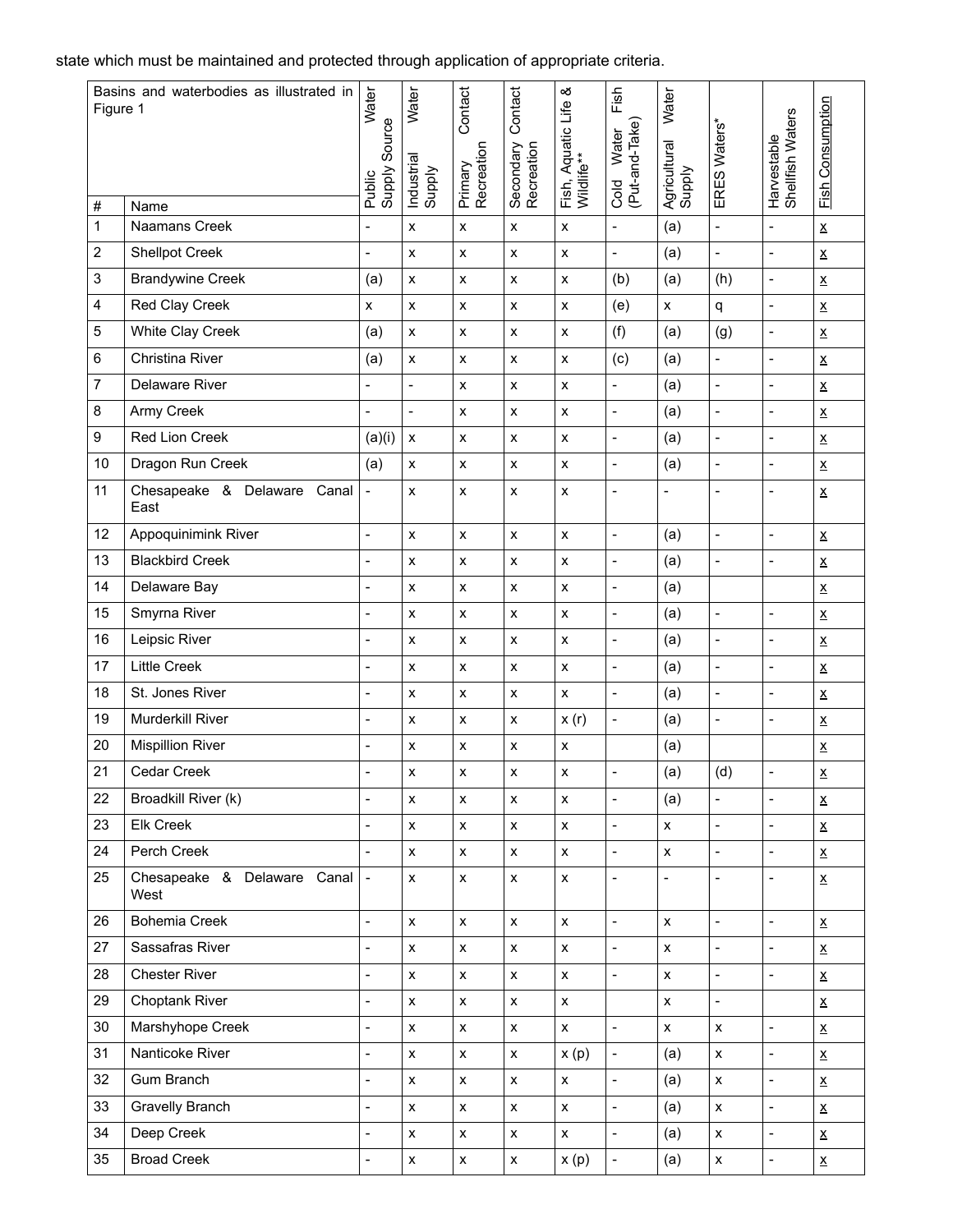| 36 | Wicomico                            |                          | X                        | x | X | X                         | $\overline{\phantom{a}}$ | (a)                      | X                         | $\overline{\phantom{a}}$ | $\underline{\mathsf{x}}$ |
|----|-------------------------------------|--------------------------|--------------------------|---|---|---------------------------|--------------------------|--------------------------|---------------------------|--------------------------|--------------------------|
| 37 | Pocomoke River                      | $\overline{\phantom{0}}$ | X                        | X | X | X                         | $\overline{\phantom{a}}$ | $\mathsf{x}$             | $\overline{\phantom{a}}$  | $\overline{\phantom{a}}$ | $\underline{\mathsf{x}}$ |
| 38 | Lewes & Rehoboth Canal              |                          | X                        | X | X | X                         | $\overline{\phantom{a}}$ |                          | $\overline{\phantom{a}}$  | $\overline{\phantom{a}}$ | $\underline{\mathsf{x}}$ |
| 39 | Rehoboth Bay                        | $\overline{\phantom{0}}$ | X                        | x | X | X                         | $\overline{\phantom{a}}$ | (a)                      | X                         | (i)                      | $\underline{\mathsf{X}}$ |
| 40 | <b>Indian River</b>                 |                          | X                        | X | X | X                         | $\overline{\phantom{a}}$ | (a)                      | (d)                       | $\overline{\phantom{a}}$ | $\underline{x}$          |
| 41 | Iron Branch                         | -                        | X                        | x | X | X                         | $\blacksquare$           | (a)                      | (d)                       | $\overline{\phantom{a}}$ | $\underline{\mathsf{x}}$ |
| 42 | Indian River Bay                    |                          | X                        | X | X | X                         | $\overline{\phantom{a}}$ | (a)                      | $\boldsymbol{\mathsf{x}}$ | (i)                      | $\underline{\mathsf{x}}$ |
| 43 | <b>Buntings Branch</b>              |                          | ٠                        | x | X | X                         | $\overline{\phantom{a}}$ | $\mathsf{x}$             | $\blacksquare$            | $\overline{\phantom{a}}$ | $\underline{\mathsf{x}}$ |
| 44 | Assawoman                           |                          | $\overline{\phantom{0}}$ | x | X | X                         | $\overline{\phantom{a}}$ | (a)                      | $X-$                      | $\overline{\phantom{a}}$ | $\underline{\textbf{X}}$ |
| 45 | Little Assawoman Bay                |                          | X                        | X | x | X                         | $\overline{\phantom{a}}$ | (a)                      | X                         | $\blacksquare$           | $\underline{x}$          |
|    | Delaware Bay (waterbody) (I), (n)   | $\overline{\phantom{a}}$ | X                        | x | X | X                         | $\overline{\phantom{a}}$ | $\overline{\phantom{a}}$ | (m)                       | (j)                      | $\underline{\mathsf{x}}$ |
|    | Delaware River (Waterbody) (I), (o) | $\overline{\phantom{a}}$ | x                        | x | X | $\mathsf{x}$              | $\overline{\phantom{a}}$ |                          | $\blacksquare$            | $\overline{\phantom{a}}$ | $\underline{\mathsf{x}}$ |
|    | Atlantic Ocean (waterbody)          |                          | x                        | X | X | $\boldsymbol{\mathsf{x}}$ | $\overline{\phantom{a}}$ |                          | (m)                       |                          | $\underline{\mathsf{x}}$ |

- (a) Designated use for freshwater segments only.
- (b) Designated use from March 15 to June 30 on:
	- 1. Beaver Run from PA/DE line to Brandywine.
	- 2. Wilson Run Route 92 through Brandywine Creek State Park.
- (c) Designated use from March 15 to June 30 on:
	- 1. Christina River from MD/DE line through Rittenhouse Park.
- (d) Designated use for marine water segments only.
- (e) Designated use year round on:
	- 1. Red Clay Creek from PA/DE line to the concrete bridge above Yorklyn
- (f) Designated use year round on:
	- 1. White Clay Creek from the PA/DE line to the dam at Curtis Paper.
	- Designated use from March 15 to June 30 on:
	- 2. Mill Creek from Brackenville Road to Route 7.
	- 3. Pike Creek from Route 72 to Henderson Road.
- (g) Designated use from PA/DE line to the dam at Curtis Paper.
- (h) Designated use from PA/DE line to Wilmington city line.
- (i) Goal use not currently attained.
- (j) Parts of these waters are APPROVED shellfish harvesting areas. Information on areas where shellfish may be taken should be obtained from the Shellfish & Recreational Waters Branch, Watershed Assessment Section, Division of Watershed Stewardship, Department of Natural Resources and Environmental Control.
- (k) Includes Primehook Creek watershed.
- (l) Includes assorted minor watersheds not explicitly associated with any other designated stream basin.
- (m) The specific portions of the Atlantic Ocean and the Delaware Bay for which the ERES designation shall apply shall be delineated in the Pollution Control Strategy developed for each of those waterbodies. The ERES designation for the Atlantic Ocean and the Delaware Bay does not include water explicitly associated with any other designated stream basis (e.g., Delaware Bay does not include St. Jones River).
- (n) The Delaware Bay extends from River Mile 0.0 to 48.2 as shown on Figure 1.
- (o) The Delaware River extends from River Mile 48.2 to 78.8 as shown in Figure 1.
- (p) The Nanticoke River from the upstream-most limits of the City of Seaford to the Maryland State Line and the Broad Creek from the upstream-most limits of the Town of Laurel to the confluence with the Nanticoke River have special criteria in subsection 4.5 that are protective of open water fish and shellfish, shallow-water bay grass and migratory fish spawning and nursery designated uses consistent with the Maryland portion of the tidal Nanticoke River and as described in the U.S. Environmental Protection Agency document Ambient Water Quality Criteria for Dissolved Oxygen, Water Clarity and Chlorophyll a for the Chesapeake Bay and its Tidal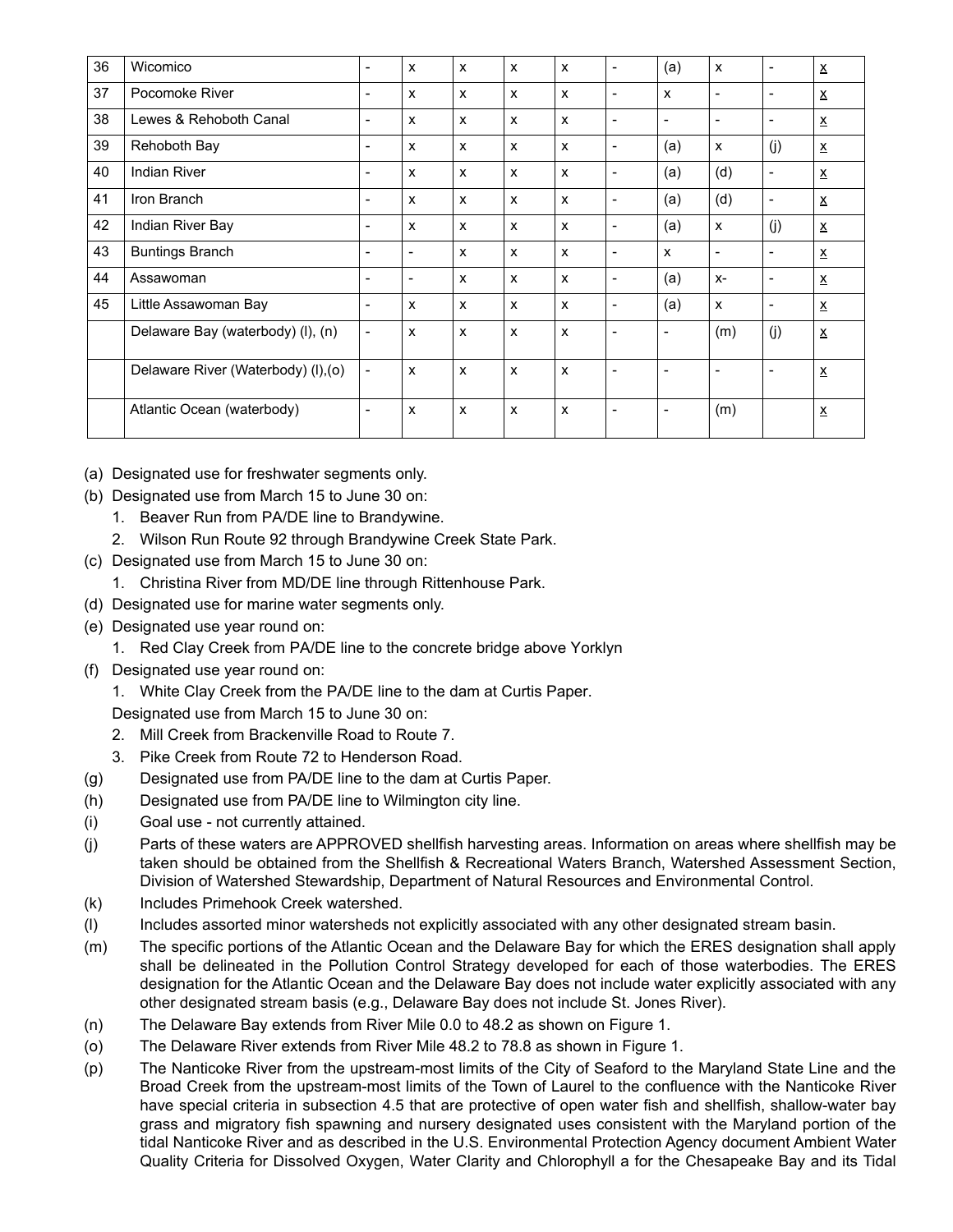Tributaries (EPA 903-R-03-002). Attainment of the water quality criteria that apply to these waters will be determined following the guidelines documented within the same document and any future published addendums or modifications to that original publication.

- (q) ERES designation is for Burrows Run from the Pennsylvania Line to the confluence with Red Clay Creek
- (r) The Murderkill River from the Route 1 Bridge to the confluence with Delaware Bay has special dissolved oxygen criteria in subsection 4.5 that are protective of the wetland dominated tidal river designated use.
- x his designated water use to be protected throughout entire stream basin
- water uses not designated in the stream basin
- waters of exceptional recreational or ecological significance
- \*\* includes shellfish propagation





Basin Boundaries to be used in determination of standards applicability are on file with the DNREC Division of Watershed Stewardship.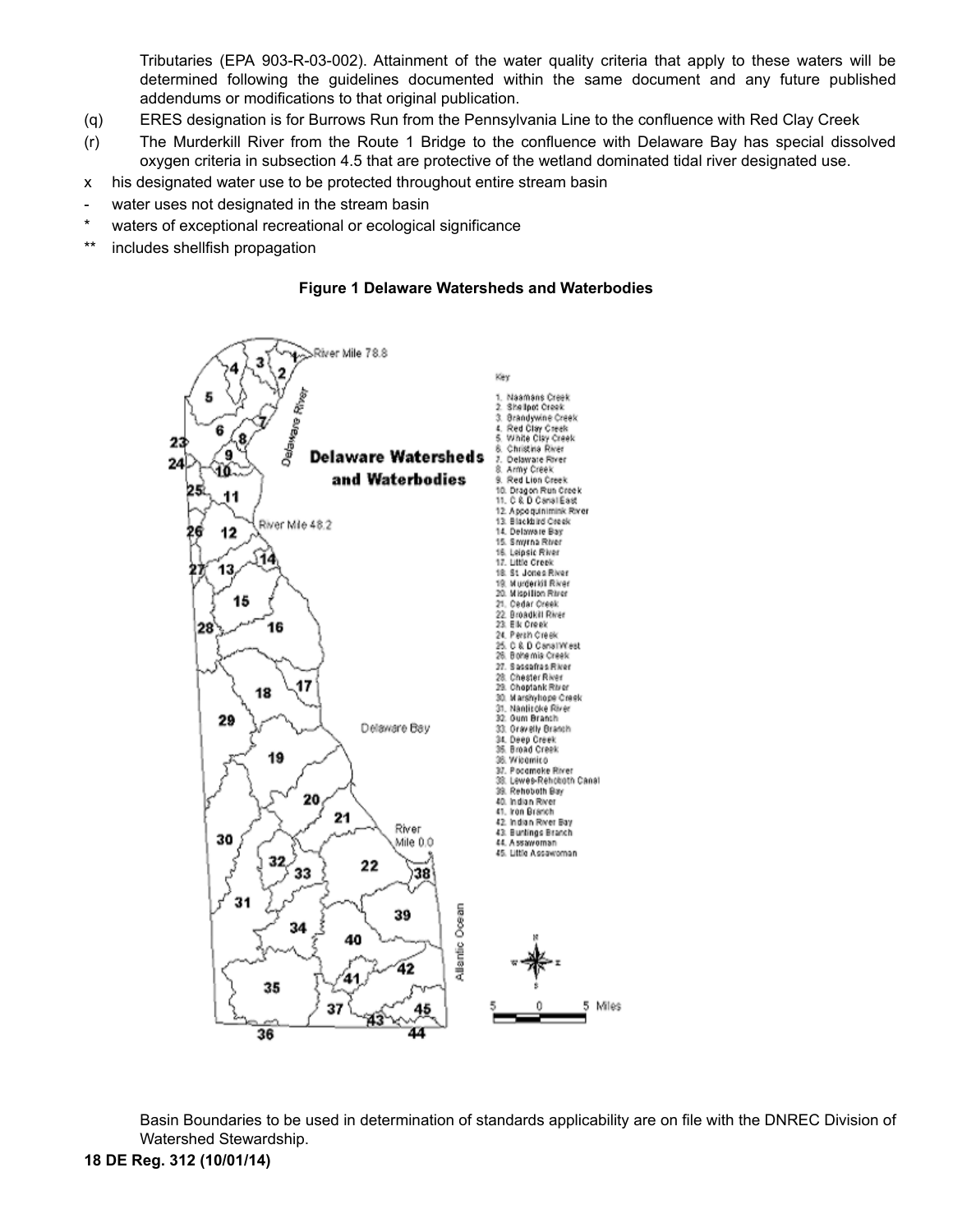# **4.0 Criteria To Protect Designated Uses**

- 4.1 All surface waters of the State (except as detailed in Sections 7.0 and 8.0) shall meet the following minimum criteria:
	- 4.1.1 Waters shall be free from substances that are attributable to wastes of industrial, municipal, agricultural or other human-induced origin. Examples include but are not limited to the following:
		- 4.1.1.1 Floating debris, oil, grease, scum, foam, or other materials on the water surface that may create a nuisance condition, or that may in any way interfere with attainment and maintenance of designated uses of the water,
		- 4.1.1.2 Settleable solids, sediments, sludge deposits, or suspended particles that may coat or cover submerged surfaces and create a nuisance condition, or that may in any way interfere with attainment and maintenance of designated uses of the water,
		- 4.1.1.3 Any pollutants, including those of a thermal, toxic, corrosive, bacteriological, radiological, or other nature, that may interfere with attainment and maintenance of designated uses of the water, may impart undesirable odors, tastes, or colors to the water or to aquatic life found therein, may endanger public health, or may result in dominance of nuisance species.
- 4.2 Narrative Criteria for Waters With the Public Water Supply Designated Use
	- 4.2.1 Streams with a designated use of public water supply shall provide waters of acceptable quality for use for drinking, culinary or food processing purposes after application of approved treatment equivalent to coagulation, filtration, and disinfection (with additional treatment as necessary to remove naturally occurring impurities). The untreated waters are subject to the following limitations:
		- 4.2.1.1 Waters shall be free from substances (except natural impurities) that, alone or in combination with other substances, result in:
			- 4.2.1.1.1 Unacceptable levels of taste or odor in the treated water;
			- 4.2.1.1.2 Significant disruption of the treatment processes at the treatment facility; or
			- 4.2.1.1.3 Concentrations of toxic substances in the treated water that may be harmful to human health. The requirements of subsection 4.6.3 shall apply.
- 4.3 Certain waters of the State are subject to natural variations in salinity such that those waters meet the definition of fresh at some times and marine at other times. For such waters, the more stringent of fresh or marine water quality criteria or standards as detailed throughout this document shall apply at all times unless otherwise specified by the Department.
- 4.4 Coordination with Delaware River Basin Commission:

For waters of the Delaware River and Delaware Bay, duly adopted Delaware River Basin Commission (DRBC) Water Quality Regulations shall be the applicable criteria. If the DRBC has not developed an applicable regulatory standard or criteria for these waters, and Delaware has, Delaware's criteria shall be applicable.

- 4.5 The following criteria shall apply outside approved regulatory mixing zones unless otherwise specified:
	- 4.5.1 Temperature, measured as Fahrenheit Degrees
		- 4.5.1.1 Fresh Waters
			- 4.5.1.1.1 Maximum increase above natural conditions shall be  $5^{\circ}$ F.
			- 4.5.1.1.2 No human-induced increase of the true daily mean temperature above 82  $\textdegree$ F shall be allowed.
		- 4.5.1.1.3 No human-induced increase of the daily maximum temperature above  $86^{\circ}$ F shall be allowed.
		- 4.5.1.2 Marine Waters
			- 4.5.1.2.1 Maximum increase above natural conditions shall be 4  $^{\circ}$ F from October through May. Temperature rise during June through September shall be limited by the following conditions:
			- 4.5.1.2.2 No human-induced increase of the true daily mean temperature above 84 <sup>o</sup>F shall be allowed; and
			- 4.5.1.2.3 No human-induced increase of the daily maximum temperature above  $87^{\circ}$ F shall be allowed.
		- 4.5.1.3 Cold Water Fisheries (Put and Take)
			- 4.5.1.3.1 Maximum increase above natural conditions shall be  $5^{\circ}$ F.
			- 4.5.1.3.2 No human-induced increase of the true daily mean temperature above 75 <sup>o</sup>F, shall be allowed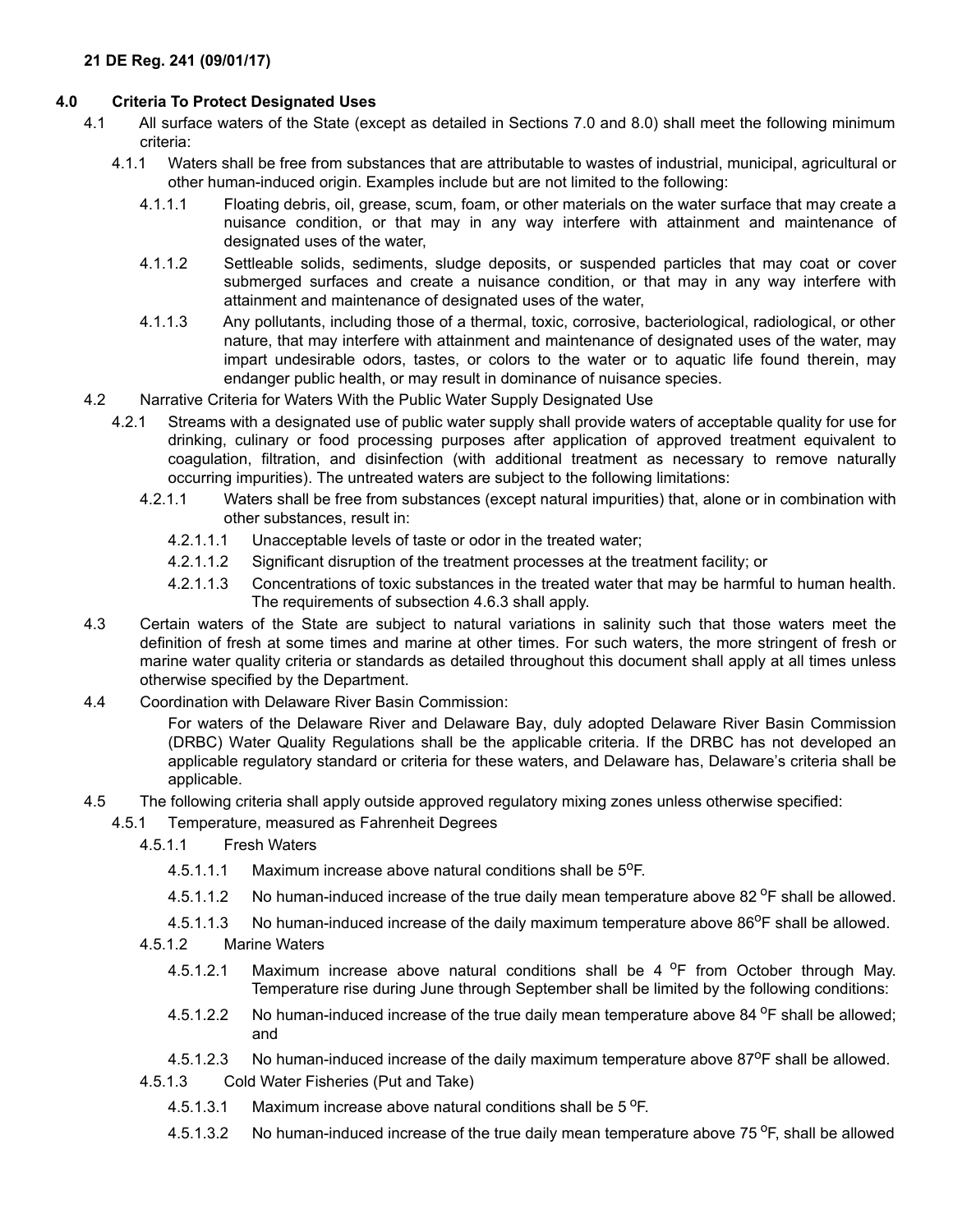- 4.5.1.4 In all waters of the state, the Department may mandate additional limitations on a site-specific or seasonal basis in order to provide incremental protection for early life stages of fish.
- 4.5.2 Dissolved Oxygen, measured as milligrams per liter (mg/L)
	- 4.5.2.1 Fresh Waters
		- 4.5.2.1.1 Daily average shall not be less than 5.5 mg/L.
		- 4.5.2.1.2 Instantaneous minimum shall not be less than 4.0 mg/L
	- 4.5.2.2 Marine Waters
		- 4.5.2.2.1 Daily average shall not be less than 5.0 mg/L.
		- 4.5.2.2.2 Instantaneous Minimum shall not be less than 4.0 mg/L
	- 4.5.2.3 Cold Water Fisheries (Put and Take)
		- 4.5.2.3.1 Daily average shall not be less than 6.5 mg/L during the applicable period.
		- 4.5.2.3.2 Instantaneous Minimum shall not be less than 5.0 mg/L during the applicable period.
	- 4.5.2.4 The Nanticoke River from the upstream-most limits of the City of Seaford to the Maryland State Line and Broad Creek from the upstream-most limits of the Town of Laurel to the confluence with the Nanticoke River

At water temperatures greater than 84 degrees Fahrenheit, instantaneous minimum shall not be less than 4.3 mg/L

- 4.5.2.4.1 For the period February 1- May 31:
	- 4.5.2.4.1.1 7-Day mean shall not be less than 6.0 mg/L
	- 4.5.2.4.1.2 Instantaneous minimum shall not be less than 5.0 mg/L
- 4.5.2.4.2 For June 1- January 31
	- 4.5.2.4.2.1 30 Day mean shall not be less than 5.5 mg/L
	- 4.5.2.4.2.2 7-Day mean shall not be less than 4.0 mg/L
	- 4.5.2.4.2.3 Instantaneous minimum shall not be less than 3.2 mg/L
- 4.5.2.5 The Murderkill River from the Route 1 Bridge to the Confluence with the Delaware Bay
	- 4.5.2.5.1 For the period from May 16 through September 30:
		- 4.5.2.5.1.1 Daily average shall not be less than 3.0 mg/L
		- 4.5.2.5.1.2 One Hour Minimum: one hour average shall not be less than 1.0 mg/L
	- 4.5.2.5.2 For the period October 1 through May 15, applicable criteria for all waters of the State shall apply.
- 4.5.2.6 All Waters
	- 4.5.2.6.1 In cases where natural conditions prevent attainment of these criteria, allowable reduction in dissolved oxygen levels as a result of human activities shall be determined through application of the requirements of Sections 5.0 and 9.0 of these Standards.
	- 4.5.2.6.2 The Department may mandate additional limitations on a site specific or seasonal basis in order to provide incremental protection for early stages of fish.
- 4.5.3 pH, measured in standard units, in all waters of the state
	- 4.5.3.1 Shall be between 6.5 and 8.5 unless outside this range due solely to natural conditions. Where within this range, maximum human-induced change from background shall be 0.5 Standard Units; pH which results from human-induced change must remain within this range.
	- 4.5.3.2 Where pH is below 6.5 or above 8.5 due solely to natural conditions, it shall not be lowered (where below 6.5) or raised (where above 8.5) more than 0.3 Standard Units due to human-induced changes.
- 4.5.4 Alkalinity, measured as mg/L as CaCO3, in all waters of the State shall not be less than 20 mg/L unless due solely to natural conditions. If less than 20 mg/L due solely to natural conditions, no reduction due to human-induced changes is allowed.
- 4.5.5 Turbidity Measured as Nephelometric or Formazin Turbidity Units, in all waters of the State shall not exceed natural levels by more than 10 units.
- 4.5.6 Water Clarity in the Nanticoke River from the upstream-most limits of the City of Seaford to the Maryland State Line and Broad Creek from the upstream-most limits of the Town of Laurel to the confluence with the Nanticoke River:

During the period of April 1 to October 31 the minimum seasonal averaged secchi depth shall be 1.0 m.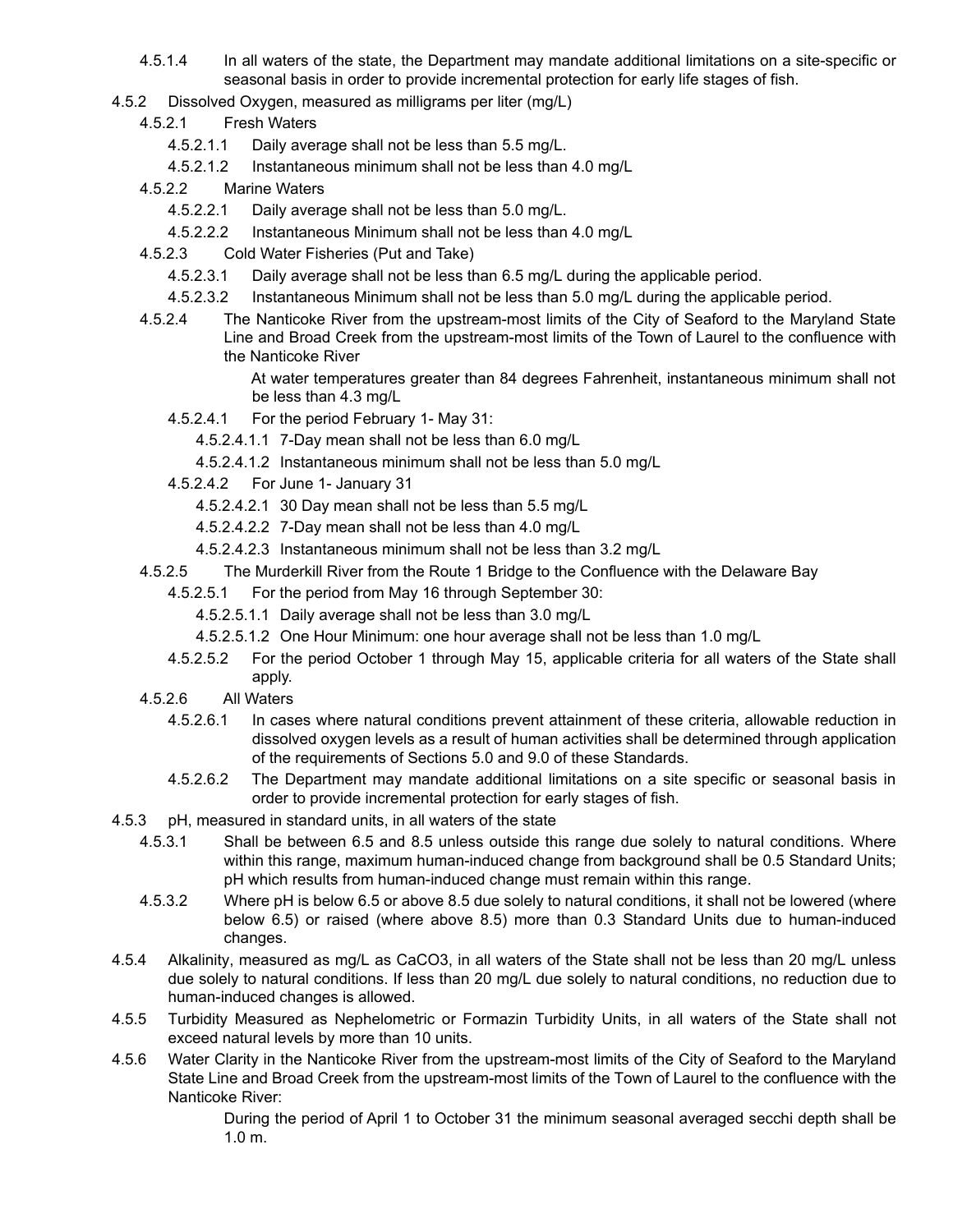4.5.6.1 Chlorophyll-*a* criteria for the Nanticoke River from the upstream-most limits of the City of Seaford to the Maryland State Line and Broad Creek from the upstream-most limits of the Town of Laurel to the confluence with the Nanticoke River:

> Concentrations of chlorophyll-*a* in free-floating microscopic aquatic plants (algae) shall not exceed levels that result in ecologically undesirable consequences - such as reduced water clarity, low dissolved oxygen, food supply imbalances, proliferation of species deemed potentially harmful to aquatic life or humans or aesthetically objectionable conditions or otherwise render tidal waters unsuitable for designated uses.

- 4.5.7 Bacterial Water Quality Criteria
	- 4.5.7.1 Primary and Secondary Contact Recreation Waters:

The following criteria shall apply:

| <b>Waterbody Type</b>                                                                                                 | Single-Sample<br>Value<br><b>(Enterococcus</b><br>Colonies/100 ml) | <b>Geometric Mean</b><br>(Enterococcus<br>Colonies/100 ml)                                           | <b>Statistical</b><br><b>Threshold Value</b>                                                                                                                             |
|-----------------------------------------------------------------------------------------------------------------------|--------------------------------------------------------------------|------------------------------------------------------------------------------------------------------|--------------------------------------------------------------------------------------------------------------------------------------------------------------------------|
| <b>Primary Contact</b><br><b>Recreation Fresh</b><br><b>Waters</b>                                                    | 185                                                                | 100                                                                                                  |                                                                                                                                                                          |
| <b>Primary Contact</b><br><b>Recreation Marine</b><br><b>Waters</b>                                                   | 104                                                                | 35                                                                                                   |                                                                                                                                                                          |
| <b>Secondary Contact</b><br><b>Recreation Fresh</b><br>Waters                                                         | 925                                                                | 500                                                                                                  |                                                                                                                                                                          |
| <b>Secondary Contact</b><br><b>Recreation Marine</b><br>Waters                                                        | 520                                                                | 175                                                                                                  |                                                                                                                                                                          |
| <b>Marine Coastal</b><br><b>Recreation Waters</b><br>from the Delaware<br>Bay to the<br><b>Maryland State</b><br>Line |                                                                    | <b>The Geometric</b><br>Mean of samples<br>collected over a 30<br>day period shall<br>not exceed 35. | The statistical<br>threshold value of<br>samples collected<br>over a 30 day<br>period shall not<br>exceed 130 in<br>more than 10<br>percent of the<br>samples collected. |

The purpose of these criteria is to provide the Department with a basis to assess water quality trends and pollution control needs with regard to primary and secondary contact recreation in waters of the State and to meet Federal Beaches Environmental Assessment and Coastal Health (BEACH) Act Requirements. The criteria apply to enterococcus bacteria determined by the Department to be of non-wildlife origin based on best scientific judgment using available information. Swimming in waters affected by runoff during runoff periods may present an elevated risk of gastrointestinal illness and is not recommended.

## 4.5.7.2 Harvestable Shellfish waters:

The total coliform median MPN of the water shall not exceed 70/100 mL, nor shall more than 10% of the samples have an MPN in excess of 330/100 mL for a 3 decimal dilution test (or 230/100 mL where the 5 tube decimal test is used). These criteria shall be verified through sampling of those portions of the shellfish area most probably exposed to fecal contamination for those tidal and climatic conditions most likely to result in contamination of the shellfish area.

## 4.5.8 Nutrients

Nutrient overenrichment is recognized as a significant problem in some surface waters of the State.

4.5.8.1 It shall be the policy of this Department to minimize nutrient input to surface waters from point and human induced non-point sources.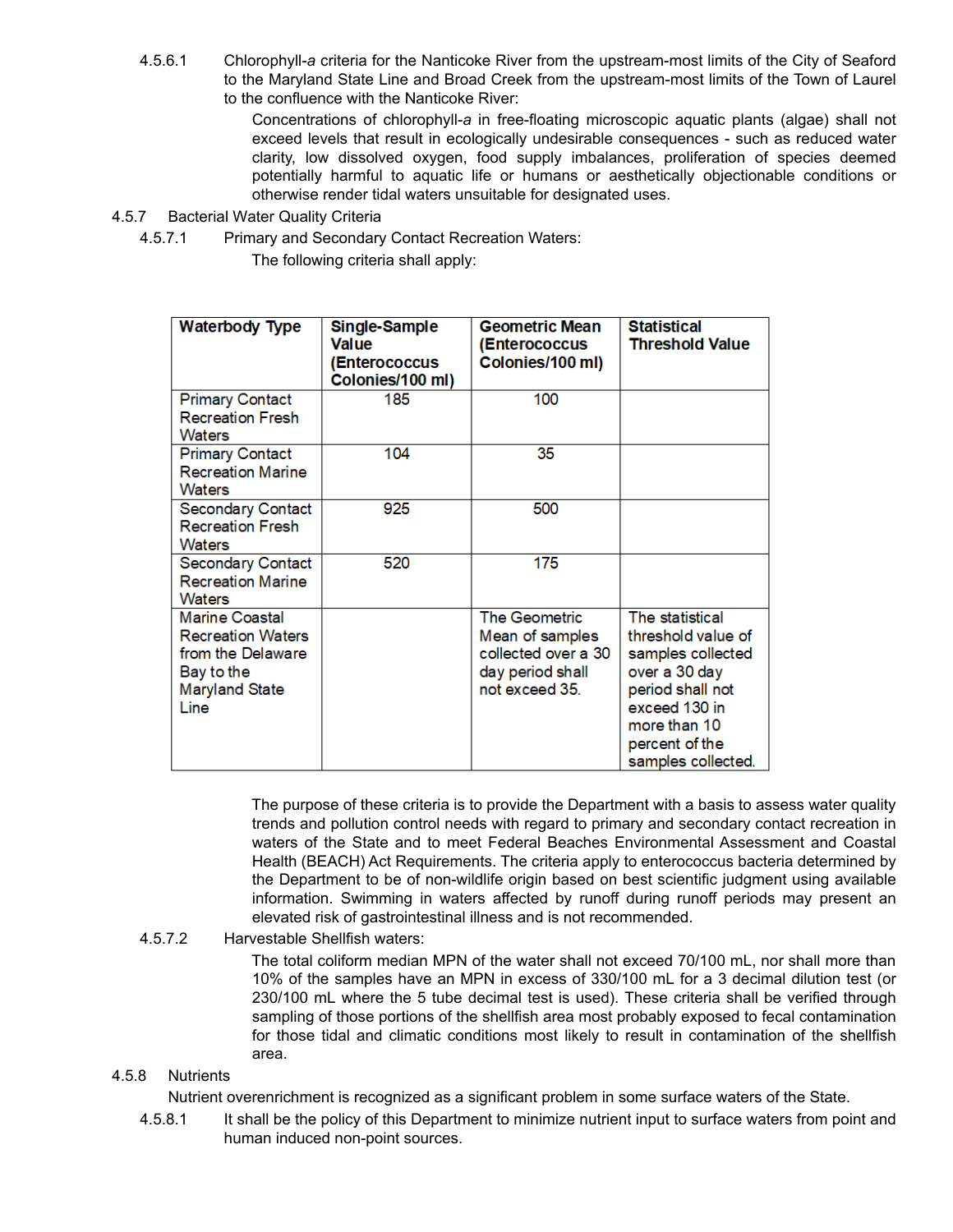- 4.5.8.2 The types of, and need for, nutrient controls shall be established on a site-specific basis. Nutrient controls may include, but shall not be limited to, discharge limitations or institution of best management practices.
- 4.5.8.3 For lakes and ponds, controls shall be designed to eliminate overenrichment.
- 4.5.8.4 For tidal portions of the stream basins of Indian River, Rehoboth Bay, and Little Assawoman Bay, controls needed to attain submerged aquatic vegetation growth season (approximately March 1 to October 31) average levels for dissolved inorganic nitrogen of 0.14 mg/L as N, for dissolved inorganic phosphorus of 0.01 mg/L as P, and for total suspended solids of 20 mg/L shall be instituted.
- 4.5.8.5 The specific measures to be employed by existing NPDES facilities to meet the aforementioned criteria shall be as specified in subsection 5.6.3.4 of these standards.
- 4.5.9 Toxic Substances
	- 4.5.9.1 Applicability: Criteria set forth in this section apply to all surface waters of the State, except as provided in Section 6.0, Regulatory Mixing Zones, Section 7.0, Critical Flows, and Section 8.0, Criteria for Low Flow Waters.
	- 4.5.9.2 General Provisions:
		- 4.5.9.2.1 Waters of the State shall not exhibit acute toxicity to fish, aquatic life, and wildlife, except in special cases applying to regulatory mixing zones as provided in Section 6.0.
		- 4.5.9.2.2 Waters of the State shall not exhibit chronic toxicity to fish, aquatic life, and wildlife, except in regulatory mixing zones as provided in Section 6.0, at flows less than critical flows as provided in Section 7.0, or in low flow waters as provided in Section 8.0.
		- 4.5.9.2.3 Waters of the State shall be maintained to prevent adverse toxic effects on human health resulting from ingestion of chemically contaminated aquatic organisms and drinking water.
		- 4.5.9.2.4 The Department may consider synergistic, antagonistic, and additive impacts of combinations of toxicants to fish, aquatic life, and wildlife, and human health in assessing aggregate environmental impacts and mandating point and nonpoint source controls.
	- 4.5.9.3 Specific Numerical Criteria:
		- 4.5.9.3.1 Aquatic Life Criteria:
			- 4.5.9.3.1.1 Aquatic Life Criteria for Aluminum, Iron, and Selenium in Table 1 are expressed on a total recoverable basis. Criteria for Cyanide in Table 1 are expressed as free cyanide at the lowest pH occurring in the receiving water, or cyanide amenable to chlorination. Criteria for all other metals in Table 1 are expressed on a total dissolved basis. For toxic substances where the relationship of toxicity is defined as a function of pH or hardness, numerical criteria are presented as an equation based on this relationship. Appropriate pH or hardness values for such criteria shall be determined on a case-by-case basis by the Department.
			- 4.5.9.3.1.2 Specific numerical acute criteria as presented in Table 1 are applied as one-hour average concentrations not to be exceeded more than once in any three-year period. Specific numerical chronic criteria as presented Table 1 are applied as four-day average concentrations not to be exceeded more than once in any three-year period.
			- 4.5.9.3.1.3 For toxic substances for which specific numerical criteria are not listed in Table 1, concentrations shall not exceed those which are chronically toxic (as determined from appropriate chronic toxicity data or calculated as 0.1 of LC50 values) to representative, sensitive aquatic organisms, except as provided in Section 6.0, Regulatory Mixing Zones, Section 7.0, Critical Flows, or Section 8.0, Criteria for Low Flow Waters. Concentrations so determined shall be applied as four-day average concentrations not to be exceeded more than once in any three-year period.
		- 4.5.9.3.2 Human Health Criteria
			- 4.5.9.3.2.1 Water quality criteria appearing in Table 2 for pollutants identified as carcinogens have been established at an upper bound worst case risk management level of one excess cancer in a population of one million  $(1 \times 10^{-6})$  over a 70 year lifetime. Criteria listed under the columns header "Fish and Water Ingestion" apply only to surface waters of the State designated as Public Water Supply Sources in Section 3.0 of these Standards. Criteria listed under columns headed "Fish Ingestion Only" apply to all surface waters of the State not designated as Public Water Supply Sources in Section 3.0 of these Standards.
			- 4.5.9.3.2.2 For compounds in Table 2 which are considered as both systemic toxicants and human carcinogens, criteria based on both human health concerns are presented. In determining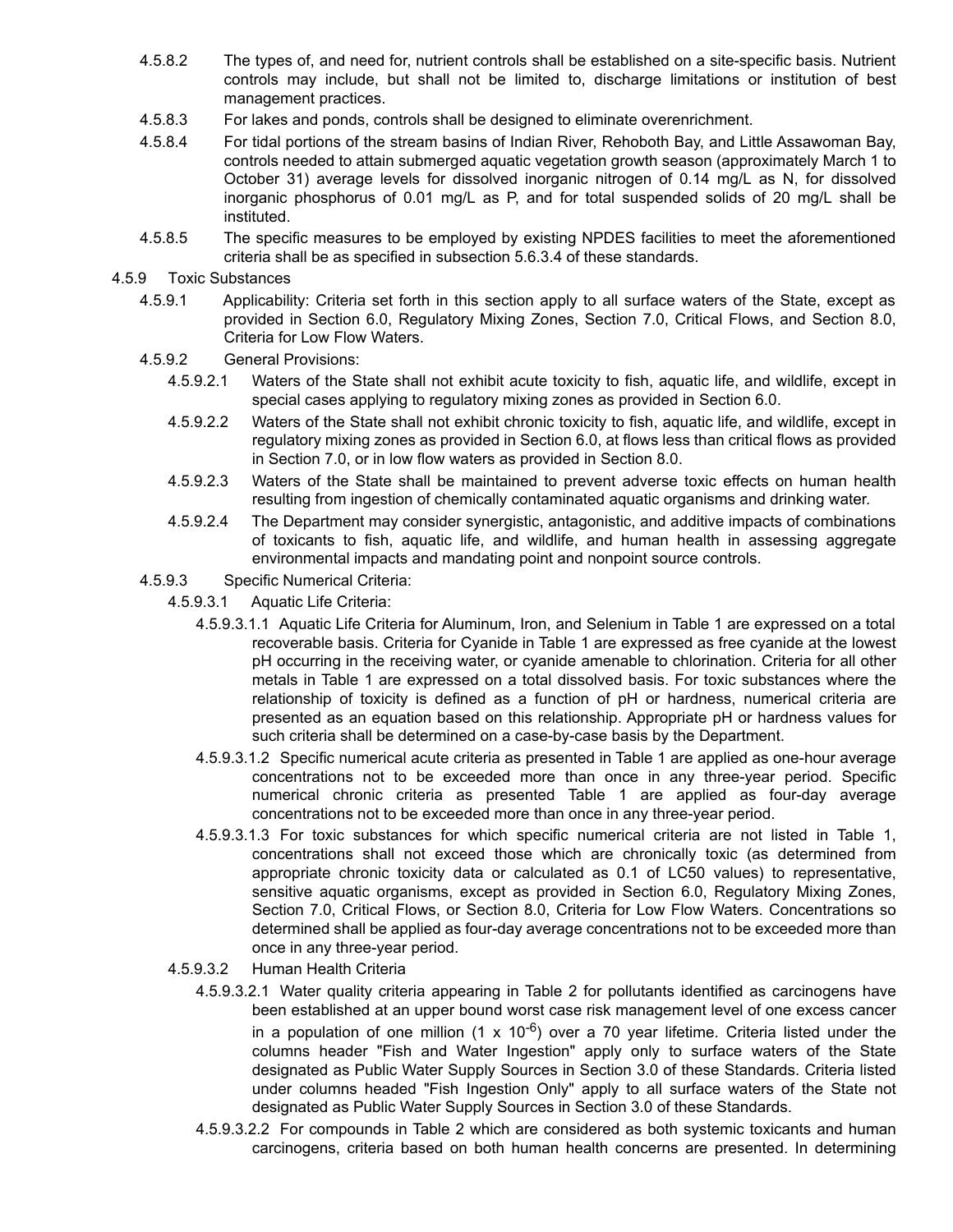pollution control requirements, the more stringent criterion, after consideration of critical (design) flows in Section 7.0, shall be utilized.

# **TABLE 1 WATER QUALITY CRITERIA FOR PROTECTION OF AQUATIC LIFE**

(All Values Are Listed or Calculated in Micrograms Per Liter)

| Parameter                                                     | <b>Fresh Acute Criterion</b>                                                                                                                                               | <b>Fresh Chronic Criterion</b>                                                                                                                                 | <b>Marine</b><br>Acute<br>Criterion | Chronic<br>Marine<br>Criterion |
|---------------------------------------------------------------|----------------------------------------------------------------------------------------------------------------------------------------------------------------------------|----------------------------------------------------------------------------------------------------------------------------------------------------------------|-------------------------------------|--------------------------------|
| Aldrin                                                        | 3.0                                                                                                                                                                        | --                                                                                                                                                             | $\overline{1.3}$                    | L.                             |
| Acrolein                                                      | 3.0                                                                                                                                                                        | 3.0                                                                                                                                                            |                                     |                                |
| pH6.5-<br>Aluminum<br>9.0                                     | 750.                                                                                                                                                                       | 87.                                                                                                                                                            |                                     | --                             |
| Ammonia                                                       | Temperature<br>and<br>pH  <br>dependent, see formula after<br>this table                                                                                                   | Temperature<br>and<br>pH<br>dependent, see formula after<br>this table                                                                                         |                                     |                                |
| Arsenic (III)*                                                | 340.                                                                                                                                                                       | 150                                                                                                                                                            | 69.                                 | 36.                            |
| Cadmium*                                                      | $(1.136672 -$<br>LN(hardness)*0.041838)*<br>EXP <sup>(1.0166*LN(hardness)-3.924)</sup><br>EXP^(0.9789*LN(hardness)-<br>3.866)*(1.136672-<br>$((LN(hardness)*(0.041838))))$ | $(1.101672 -$<br>LN(hardness)*0.041838)*<br>EXP(0.7409*LN(hardness)-4.719)<br>EXP^(0.7977*LN(hardness)-<br>3.909)*(1.101672-<br>$((LN(hardness)*(0.041838))))$ | 40.33                               | 8.87.9                         |
| Carbaryl                                                      | 2.1                                                                                                                                                                        | 2.1                                                                                                                                                            | 1.6                                 |                                |
| Chlordane                                                     | 2.4                                                                                                                                                                        | 0.0043                                                                                                                                                         | 0.09                                | 0.004                          |
| Chlorine                                                      | 19                                                                                                                                                                         | 11.                                                                                                                                                            | 13                                  | 7.5                            |
| Chlorpyrifos<br>(Dursban)                                     | 0.083                                                                                                                                                                      | 0.041                                                                                                                                                          | 0.011                               | 0.0056                         |
| Chromium (III)*                                               | $0.316*$ EXP $(0.819*$ LN $(hardness)$ +3.<br>7256)                                                                                                                        | $0.86*$ EXP $(0.819*$ LN $(hardness)+0.68$<br>48)                                                                                                              | $\mathsf{C}$                        | цü                             |
| Chromium (VI)*                                                | 16.                                                                                                                                                                        | 11.                                                                                                                                                            | 1,100.                              | 50.                            |
| Copper*                                                       | Freshwater criteria calculated<br>using the EPA Biotic Ligand<br>Model                                                                                                     | Freshwater criteria calculated<br>using the EPA Biotic Ligand<br>Model                                                                                         | 4.8                                 | 3.1                            |
| Cyanide <sup>1</sup>                                          | 22.                                                                                                                                                                        | 5.2                                                                                                                                                            | 1.0                                 | --                             |
| <b>DDT</b><br>and $\ $ 1.1<br>(DDD<br>Metabolites<br>and DDE) |                                                                                                                                                                            | 0.0010                                                                                                                                                         | 0.13                                | 0.0010                         |
| Demeton                                                       | Щ,                                                                                                                                                                         | 0.10                                                                                                                                                           | Ш.                                  | 0.10                           |
| Diazanon                                                      | 0.17                                                                                                                                                                       | 0.17                                                                                                                                                           | 0.82                                | 0.82                           |
| Dieldrin                                                      | 0.24                                                                                                                                                                       | .056                                                                                                                                                           | 0.71                                | 0.0019                         |
| Endosulfan                                                    | 0.22                                                                                                                                                                       | 0.056                                                                                                                                                          | 0.034                               | 0.0087                         |
| Endrin                                                        | .086                                                                                                                                                                       | .036                                                                                                                                                           | 0.037                               | 0.0023                         |
| Guthion                                                       | -−                                                                                                                                                                         | 0.01                                                                                                                                                           | --                                  | 0.01                           |
| Heptachlor                                                    | 0.52                                                                                                                                                                       | 0.0038                                                                                                                                                         | 0.053                               | 0.0036                         |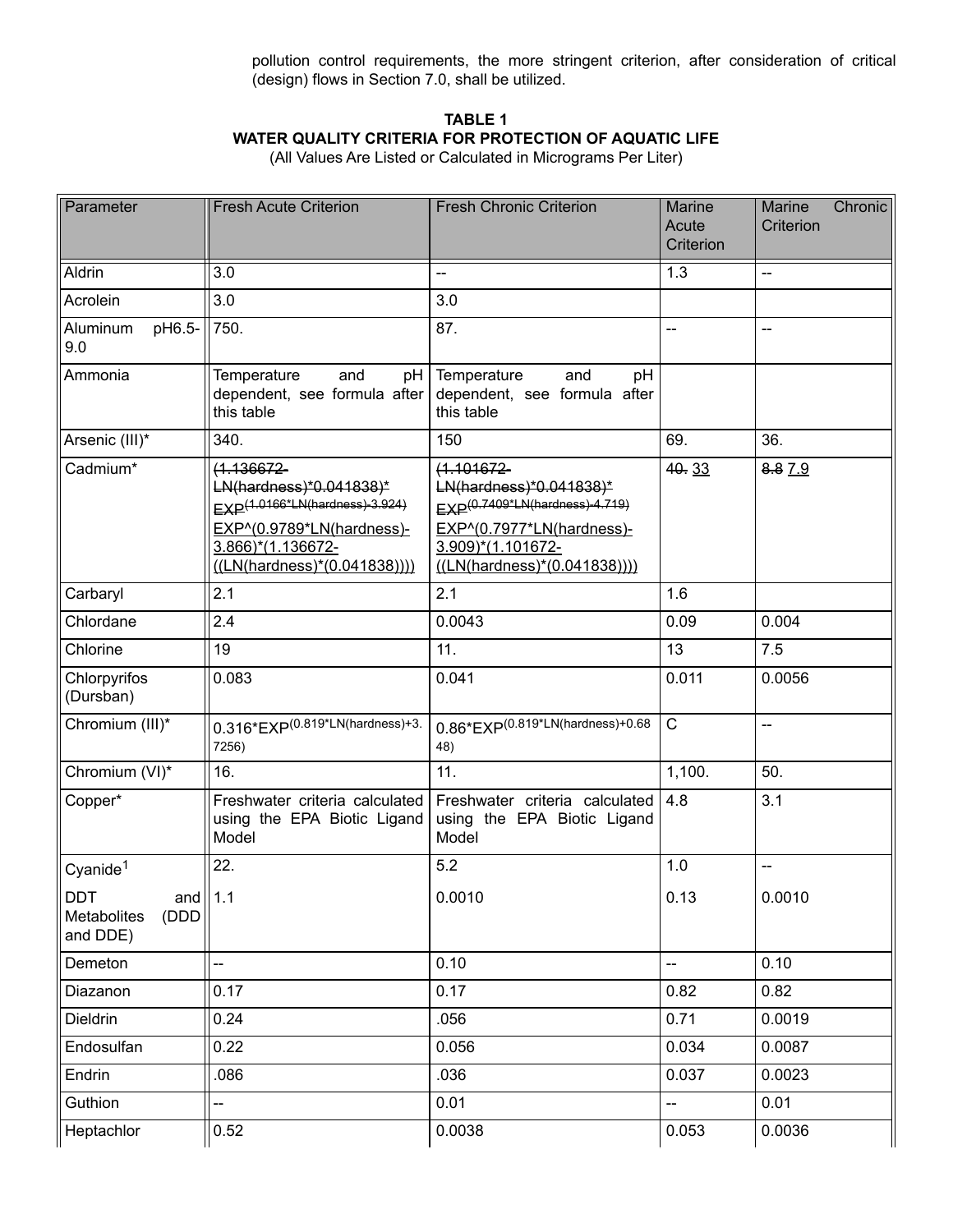| Hexachloro-<br>cylclohexane | .095                                                                                 | 0.08                                                                                 | 0.16          | $-$    |
|-----------------------------|--------------------------------------------------------------------------------------|--------------------------------------------------------------------------------------|---------------|--------|
| Iron                        | --                                                                                   | 1000.                                                                                | --            | --     |
| Lead*                       | $(1.46203 -$<br>LN(hardness)*0.145712)*<br>EXP <sup>(1.273*LN(hardness)-1.460)</sup> | $(1.46203 -$<br>LN(hardness)*0.145712)*<br>EXP <sup>(1.273*LN(hardness)-4.705)</sup> | 210.          | 8.1    |
| Malathion                   | --                                                                                   | 0.1                                                                                  | $-$           | 0.1    |
| Mercury (II)*               | 1.4                                                                                  | .77                                                                                  | 1.8           | 0.94   |
| Methoxychlor                | --                                                                                   | 0.03                                                                                 | --            | 0.03   |
| <b>Mirex</b>                |                                                                                      | 0.001                                                                                | C             | 0.001  |
| Nickel*                     | $0.998*EXP^{(0.8460*LN(hardness)+}$<br>2.255)                                        | $0.997*EXP^{(0.8460*LN(hardness)+0.$<br>0584)                                        | 74.           | 8.2    |
| Nonylphenol                 | 28                                                                                   | 6.6                                                                                  | $\mathcal{I}$ | 1.7    |
| <b>Total PCBs</b>           |                                                                                      | 0.014                                                                                |               | 0.03   |
| Parathion                   | 0.065                                                                                | 0.013                                                                                | --            | --     |
| Pentachlorophenol           | EXP(1.005*pH-4.869)                                                                  | EXP(1.005*pH-5.134)                                                                  | 13.           | 7.9    |
| Selenium                    | 20                                                                                   | 5.0                                                                                  | 290           | 71.    |
| Silver*                     | $0.85*EXP(1.72*LN(hardness)-6.59)$                                                   | $\overline{\phantom{a}}$                                                             | 1.9           | --     |
| Toxaphene                   | 0.73                                                                                 | 0.0002                                                                               | 0.21          | 0.0002 |
| Tributyltin (TBT)           | 0.46                                                                                 | 0.072                                                                                | 0.42          | 0.0074 |
| Zinc*                       | $0.978*$ EXP $(0.8473*$ LN $(hardness)+$<br>0.884)                                   | $0.986*$ EXP $(0.8473*LN($ hardness $)+0.$<br>884)                                   | 90            | 81     |

Notes:

<sup>1</sup>Cyanide measured as free cyanide at the lowest pH occurring in the receiving water, or cyanide amenable to chlorination.

Formulas in the table have been formatted so that they can be copied directly into spreadsheets to calculate criteria. Criteria are calculated to two significant figures.

LN = natural log base e

 $EXP = e = 2.71828$ 

Hardness is expressed as mg/L as  $CaCO<sub>3</sub>$ 

pH is expressed as Standard Units

\* Criteria is for total dissolved form

## **Calculation of Freshwater Acute Ammonia Criterion**:



The one-hour average concentration of total ammonia nitrogen (in mg TAN/L) is not to ex-ceed, more than once every three years on the average, the CMC (acute criterion magni-tude) calculated using the following equation:

$$
CMC = MIN \bigg(\frac{0.275}{1+10^{7.204-pH}} + \frac{39}{1+10^{pH-7.204}}\bigg),
$$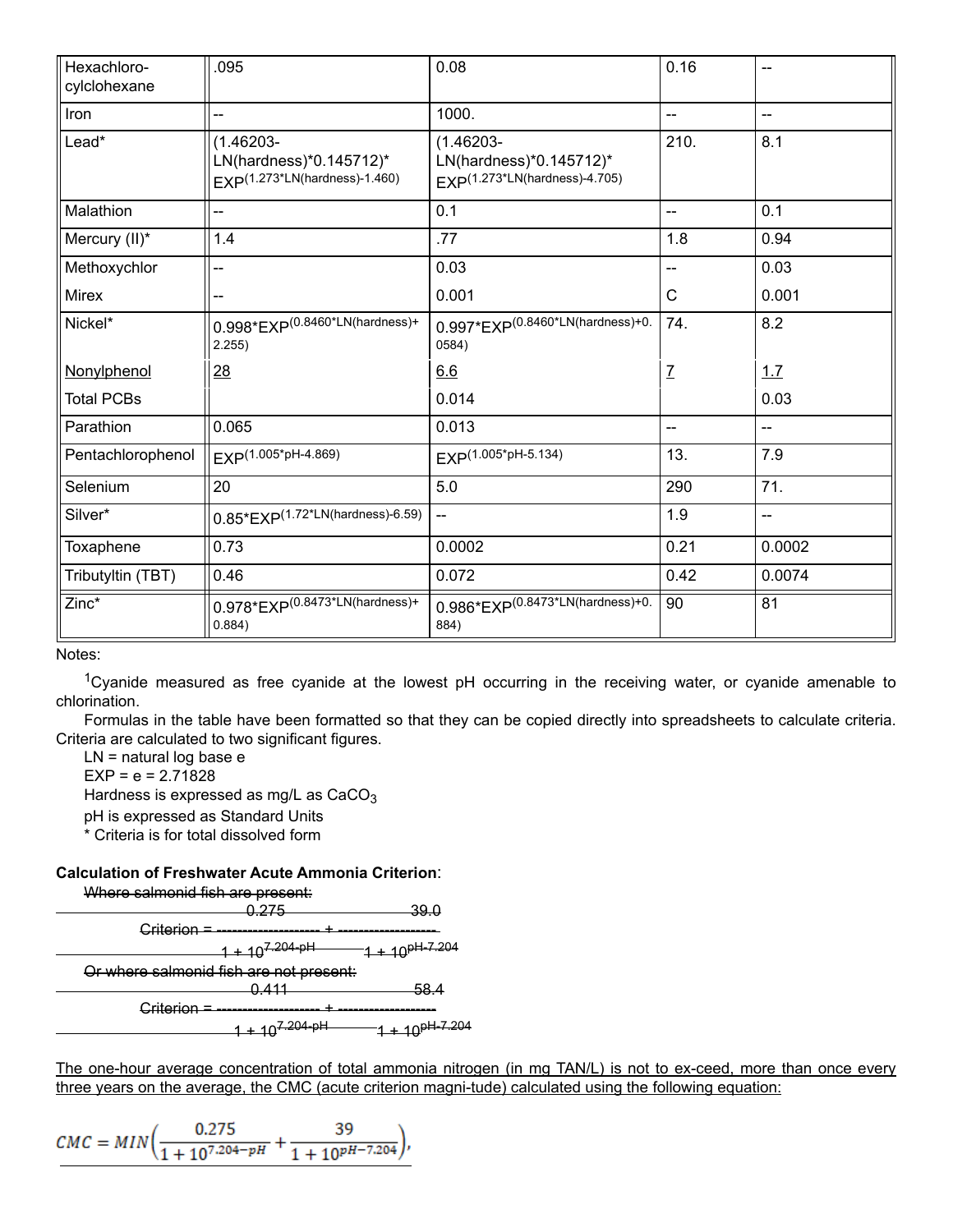$(0.7249\times (\frac{0.0114}{1+10^{7.204-pH}}+\frac{1.6181}{1+10^{pH-7.204}})\times (23.12\times 10^{0.036x(20-t)})$ 

Where: pH=pH of interest t= temperature degrees Celsius

#### **Calculation of Freshwater Chronic Ammonia Criterion**:

The thirty-day average concentration of total ammonia nitrogen (in mg N/L) does not exceed, more than once every three years on the average, the chronic criterion calculated using the following equations.

When fish early life stages are present:

 $-0.0577$  2.487

Criterion = ----- + ------- \* MIN (2.85, 1.45 \*10<sup>0.028\*(25-T)</sup>)  $-1 + 10^{7.688 - pH} -1 + 10^{pH-7.688 - p}$ 

When fish early life stages are absent:  $0.0577 - 2.487$ 

 $\frac{1}{2}$ Criterion= -------- + -------- \*  $\{1.45\,10^{0.028*(25\text{-MAX (T,7)})}\}$  $1 + 10^{7.688 - pH}1 + 10^{pH-7.688}$ 

#### **Additional Freshwater Chronic Ammonia Criterion**:

The highest four-day average within the 30-day period shall not exceed 2.5 times the chronic criterion.

The thirty-day rolling average concentration of total ammonia nitrogen (in mg TAN/L) is not to exceed, more than once every three years on the average, the chronic criterion magnitude (CCC) calculated using the following equation:

$$
\mathit{CCC}=0.8876\times\left(\frac{0.0278}{1+10^{7.688-pH}}+\frac{1.1994}{1+10^{pH-7.688}}\right)\times\left(2.126\times10^{0.028\times(20-MAX(T,7)}\right)
$$

Where: pH=pH of interest t= temperature degrees Celsius

In addition, the highest four-day average within the 30-day averaging period should not be more than 2.5 times the CCC more than once in three years on average.

| TABLE 2                                               |  |  |  |  |  |
|-------------------------------------------------------|--|--|--|--|--|
| WATER QUALITY CRITERIA FOR PROTECTION OF HUMAN HEALTH |  |  |  |  |  |
| $(A   \lambda_{\alpha} )$                             |  |  |  |  |  |

(All Values Are Listed in Micrograms per Liter)

| Chemical            | <b>Systemic Toxicants</b> |                                    | <b>Human Carcinogens</b> |                                 |
|---------------------|---------------------------|------------------------------------|--------------------------|---------------------------------|
|                     | Fish-<br>Ingestion        | <b>Fish and Water</b><br>Ingestion | Fish-<br>Ingestion       | Fish and<br>Water-<br>Ingestion |
| Acenaphthene        | 990                       | 670                                |                          |                                 |
| Acrolein            | 9.3                       | 6.1                                |                          |                                 |
| Acrylonitrile       |                           |                                    | 0.25                     | 0.051                           |
| Aldrin              | 0.025                     | 0.025                              | 0.00005                  | 0.000049                        |
| Anthracene          | 40000                     | 8300                               |                          |                                 |
| Antimony            | 4600                      | 6 (MCL)                            |                          |                                 |
| Arsenic (inorganic) |                           | 10 (MCL)                           |                          |                                 |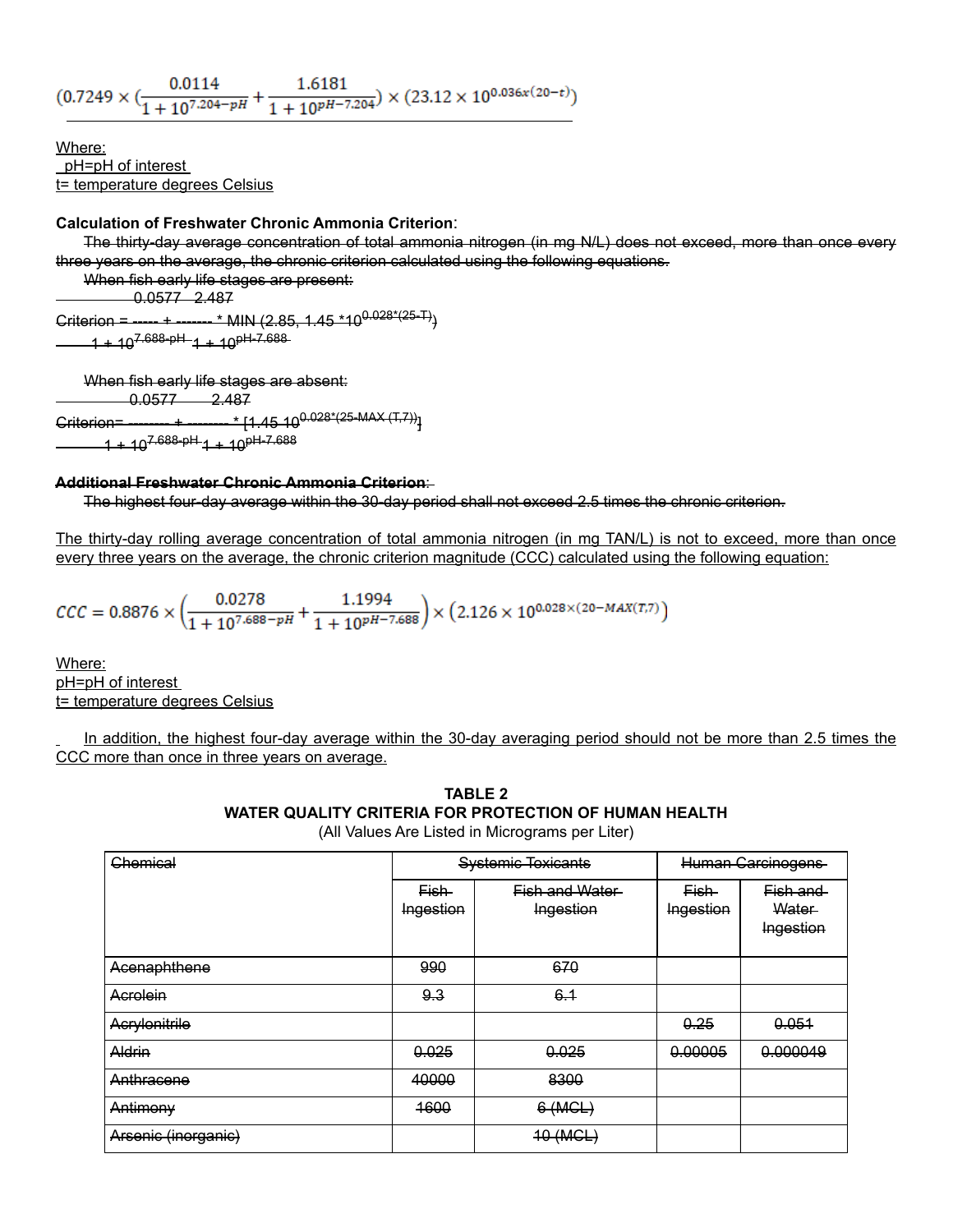| <b>Asbestos</b>                        |        | 7 million fibers/L (MCL) |         |          |
|----------------------------------------|--------|--------------------------|---------|----------|
| barium                                 |        | 2000 (MCL)               |         |          |
| Benzene                                | 3100   | 5 (MCL)                  | 44      | 0.61     |
| Benzidine                              | 140    | 59                       | 0.00019 | 0.000086 |
| Benzo(a)Anthracene                     |        |                          | 0.18    | 0.038    |
| Benzo(a)Pyrene                         |        | $0.2$ (MCL)              | 0.018   | 0.0038   |
| Benzo(b)Fluoranthene                   |        |                          | 0.18    | 0.038    |
| Beryllium                              | 420    | $4$ (MCL)                | 0.024   | 0.0034   |
| Bis(2-Chloroethyl)Ether                |        |                          | 0.53    | 0.03     |
| Bis(2-Chloroisopropyl)Ether            | 65000  | 1400                     |         |          |
| Bis(2-Ethylhexyl)Phthalate             | 620    | 6 (MCL)                  | 2.2     | 4.2      |
| <b>Bromoform</b>                       | 9600   | 650                      | 61      | 4.1      |
| <b>Butylbenzyl Phthalate</b>           | 1900   | 1500                     |         |          |
| Cadmium                                | 34     | 5 (MCL)                  |         |          |
| Carbon Tetrachloride                   | 850    | 5 (MCL)                  | 3.0     | 0.43     |
| Chlordane                              | 0.14   | 0.14                     | 0.00081 | 0.0008   |
| Chlorobenzene                          | 7800   | 400 (MCL)                |         |          |
| Chlorodibromomethane                   | 21000  | 680                      | 43      | 0.4      |
| Chloroform                             | 44000  | 340                      |         |          |
| 2-Chloronaphthalene                    | 1600   | 4000                     |         |          |
| 2-Chlorophenol                         | 450    | 81                       |         |          |
| Chromium (III)                         | 380000 | 400 (MCL)                |         |          |
| Chromium (VI)                          | 750    | 92                       |         |          |
| Chromium                               |        | 400 (MCL)                |         |          |
| Chrysene                               |        |                          | 0.18    | 0.038    |
| Copper                                 |        | 4300 (MCL)               |         |          |
| Cyanide                                | 2400   | 24                       |         |          |
| DDT and Metabolites (DDD and DDE)      | 0.037  | 0.037                    | 0.00022 | 0.00022  |
| Dibenzo(a,h)Anthracene                 |        |                          | 0.018   | 0.0038   |
| 1,2-Dichlorobenzene                    | 6500   | 600 (MCL)                |         |          |
| 1,3-Dichlorobenzene                    | 1300   | 350                      |         |          |
| 1,4-Dichlorobenzene                    | 1400   | 75 (MCL)                 |         |          |
| 3,3'-Dichlorobenzidine                 |        |                          | 0.028   | 0.021    |
| Dichlorobromomethane                   |        | 680                      | 47      | 0.55     |
| 1,2-Dichloroethane                     |        | 5 (MCL)                  | 37      | 0.38     |
| 1,1-Dichloroethylene                   | 36000  | 7(MCL)                   | $+2$    | 0.056    |
| <b>Dichloromethane</b>                 | 27000  | 5 (MCL)                  | 2200    | $+7$     |
| 2,4-Dichlorophenol                     | 290    | 77                       |         |          |
| 2,4 Dichlorophenoxyacetic acid (2,4-D) |        | 70 (MCL)                 |         |          |
| 1,2 Dichloropropane                    |        |                          | 45      | 0.5      |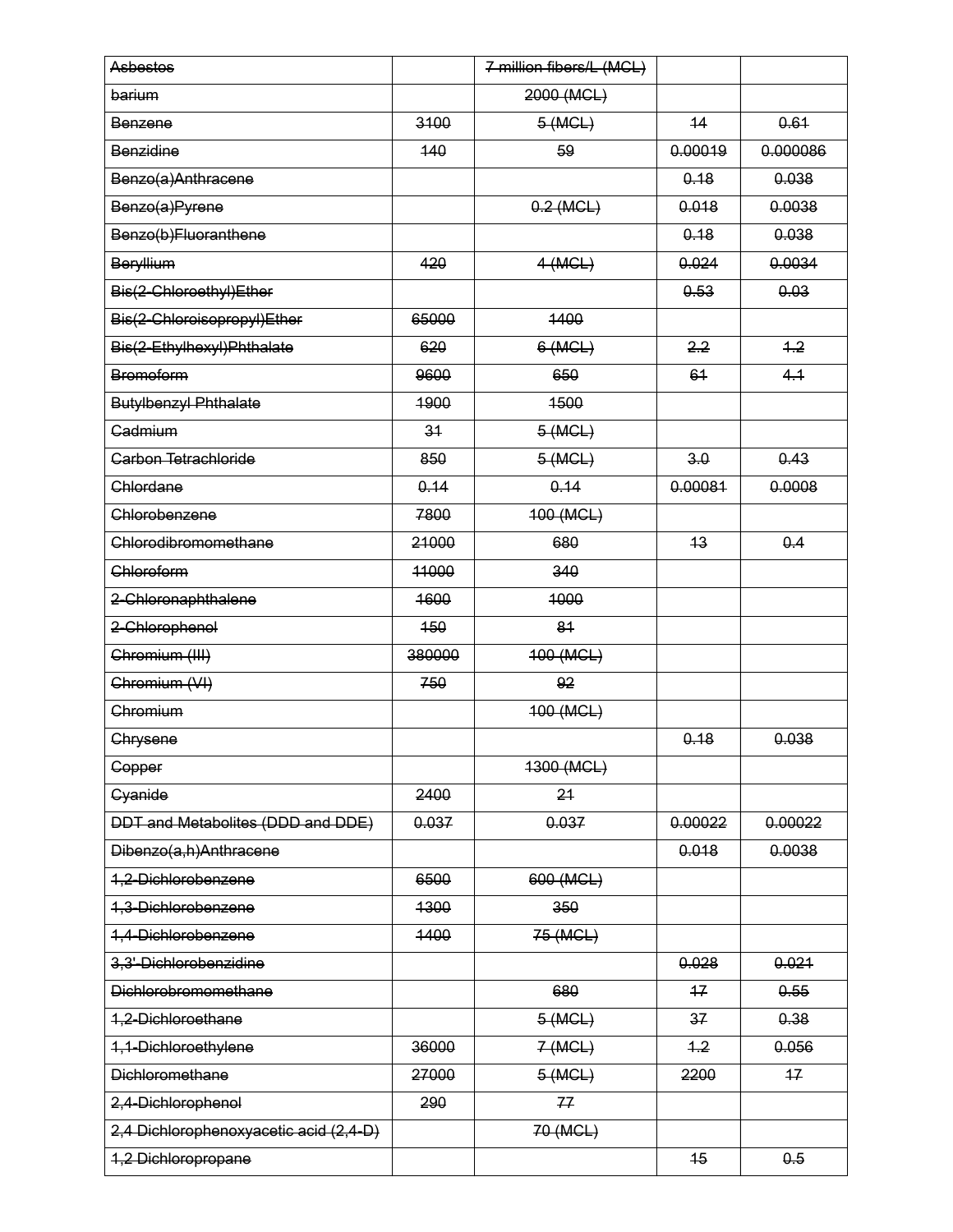| 1,3-Dichloropropene                             | 63000                               | 1000                 | 42              | 0.69             |
|-------------------------------------------------|-------------------------------------|----------------------|-----------------|------------------|
| <b>Dieldrin</b>                                 | 0.043                               | 0.044                | 0.000054        | 0.000052         |
| Diethyl Phthalate                               | 44000                               | 47000                |                 |                  |
| Dimethyl Phthalate                              | 1100000                             | 270000               |                 |                  |
| 2,4-Dimethylphenol                              | 850                                 | 380                  |                 |                  |
| Di-n-Butyl Phthalate                            | 4500                                | 2000                 |                 |                  |
| 2,4-Dinitrophenol                               | 5300                                | 69                   |                 |                  |
| 2,4-Dinitrotoluene                              | 2100                                | 68                   | 3, 4            | 0.11             |
| $2,3,7,8$ -TCDD (Dioxin)-(as-TEQ <sup>1</sup> ) | 0.000000<br>6                       | .0000005             | $5.1E - 09$     | $5.0 E - 09$     |
| 1,2-Diphenylhydrazine                           |                                     |                      | 0.2             | 0.036            |
| Endosulfan                                      | 89                                  | 62                   |                 |                  |
| Endrin                                          | 0.3                                 | 0.29                 |                 |                  |
| Endrin Aldehyde                                 | 0.3                                 | 0.29                 |                 |                  |
| Ethylbenzene                                    | 11000                               | 700 (MCL)            |                 |                  |
| <b>Fluoranthene</b>                             | 440                                 | 130                  |                 |                  |
| <b>Eluorene</b>                                 | 5300                                | 1108                 |                 |                  |
| <b>Fluoride</b>                                 |                                     | 4000 (MCL)           |                 |                  |
| Heptachlor                                      | 0.18                                | 0.18                 | 0.000079        | 0.000079         |
| <b>Heptachlor Epoxide</b>                       | 0.0046                              | 0.0046               | 0.000039        | 0.000039         |
| Hexachlorobenzene                               | 0.36                                | 0.35                 | 0.00028         | 0.00028          |
| Hexachlorobutadiene                             | 2900                                | 68                   | 48              | 0.44             |
| Hexachlorocyclohexane-                          |                                     |                      | 0.017           | 0.0091           |
| Hexachlorocyclopentadiene                       | 5500                                | 50 (MCL)             |                 |                  |
| Hexachloroethane                                | 32                                  | 14                   | 4.4             | 0.5              |
| Ideno(1,2,3-cd)pyrene                           |                                     |                      | <del>0.18</del> | <del>0.038</del> |
| Isophorone                                      | 180000                              | 6700                 | 960             | 35 <sub>2</sub>  |
| <del>Lead</del>                                 |                                     | 45 (MCL)             |                 |                  |
| alpha-BHC                                       |                                     | $0.2$ (MCL)          | 0.0048          | 0.0026           |
| beta-BHC                                        |                                     | $0.2$ (MCL)          | 0.017           | 0.0091           |
| gamma-BHC (Lindane)                             | 9.2                                 | $0.2$ (MCL)          | 0.23            | 0.12             |
| <b>Methyl Mercury</b>                           | 0.3 <sub>mg/kg</sub><br>fish tissue | 0.3mg/kg fish tissue |                 |                  |
| Methoxychlor                                    |                                     | 40 (MCL)             |                 |                  |
| <b>Methyl Bromide</b>                           | 1500                                | 47                   |                 |                  |
| 3-Methyl-4-Chlorophenol                         |                                     |                      |                 |                  |
| Nickel (soluble salts)                          | 1700                                | 400 (MCL)            |                 |                  |
| Nitrate-                                        |                                     | 40000 (MCL)          |                 |                  |
| Nitrobenzene                                    | 2800                                | 68                   |                 |                  |
| N-Nitrosodimethylamine                          |                                     |                      | $\overline{3}$  | 0.00069          |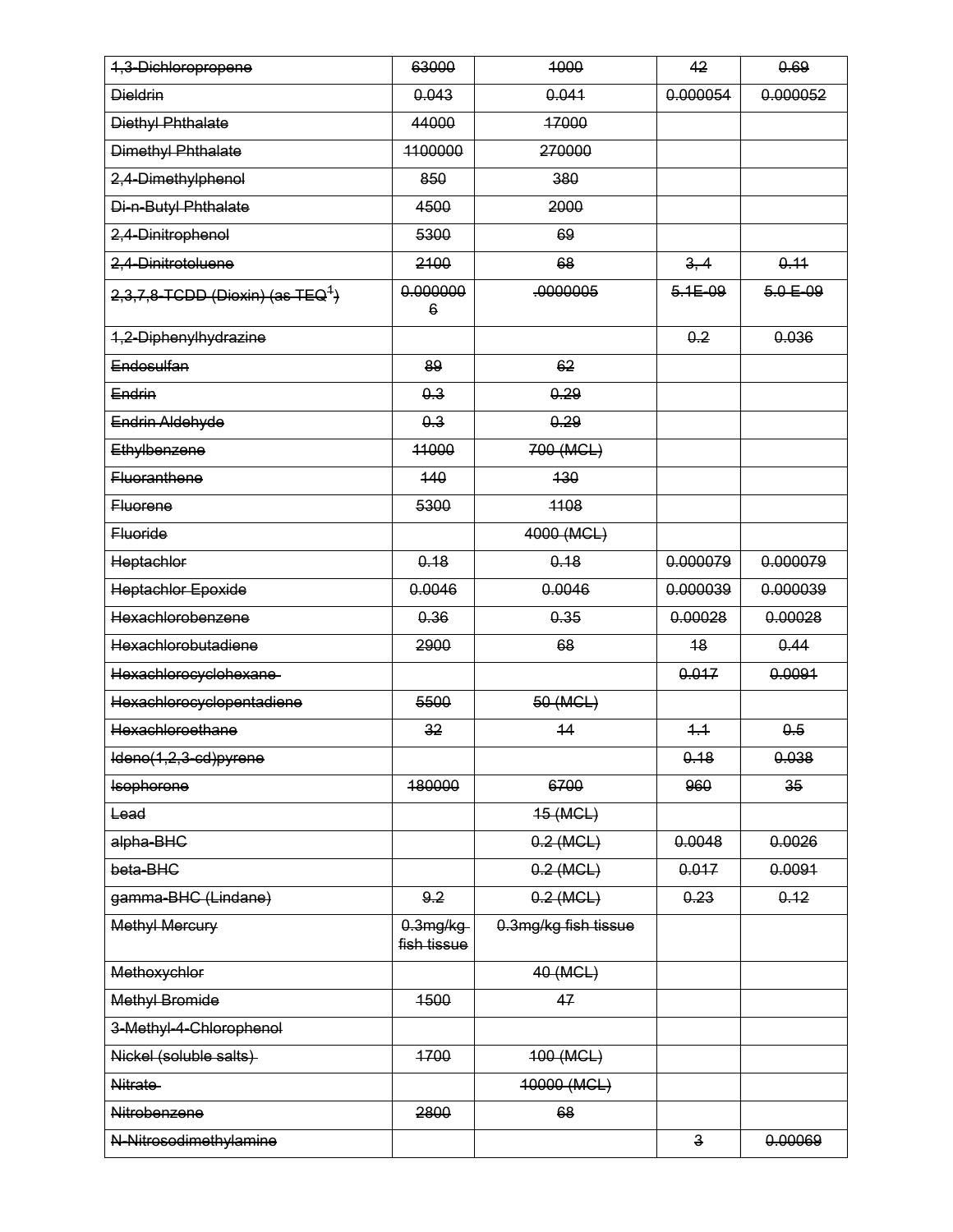| N-Nitrosodi-n-Propylamine                                   |         |             | 0.51                    | 0.005    |
|-------------------------------------------------------------|---------|-------------|-------------------------|----------|
| N-Nitrosodiphenylamine                                      |         |             | $6 \overline{6}$        | 3.3      |
| Pentachlorophenol                                           | 1800    | $+$ (MCL)   | 0.9                     | 0.08     |
| Phenol                                                      | 860000  | 10000       |                         |          |
| Polychlorinated Biphenyls PCBs:                             |         | $0.5$ (MCL) | 0.000064                | 0.000064 |
| Pyrene                                                      | 4000    | 830         |                         |          |
| Selenium                                                    | 4200    | 50 (MCL)    |                         |          |
| Silver                                                      | 40000   | 470         |                         |          |
| 1,1,2,2-Tetrachloroethane                                   | 16000   | 670         | $\overline{\mathbf{A}}$ | 0.17     |
| Tetrachloroethylene                                         | 780     | 5 (MCL)     | 62                      | 43       |
| Thallium                                                    | 48      | 2(MCL)      |                         |          |
| <b>Toluene</b>                                              | 30000   | 4000 (MCL)  |                         |          |
| Total Trihalomethanes (TTHM)                                |         | 80 (MCL)    |                         | 80       |
| Toxaphene                                                   |         | 3(MCL)      | 0.00028                 | 0.00028  |
| 1,2-Trans-Dichloroethylene                                  | 51000   | 400 (MCL)   |                         |          |
| 1,2,4-Trichlorobenzene                                      | 350     | 70 (MCL)    |                         |          |
| 1,1,1-Trichloroethane                                       | 1400000 | 200 (MCL)   |                         |          |
| 1,1,2-Trichloroethane                                       | 3600    | 5 (MCL)     | 46                      | 0.59     |
| Trichloroethylene                                           | 190     | 5 (MCL)     | 8.2                     | 0.7      |
| 2,4,6-Trichlorophenol                                       |         |             | 2.4                     | 4.4      |
| 2,4,5 Trichlorophenoxypropionic acid<br>$(2,4,5-TP-Silvex)$ |         | 50 (MCL)    |                         |          |
| Vinyl Chloride                                              | 40000   | 2(MCL)      | 2.4                     | 0.025    |
| Zine                                                        | 26000   | 7400        |                         |          |

| <b>Pollutant</b>                  | <b>Human Health for</b><br>the consumption<br>of Organism Only<br><u>(uq/l)</u> | <b>Human Health for</b><br>the consumption<br>of Water + Organism<br><u>(ug/l)</u> |
|-----------------------------------|---------------------------------------------------------------------------------|------------------------------------------------------------------------------------|
| <b>Acenaphthene</b>               | 90                                                                              | <u>70</u>                                                                          |
| <b>Acrolein</b>                   | 400                                                                             | $\overline{3}$                                                                     |
| <b>Acrylonitrile</b>              | $\mathcal{I}$                                                                   | 0.061                                                                              |
| <b>Aldrin</b>                     | 0.00000077                                                                      | 0.00000077                                                                         |
| alpha-Hexachlorocyclohexane (HCH) | 0.00039                                                                         | 0.00036                                                                            |
| alpha-Endosulfan                  | 30                                                                              | 20                                                                                 |
| Anthracene                        | 400                                                                             | 300                                                                                |
| <u>Antimony</u>                   | 640                                                                             | 5.6                                                                                |
| <u>Arsenic</u>                    |                                                                                 | 10 (mcl)                                                                           |
| Asbestos                          |                                                                                 | 7 million fibers/L                                                                 |
| <b>Barium</b>                     |                                                                                 | 1,000                                                                              |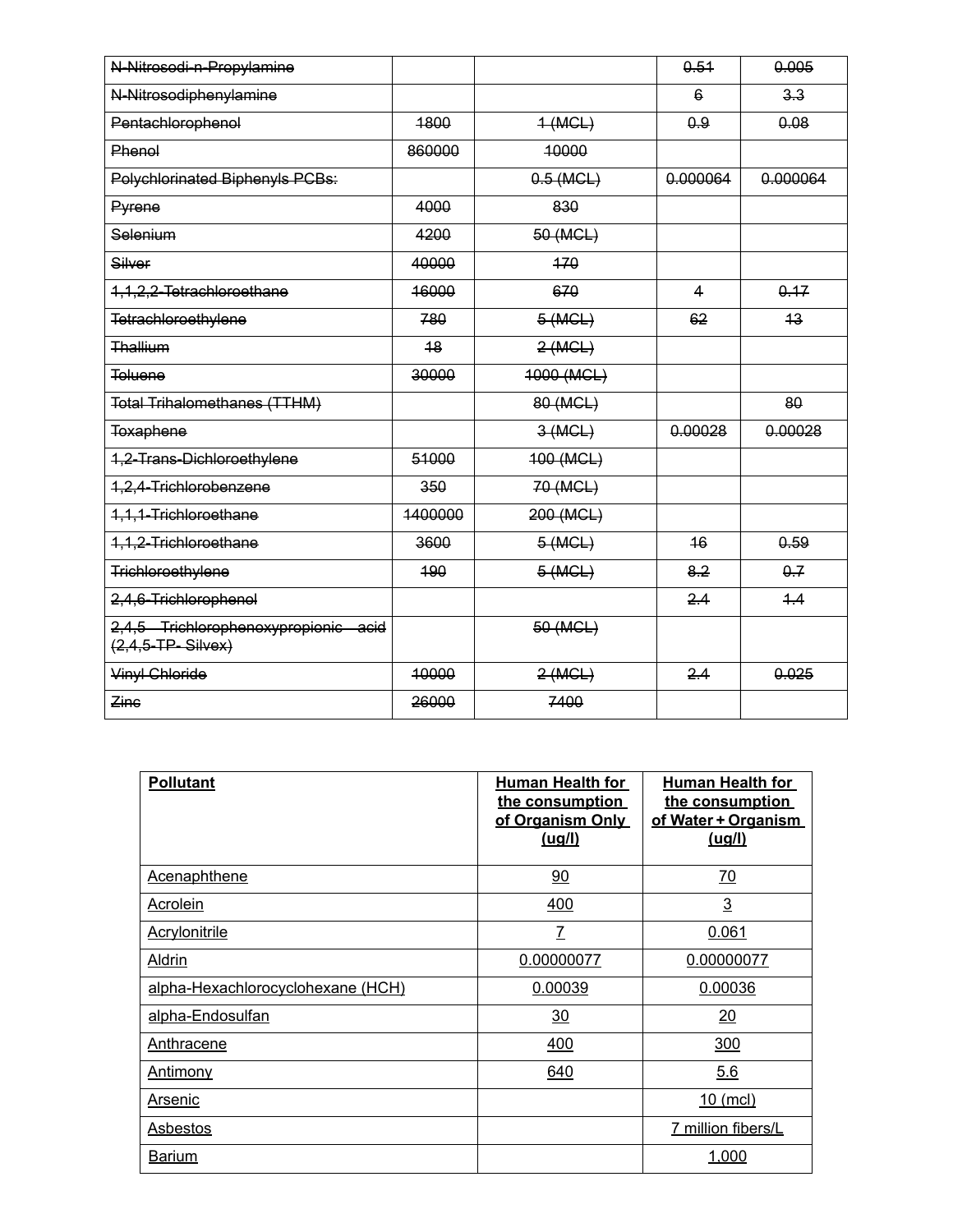| <b>Benzene</b>                              | 16             | 0.58           |
|---------------------------------------------|----------------|----------------|
| <b>Benzidine</b>                            | 0.011          | 0.00014        |
| Benzo(a)anthracene                          | 0.18           | 0.038          |
| Benzo(a)pyrene                              | 0.018          | 0.0038         |
| Benzo(b)fluoranthene                        | 0.18           | 0.038          |
| <b>Beryllium</b>                            |                | 4 (MCL)        |
| beta-Hexachlorocyclohexane (HCH)            | 0.014          | 0.008          |
| beta-Endosulfan                             | 40             | 20             |
| Bis(2-Chloro-1-methylethyl) Ether           | 4000           | 200            |
| Bis(2-Chloroethyl) Ether                    | 2.2            | 0.03           |
| Bis(2-Ethylhexyl) Phthalate                 | 0.37           | 0.32           |
| <b>Bis(Chloromethyl) Ether</b>              | 0.017          | 0.00015        |
| Bromoform                                   | <u>120</u>     | $\mathcal{I}$  |
| <b>Butylbenzyl Phthalate</b>                | 0.1            | 0.1            |
| Cadmium                                     |                | 5 (MCL)        |
| Carbon Tetrachloride                        | $\overline{5}$ | 0.4            |
| Chlordane                                   | 0.00032        | 0.00031        |
| Chlorobenzene                               | 800            | 100            |
| Chlorodibromomethane                        | 21             | 0.8            |
| Chloroform                                  | 2,000          | 60             |
| Chlorophenoxy Herbicide (2,4-D)             |                | 70 (MCL)       |
| Chlorophenoxy Herbicide (2,4,5-TP) [Silvex] |                | 50 (MCL)       |
| Chromium (III)                              |                | 100 (MCL)      |
| Chromium (VI)                               |                | 100 (MCL)      |
| Chrysene                                    | 0.13           | 0.12           |
| Copper                                      |                | 1300 (MCL)     |
| Cyanide                                     | 400            | $\overline{4}$ |
| Dibenzo(a,h)anthracene                      | 0.018          | 0.0038         |
| Dichlorobromomethane                        | 27             | 0.95           |
| <b>Dieldrin</b>                             | 0.0000012      | 0.0000012      |
| Diethyl Phthalate                           | 600            | 600            |
| Dimethyl Phthalate                          | 2,000          | 2,000          |
| Di-n-Butyl Phthalate                        | 30             | 20             |
| <b>Dinitrophenols</b>                       | 1,000          | 10             |
| <b>Endosulfan Sulfate</b>                   | 40             | 20             |
| <b>Endrin</b>                               | 0.03           | 0.03           |
| Endrin Aldehyde                             | $\overline{1}$ | $\overline{1}$ |
| Ethylbenzene                                | <u>130</u>     | 68             |
| <b>Fluoranthene</b>                         | 20             | 20             |
| <b>Fluorene</b>                             | <u>70</u>      | 50             |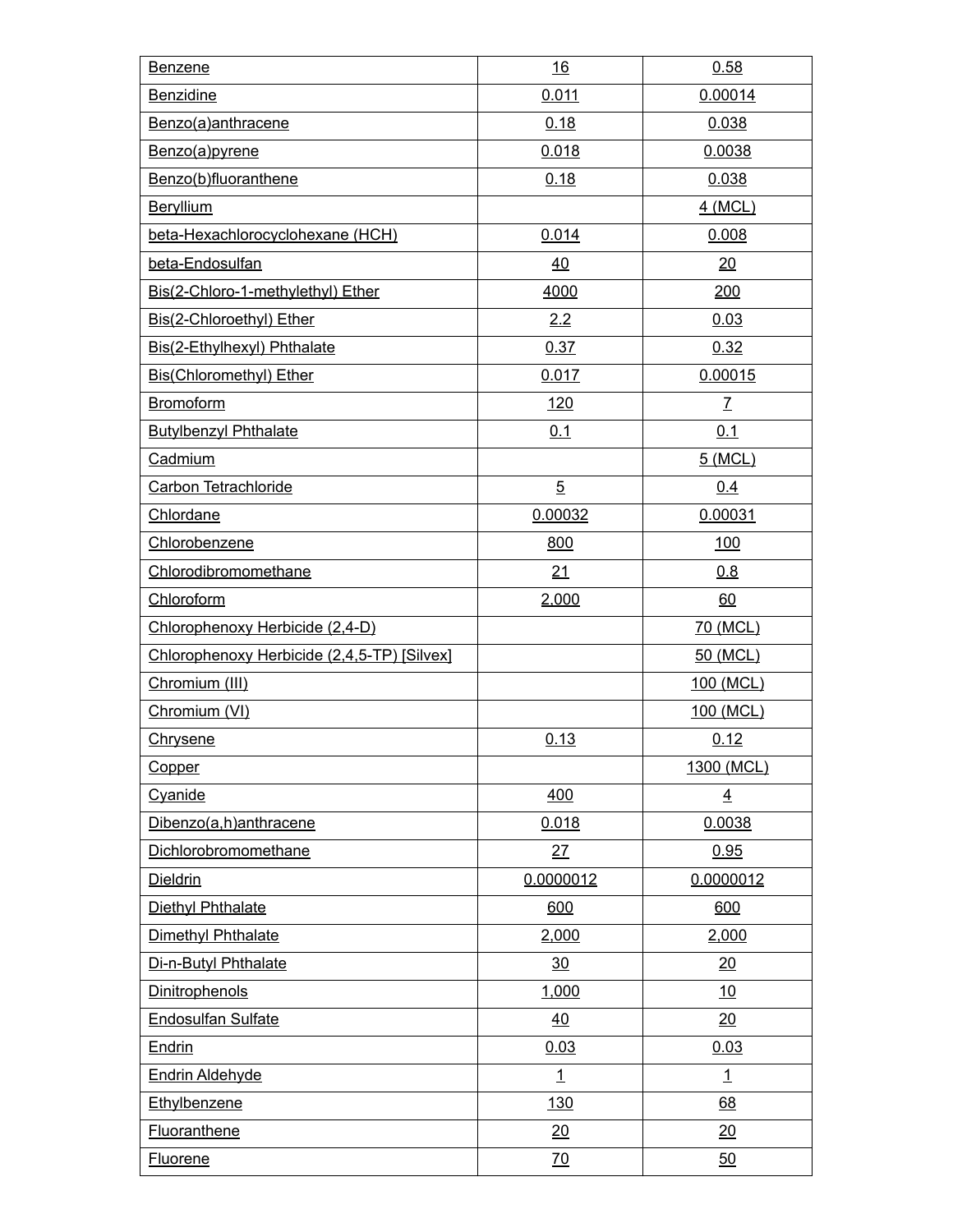| gamma-Hexachlorocyclohexane<br>(HCH)<br>[Lindane] | 4.4              | $0.2$ (MCL)    |
|---------------------------------------------------|------------------|----------------|
| Heptachlor                                        | 0.0000059        | 0.0000059      |
| <b>Heptachlor Epoxide</b>                         | 0.000032         | 0.000032       |
| Hexachlorobenzene                                 | 0.000079         | 0.000079       |
| Hexachlorobutadiene                               | 0.01             | 0.01           |
| Hexachlorocyclohexane (HCH) - Technical           | 0.01             | 0.0066         |
| Hexachlorocyclopentadiene                         | $\overline{4}$   | $\overline{4}$ |
| Hexachloroethane                                  | 0.1              | 0.1            |
| Indeno(1,2,3-cd)pyrene                            | 0.0013           | 0.0012         |
| Isophorone                                        | 1,800            | 34             |
| Methylmercury                                     | $0.3$ mg/kg      |                |
| Methoxychlor                                      | 0.02             | 0.02           |
| <b>Methyl Bromide</b>                             | 10000            | 100            |
| Methylene Chloride                                | 1,000            | 5 (MCL)        |
| <b>Nickel</b>                                     | 4,600            | 610            |
| <b>Nitrates</b>                                   | 10,000 (MCL)     |                |
| Nitrobenzene                                      | 600              | 10             |
| Nitrosodibutylamine                               | 0.22             | 0.0063         |
| Nitrosodiethylamine                               | 1.24             | 0.0008         |
| Nitrosopyrrolidine                                | $\underline{34}$ | 0.016          |
| N-Nitrosodimethylamine                            | $\overline{3}$   | 0.00069        |
| N-Nitrosodi-n-Propylamine                         | 0.51             | 0.005          |
| N-Nitrosodiphenylamine                            | $\underline{6}$  | 3.3            |
| Pentachlorobenzene                                | 0.1              | 0.1            |
| Pentachlorophenol                                 | 0.04             | 0.03           |
| Phenol                                            | 300,000          | 4,000          |
| Polychlorinated Biphenyls (PCBs)                  | 0.000064         | 0.000064       |
| <b>Pyrene</b>                                     | 30               | 20             |
| <b>Selenium</b>                                   | 4200             | 50 (MCL)       |
| Tetrachloroethylene                               | 29               | 5 (MCL)        |
| Thallium                                          | 0.47             | 0.24           |
| <b>Toluene</b>                                    | 520              | 57             |
| Toxaphene                                         | 0.00071          | 0.0007         |
| Trichloroethylene                                 | $\overline{L}$   | 0.6            |
| <b>Vinyl Chloride</b>                             | 1.6              | 0.022          |
| $\mathsf{Zinc}$                                   | 26,000           | 7,400          |
| 1,1,1-Trichloroethane                             | 200,000          | 200 (MCL)      |
| 1,1,2,2-Tetrachloroethane                         | $\overline{3}$   | 0.2            |
| 1,1,2-Trichloroethane                             | 8.9              | 0.55           |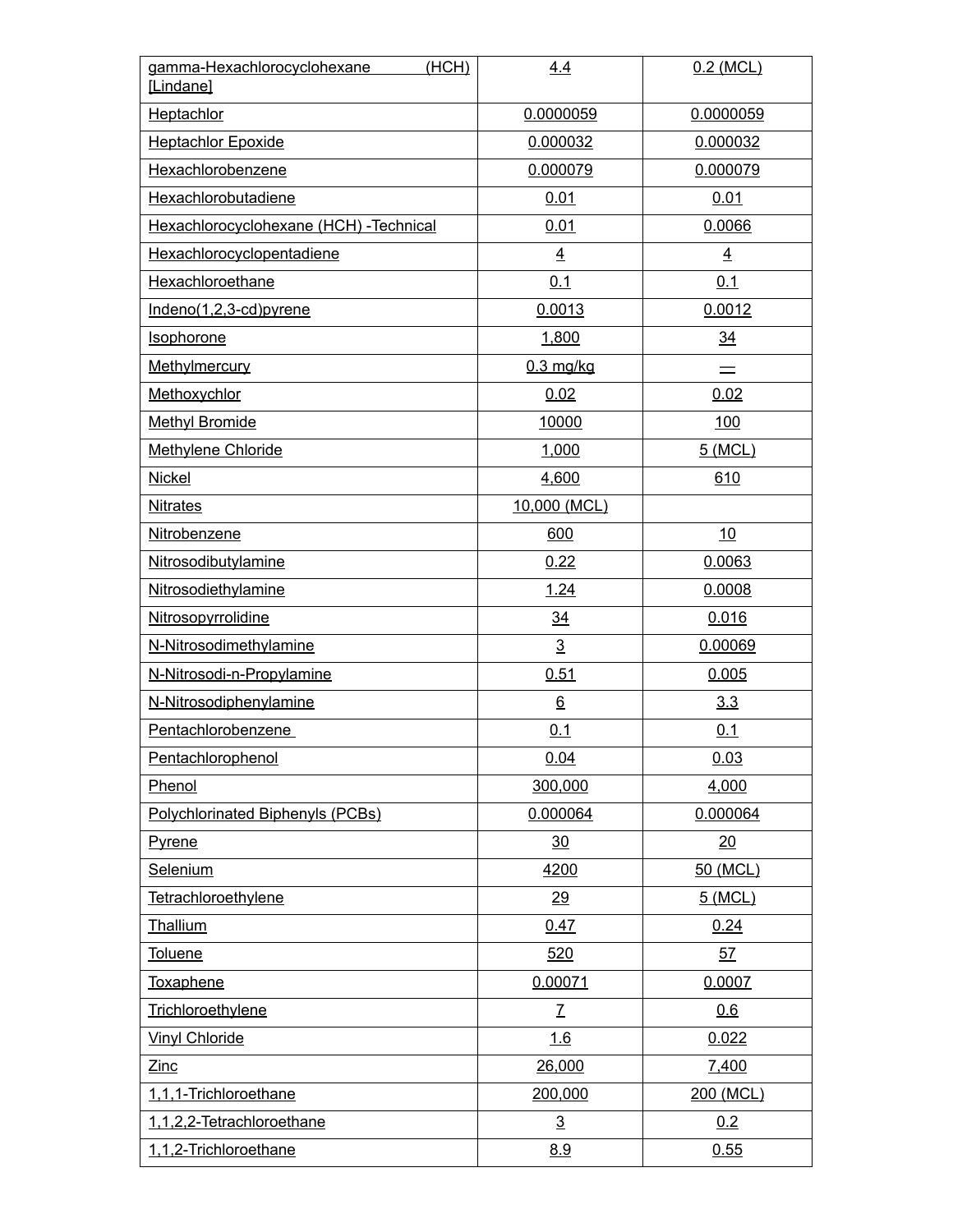| 1,1-Dichloroethylene                            | 20,000   | 7 (MCL)         |
|-------------------------------------------------|----------|-----------------|
| 1,2,4,5-Tetrachlorobenzene                      | 0.03     | 0.03            |
| 1,2,4-Trichlorobenzene                          | 0.076    | 0.071           |
| 1,2-Dichlorobenzene                             | 3,000    | 600(MCL)        |
| 1,2-Dichloroethane                              | 650      | 5 (MCL)         |
| 1,2-Dichloropropane                             | 31       | 0.9             |
| 1,2-Diphenylhydrazine                           | 0.2      | 0.03            |
| Trans-1,2-Dichloroethylene                      | 4,000    | 100             |
| 1,3-Dichlorobenzene                             | 10       | $\underline{7}$ |
| 1,3-Dichloropropene                             | 12       | 0.27            |
| 1,4-Dichlorobenzene                             | 900      | 75 (MCL)        |
| $2.3.7.8$ -TCDD (Dioxin) (as TEQ <sup>1</sup> ) | 5.10E-09 | 5.00E-09        |
| 2,4,5-Trichlorophenol                           | 600      | 300             |
| 2,4,6-Trichlorophenol                           | 2.8      | 1.5             |
| 2,4-Dichlorophenol                              | 60       | 10              |
| 2,4-Dimethylphenol                              | 3,000    | 100             |
| 2,4-Dinitrophenol                               | 300      | 10              |
| 2,4-Dinitrotoluene                              | 1.7      | 0.049           |
| 2-Chloronaphthalene                             | 1000     | 800             |
| 2-Chlorophenol                                  | 800      | 30              |
| 2-Methyl-4,6-Dinitrophenol                      | 30       | $\overline{2}$  |
| 3,3'-Dichlorobenzidine                          | 0.15     | 0.049           |
| 3-Methyl-4-Chlorophenol                         | 2,000    | 500             |
| p.p'-Dichlorodiphenyldichloroethane (DDD)       | 0.00012  | 0.00012         |
| p.p'-Dichlorodiphenyldichloroethylene (DDE)     | 0.000018 | 0.000018        |
| p.p'-Dichlorodiphenyltrichloroethane (DDT)      | 0.00003  | 0.00003         |

The columns labeled "Fish and Water Ingestion" shall apply only to waters of the State designated Public Water Supply sources in these standards.

The column labeled "Fish Ingestion Only" shall apply to all waters of the State not designated Public Water Supply sources in this document.

Values shown with "(MCL)" under header "Fish and Water Ingestion" are Primary Maximum Contaminant Levels (MCLs) as given in the State of Delaware Regulations Governing Public Drinking Water Systems that became effective September 10, 2001

 $\mathsf{I}^1$ Criteria is for the "total toxic equivalence (TEQ) to 2, 3, 7, 8 - TCDD". The toxic equivalence for a sample is the sum of the concentration for each congener multiplied by its associated Toxicity Equivalence Factor (TEF) listed in table below.

TEQ = ((Concentration of Congener in sample) x (TEF))

where the TEF is unitless and the concentration is in ug/l.

| <b>Congener</b>     | <b>TEF value</b> | Congener       | <b>TEF value</b> |
|---------------------|------------------|----------------|------------------|
| Dibenzo-p-dioxins   |                  | Non-ortho PCBs |                  |
| $ 2,3,7,8$ -TCDD    |                  | IPCB 77        | 10.0001          |
| $1,2,3,7,8-PnCDD$   |                  | IPCB 81        | 10.0003          |
| $1,2,3,4,7,8-HxCDD$ | 0.1              | IPCB 126       | 0.1              |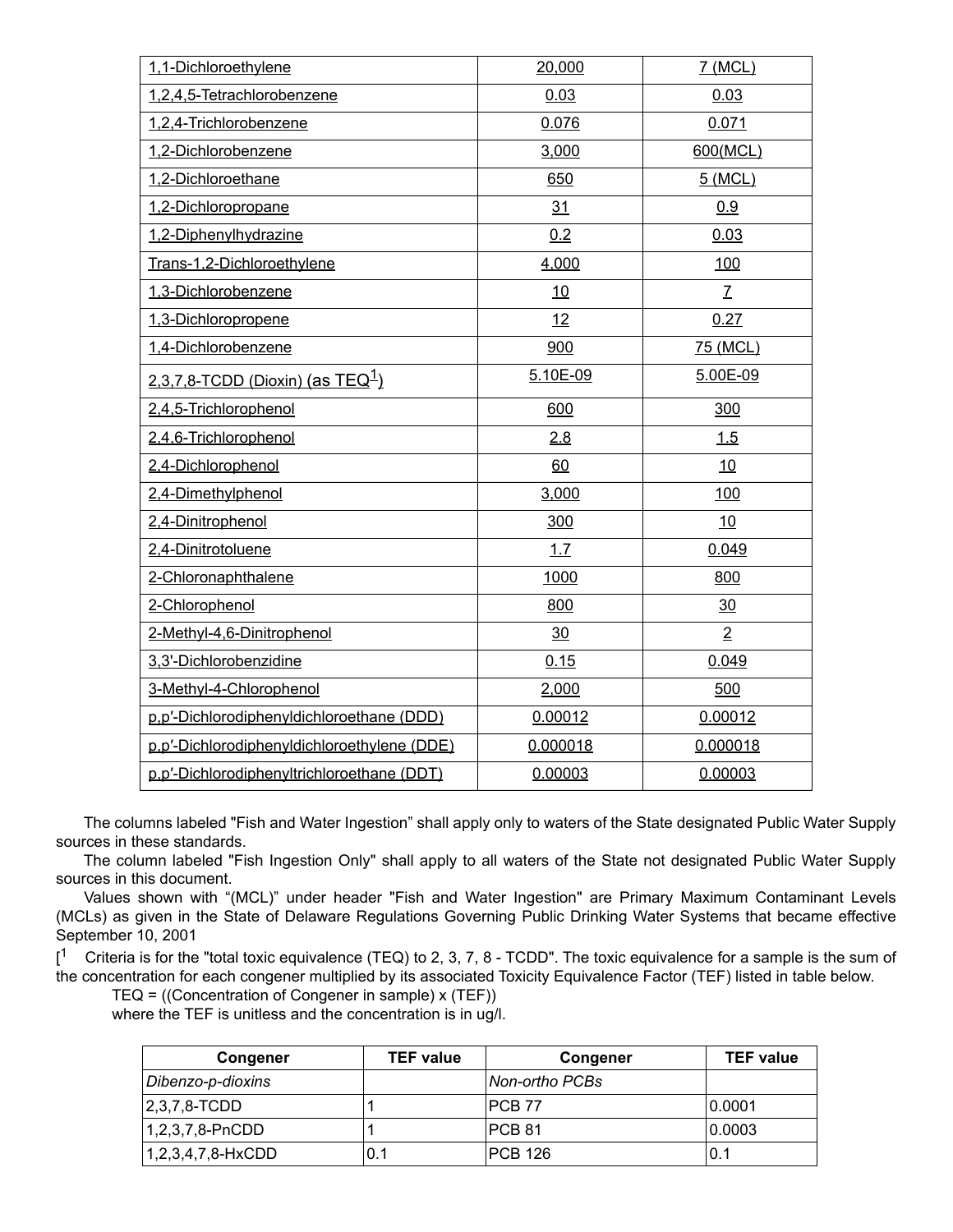| 1,2,3,6,7,8-HxCDD    | 0.1    | <b>PCB 169</b>  | 0.03    |
|----------------------|--------|-----------------|---------|
| 1,2,3,7,8,9-HxCDD    | 0.1    |                 |         |
| 1,2,3,4,6,7,8-HpCDD  | 0.01   | Mono-ortho PCBs |         |
| <b>OCDD</b>          | 0.0003 | <b>PCB 105</b>  | 0.00003 |
|                      |        | <b>PCB 114</b>  | 0.00003 |
| <i>Dibenzofurans</i> |        | <b>PCB 118</b>  | 0.00003 |
| 2,3,7,8-TCDF         | 0.1    | <b>PCB 123</b>  | 0.00003 |
| 1,2,3,7,8-PnCDF      | 0.03   | <b>PCB 156</b>  | 0.00003 |
| 2,3,4,7,8-PnCDF      | 0.3    | <b>PCB 157</b>  | 0.00003 |
| 1,2,3,4,7,8-HxCDF    | 0.1    | <b>PCB 167</b>  | 0.00003 |
| 1,2,3,6,7,8-HxCDF    | 0.1    | <b>PCB 189</b>  | 0.00003 |
| 1,2,3,7,8,9-HxCDF    | 0.1    |                 |         |
| 2,3,4,6,7,8-HxCDF    | 0.1    |                 |         |
| 1,2,3,4,6,7,8-HpCDF  | 0.01   |                 |         |
| 1,2,3,4,7,8,9-HpCDF  | 0.01   |                 |         |
| <b>OCDF</b>          | 0.0003 |                 |         |

**14 DE Reg. 1392 (06/01/11)**

**18 DE Reg. 312 (10/01/14)**

**21 DE Reg. 241 (09/01/17)**

## **5.0 Antidegradation and ERES Waters Policies**

- 5.1' Existing instream water uses and the level of water quality necessary to protect the existing uses shall be maintained and protected. Degradation of water quality in such a manner that results in reduced number, quality, or river or stream mileage of existing uses shall be prohibited. Degradation shall be defined for the purposes of this section as a statistically significant reduction, accounting for natural variations, in biological, chemical, or habitat quality as measured or predicted using appropriate assessment protocols.
- 5.2 Where the quality of the waters exceeds levels necessary to support propagation of fish, shellfish, and wildlife and recreation in and on the water, that quality shall be maintained and protected. In the case of waters of exceptional recreational or ecological significance, existing quality shall be maintained or enhanced. Limited degradation may be allowed if the Department finds, after full satisfaction of public participation provisions of 7 **Del.C.** Sections 6004 and 6006 and the intergovernmental coordination provisions of the State's continuing planning process as required in 40 CFR Part 130, that allowing lower water quality is necessary to accommodate important social or economic development, or would result in a substantial net environmental or public health benefit, in the area in which the waters are located. In allowing such degradation or lower water quality, the Department shall assure maintenance of water quality adequate for full protection of existing uses. Further, the Department shall assure that there shall be achieved the highest statutory and regulatory requirements for all new and existing point sources and all cost-effective and reasonable best management practices for nonpoint source control.
- 5.3 Where high quality waters constitute an outstanding National resource, such as waters of National parks and wildlife refuges, existing quality shall be maintained and protected.
- 5.4 In those cases where potential water quality impairment associated with a thermal discharge is involved, the antidegradation policy and implementing method shall be consistent with Section 316 of the Water Quality Act of 1987.
- 5.5 The hearing requirement imposed by subsection 5.2 above shall not be construed to impose a requirement for an additional public hearing where such a hearing is otherwise held pursuant to law, provided the requirements of this section are hereby met.
- 5.6 Criteria for Waters of Exceptional Recreational or Ecological Significance (ERES Waters)
	- 5.6.1 General Policy
		- 5.6.1.1 Designated ERES waters shall be accorded a level of protection and monitoring in excess of that provided most other waters of the State. These waters are recognized as special natural assets of the State, and must be protected and enhanced for the benefit of present and future generations of **Delawareans**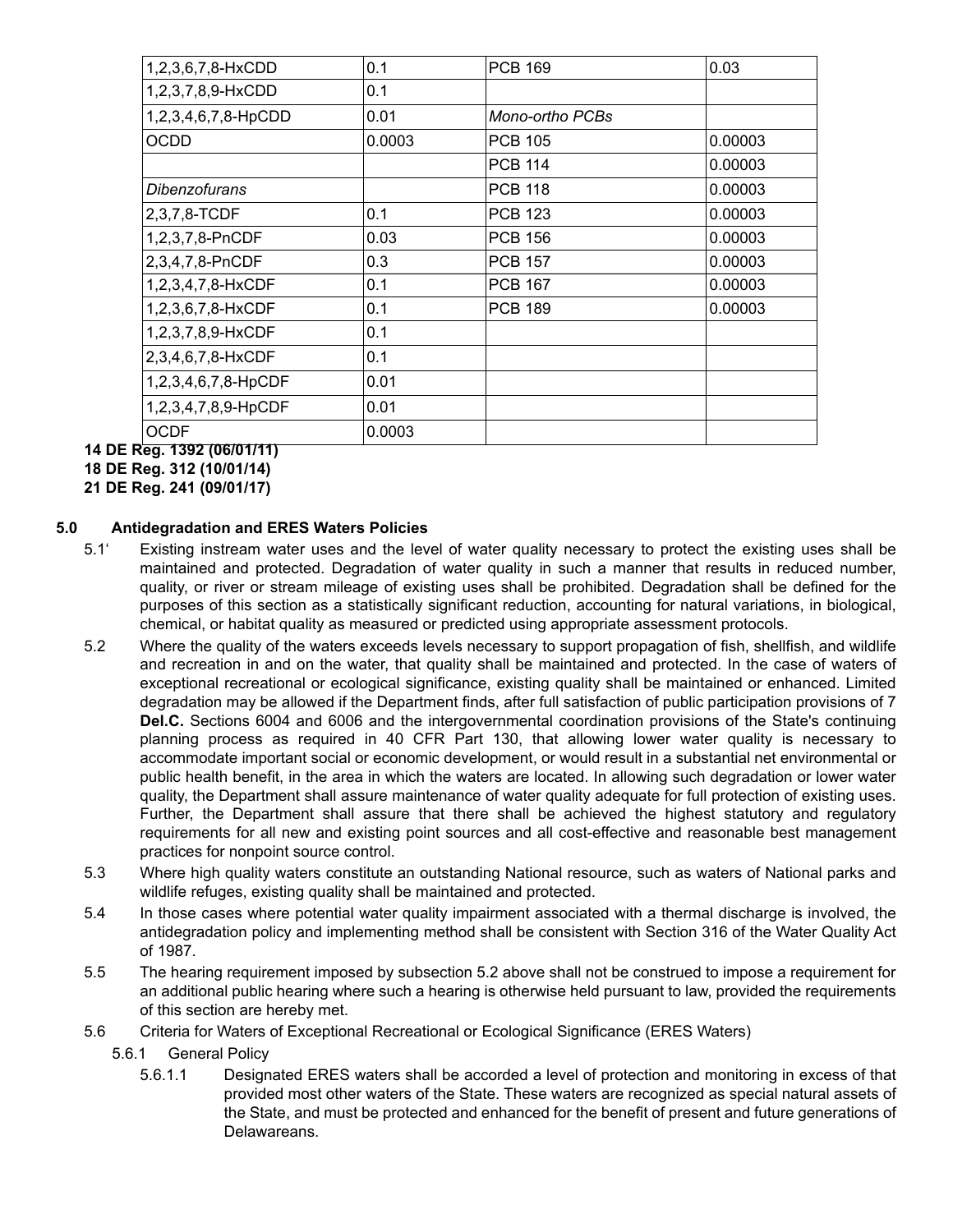- 5.6.1.2 ERES waters shall be restored, to the maximum extent practicable, to their natural condition. To this end, the Department shall, through adoption of a pollution control strategy for each ERES stream basin, take appropriate action to cause the systematic control, reduction, or removal of existing pollution sources, and the diversion of new pollution sources, away from ERES waters.
- 5.6.1.3 Discharges to ERES waters shall be avoided to the maximum extent practicable. In order to be permitted, a discharge must be the least environmentally damaging practicable alternative.
- 5.6.1.4 Prior to any public notice for a discharge permit required pursuant to 7 **Del.C.** Ch. 60, the Department shall make a determination that potential impacts have been avoided to the maximum extent practicable, and that remaining unavoidable impacts will be minimized to the extent appropriate and practicable. Findings shall be based upon appropriate factual determinations, evaluations, and tests with special emphasis on the persistence and permanence of the impacts. Under this provision impacts considered individually or collectively include:
	- 5.6.1.4.1 Impacts of pollutants on human health and welfare;
	- 5.6.1.4.2 Impacts of pollutants on life stages of aquatic life and other wildlife dependent on aquatic ecosystems including, but not limited to, the transfer, concentration, and spread of pollutants or their by-products through biological, physical, and chemical processes;
	- 5.6.1.4.3 Impacts of pollutants on aquatic ecosystem diversity, productivity, and stability. Such impacts may include, but are not limited to, loss of fish and wildlife habitat or loss of the capacity of a wetland to assimilate nutrients, purify water, or reduce wave energy; or
	- 5.6.1.4.4 Impacts on recreational, aesthetic, and economic values.
- 5.6.1.5 Any applicant for a discharge permit required pursuant to 7 **Del.C.** Ch. 60 shall provide to the Department, as part of a complete application, a resource assessment tailored to the site performed by qualified professionals. Such assessments shall fully consider ecological functions and values in light of the policies set forth in these standards. Consideration shall be given to:
	- 5.6.1.5.1 Potential impacts on physical and chemical characteristics of the aquatic ecosystems which shall include, but not be limited to, substrates, substrate particulates/turbidity, water, current patterns, water circulation, normal water fluctuations, and salinity gradients;
	- 5.6.1.5.2 Potential impacts on biological characteristics of the aquatic ecosystem which shall include, but not be limited to, fish, crustaceans, mollusks and other organisms in the food web, other wildlife, and threatened or endangered species; and
	- 5.6.1.5.3 Potential effects on human use characteristics which shall include, but not be limited to, water supplies, recreational and commercial fisheries, water related recreation, aesthetics, parks, research sites, wildlife areas or public access areas.
- 5.6.2 General Provisions
	- 5.6.2.1 In cases where natural conditions prevent attainment of applicable fresh or marine dissolved oxygen criteria, reduction in dissolved oxygen levels as a result of human activities shall be prohibited.
	- 5.6.2.2 All point, and human induced nonpoint sources subject to control through use of best management practices or otherwise, shall be required to remove nutrients to the extent necessary to prevent excessive growth of photosynthetic organisms.
	- 5.6.2.3 All point, and human induced nonpoint sources subject to control through use of best management practices or otherwise, shall be required to remove particulate matter to the extent necessary to minimize turbidity.
	- 5.6.2.4 ERES waters shall not exhibit toxicity within aquatic habitats commonly used by native or migratory aquatic, terrestrial, and avian species. Such habitats include, but may not be limited to, spawning sites, nursery areas, forage areas, and migratory pathways.
	- 5.6.2.5 ERES standards shall not apply in excavated waters. All other appropriate criteria shall remain in force for these waters.
	- 5.6.2.6 The ERES criteria set forth in subsection 5.6 supplement all other applicable requirements of these standards for ERES waters. Nothing in subsection 5.6 relieves or reduces the obligation of any person to comply with other requirements of these Standards, federal or state laws and regulations.
- 5.6.3 Pollution Prevention
	- 5.6.3.1 Existing Sources: For the purposes of this Section, an existing source shall be defined as a discharge for which a permit has been issued by the Department pursuant to 7 **Del.C.** Ch. 60 prior to January 1, 1991. In the case of a water body designated as ERES waters pursuant to Section 3.0 of the Standards, the Department shall not issue or reissue a permit for an existing source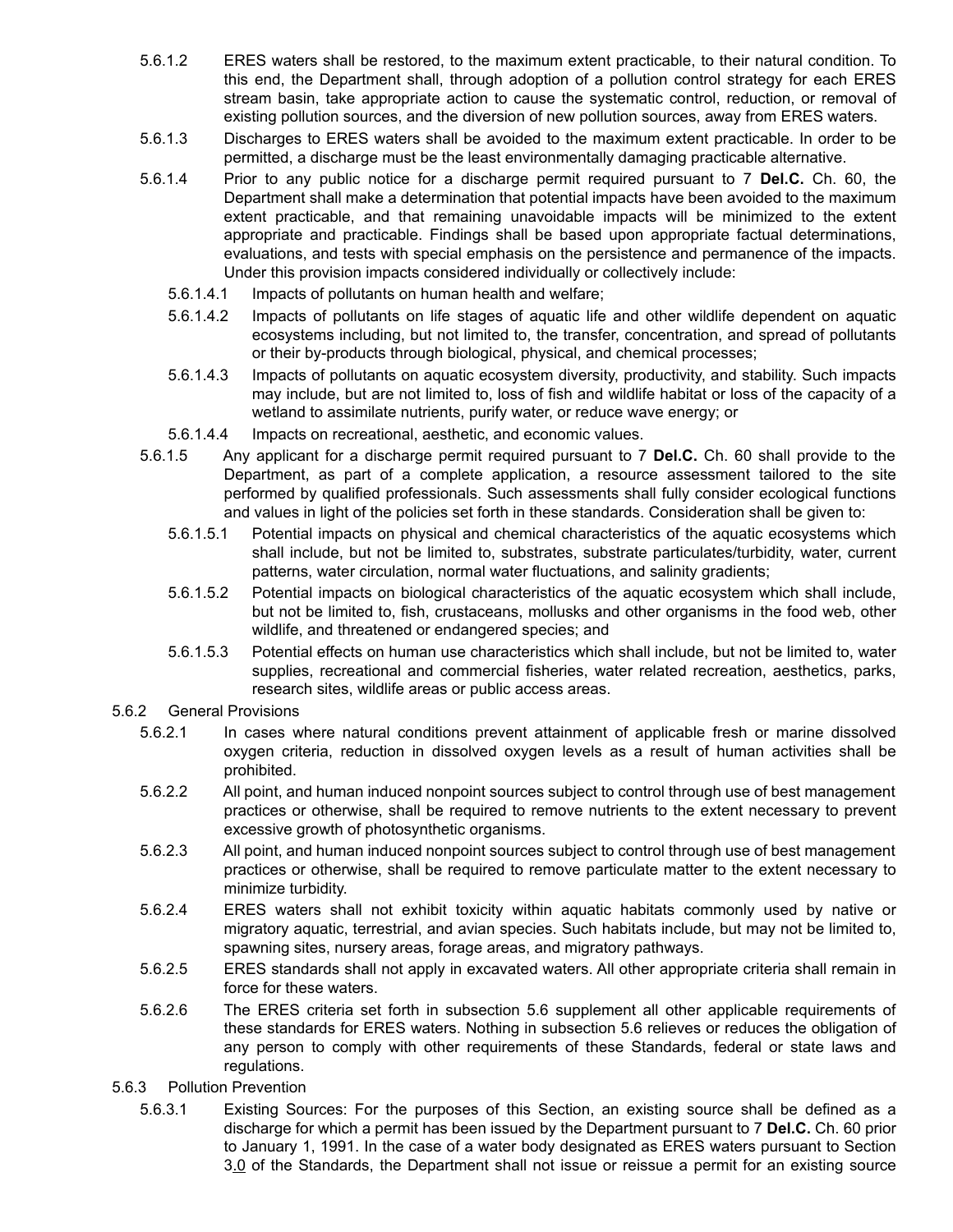unless the applicant demonstrates a utilization of all economically feasible and reasonably available waste minimization practices and technologies, and the lack of feasible alternative production processes and disposal options.

- 5.6.3.2 The provisions of subsections 5.6.1.4, 5.6.1.5, and 5.6.3.1 shall apply to existing sources on January 1, 1996, or upon adoption of a Pollution Control Strategy as provided in subsection 5.6.3.5, whichever occurs first. In either event, the provisions of subsection 5.6, including all requirements of the Pollution Control Strategy shall apply to existing sources.
- 5.6.3.3 Increased or New Sources: For the purposes of subsection 5.6, new sources are those discharges for which a permit has not been issued pursuant to 7 **Del.C.** Ch. 60 prior to January 1, 1991, and increased sources are those discharges for which there is an increase in the mass loading of any pollutant of concern from any existing source. For the purposes of subsection 5.6, pollutants of concern are the following: oxygen demanding substances (as may be measured by BOD and COD), nitrogen, phosphorous, bacteria, heat, and total suspended solids. In the case of any waterbody designated as ERES waters pursuant to Section 3.0 of the Standards, the Department shall not issue or reissue a permit pursuant to 7 **Del.C.** Ch. 60 that allows an increase in or new source of pollutant loadings of pollutants of concern unless the applicant demonstrates:
	- 5.6.3.3.1 A need to discharge based upon a showing of the full utilization of measures, processes, methods, systems or techniques to eliminate the discharge altogether or minimize waste loadings through process changes, substitution of materials, enclosure of systems or other modifications. This can be demonstrated through the full utilization of available waste minimization practices and technologies and the lack of feasible alternative production processes and disposal options; and
	- 5.6.3.3.2 That a proposed new discharge or any increase in loading of pollutants of concern of an existing discharge is consistent with the Pollution Control Strategy for the basin. Prior to adoption of a Pollution Control Strategy for a stream basin no increase in loadings of pollutants of concern shall be allowed to the stream basin from a surface water discharger unless the Secretary determines that:
		- 5.6.3.3.2.1 Such discharger offsets the increased surface water discharge of pollutants of concern within the stream basin to the maximum extent practicable in an acceptable manner;
		- 5.6.3.3.2.2 The increased loadings of pollutants of concern are necessary to prevent a substantial adverse economic or social impact at the community or regional level, and
		- 5.6.3.2.2.3 Water quality will be maintained to fully protect existing uses.
- 5.6.3.4 Pollution Control Strategy
	- 5.6.3.4.1 For each stream basin designated as ERES waters pursuant to Section 3.0 of these standards, the Department shall develop a pollution control strategy. The strategy shall provide for the implementation of best management practices established pursuant to subsection 5.6.3.5 of this section and shall include such additional requirements, measures, and practices as are necessary to:
		- 5.6.3.4.1.1 Prevent the violation of water quality standards;
		- 5.6.3.4.1.2 Protect all resources in the stream basin in a manner that allows for natural conditions to be maintained or restored; and
		- 5.6.3.4.1.3 Assure the protection and propagation of a balanced, indigenous population of fish, shellfish, aquatic vegetation, and wildlife, and provide for recreational activities in and on the water.
	- 5.6.3.4.2 The strategy pursuant to this subsection shall, at a minimum:
		- 5.6.3.4.2.1 Provide an assessment of the nature, degree, and extent of pollution to waters within such stream basin, in terms of point source and non-point source contribution;
		- 5.6.3.4.2.2 Identify the aspects of the stream basin which are important, unique, or sensitive from a recreational or ecological perspective;
		- 5.6.3.4.2.3 Establish such additional indicators and criteria that satisfy the general policy and provisions established for such stream basins;
		- 5.6.3.4.2.4 Identify the means by which ERES standards will be achieved;
		- 5.6.3.4.2.5 Delineate, where appropriate, the specific point source effluent limits, best management practices, and other controls that will be used to achieve water quality standards; and
		- 5.6.3.4.2.6 Indicate changes to be made to state plans for control of water pollution or resource management to assure implementation of the strategy.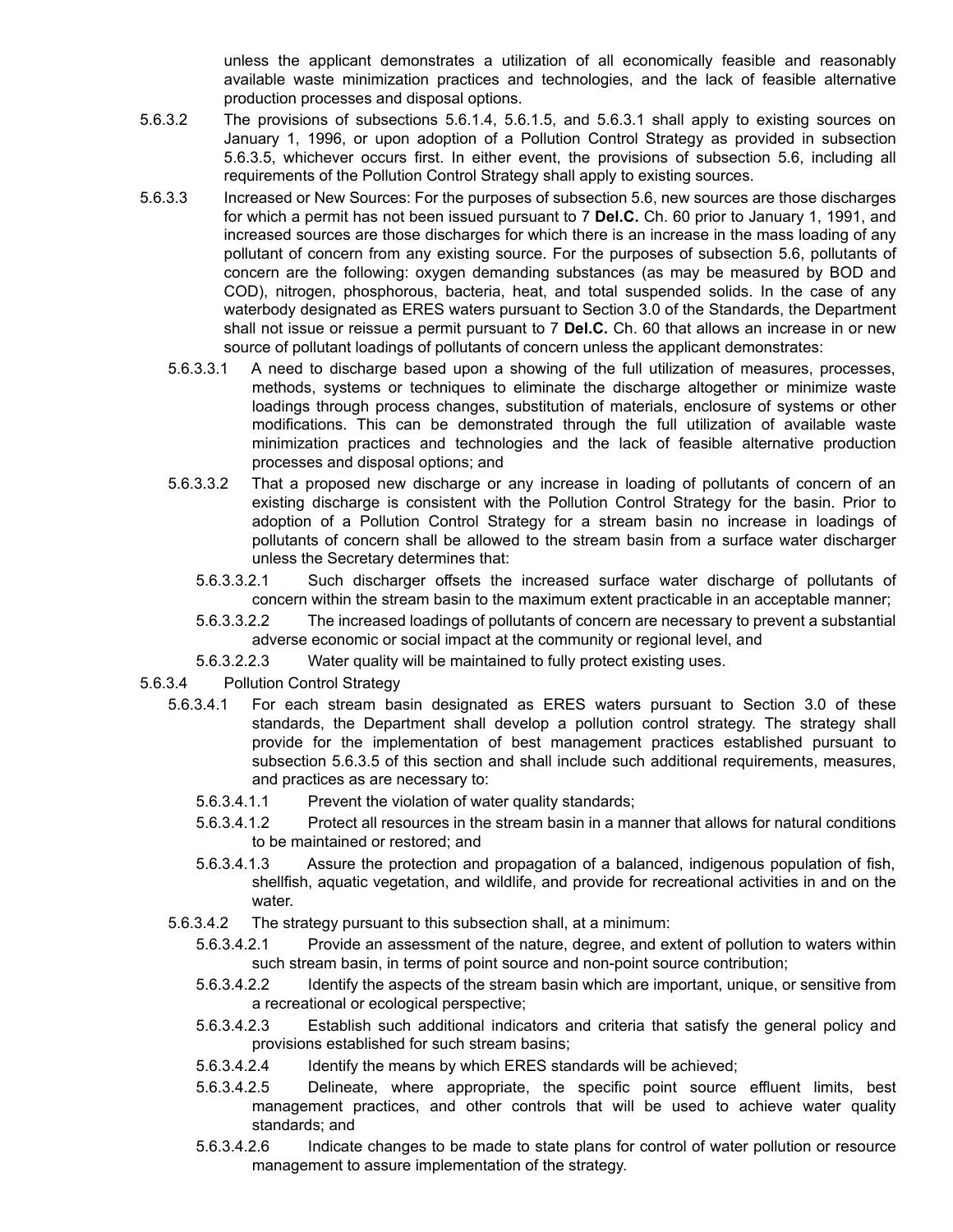- 5.6.3.4.3 The Department shall assure the opportunity for public participation in the development of the strategy required pursuant to this subsection and shall provide for public review and comment on the strategy in accordance with 7 **Del.C.** §6010.
- 5.6.3.4.4 The Department may, to the extent it deems appropriate, provide technical assistance to local governments in developing and implementing the strategy required pursuant to this subsection.
- 5.6.3.4.5 The Department shall, to the extent it deems appropriate, pursue and coordinate implementation of any strategy developed pursuant to this subsection through priority application of its resources to ERES waters through its regulatory and non-regulatory programs.
- 5.6.3.4.6 The Department may, in accordance with 7 **Del.C.** §6010, adopt and require the use of specific combinations of methods, practices, and technologies which it deems to be most effective for controlling, reducing, or removing waste loadings to ERES waters. Such requirements shall be based upon the application of good engineering and environmental science practices and principles, achieve a high degree of reliability, and be appropriate for the categories of activity.

## 5.6.3.5 Best Management Practices

The Department may adopt, pursuant to 7 **Del.C.** §6010, best management practices for selected sources of pollution to ERES waters. Best management practices identified by the Department pursuant to this subsection shall provide a standard for the control of the addition of pollutants which reflects the greatest degree of pollutant reduction achievable including, where practicable, a standard requiring no discharge of pollutants.

# **14 DE Reg. 1392 (06/01/11)**

**21 DE Reg. 241 (09/01/17)**

## **6.0 Regulatory Mixing Zones**

The following requirements shall apply to regulatory mixing zones:

- 6.1 Applicability: In instances where the Department determines, based upon engineering calculations or field studies, that complete mix (as defined herein) of effluent with its receiving water is not expected to occur, the Department may allocate a designated portion of the receiving water to provide for mixing of the effluent and the receiving water. This area shall be defined as a regulatory mixing zone and shall be determined on a caseby-case basis taking into account critical flows, outfall configuration and receiving stream characteristics. A mixing zone will not be allocated in instances where the Department determines that complete mix of effluent and receiving water occurs at the point of discharge, in which case, the critical flows as provided in Section 7.0 shall be applied in determining if the applicable criteria are met.
- 6.2 Location: Regulatory mixing zones shall not impinge upon areas of special importance, including but not limited to drinking water supply intakes, nursery areas for aquatic life or waterfowl, approved or conditional shellfish areas, or heavily utilized primary contact recreation areas. Zones shall not be located in such a manner as to interfere with passage of fishes or other organisms. Shore-hugging plumes should be avoided to the maximum extent practicable. In areas where multiple discharges are located in proximity, overlapping discharge plumes may occur. In such instances, the size limitations derived under subsection 6.4 may be reduced to preclude acute toxicity in the overlap areas, or to ensure an adequate zone of passage for fish.
- 6.3 Outfall Design: Outfalls shall be designed to provide maximum protection for humans, aquatic life, and wildlife. Surface discharges to shallow near-shore areas shall be discouraged in preference to submerged outfalls located in deep offshore areas or other alternative discharge configurations which achieve Water Quality Standards.
- 6.4 Size: Size of the zone shall be no larger than is necessary to provide for mixing of effluent and receiving water. The following are the maximum size limitations that shall apply unless the discharger can demonstrate to the satisfaction of the Department that a larger mixing zone would not have an adverse impact in the receiving water:
	- 6.4.1 Mixing zones for non-thermal pollutants shall be designed as follows:
		- 6.4.1.1 Rivers: During critical stream flow, as detailed in Section 8.0 of these standards, the maximum distance to the edge of the mixing zone shall be described by:

$$
x_{\text{m}} \leq (u \bullet W^2) \, / (\delta H \sqrt{g \, H \, S}
$$

where  $x_m$  = maximum mixing zone length, u = flow velocity for critical flow as detailed in subsection 7.2.3 or subsection 7.3,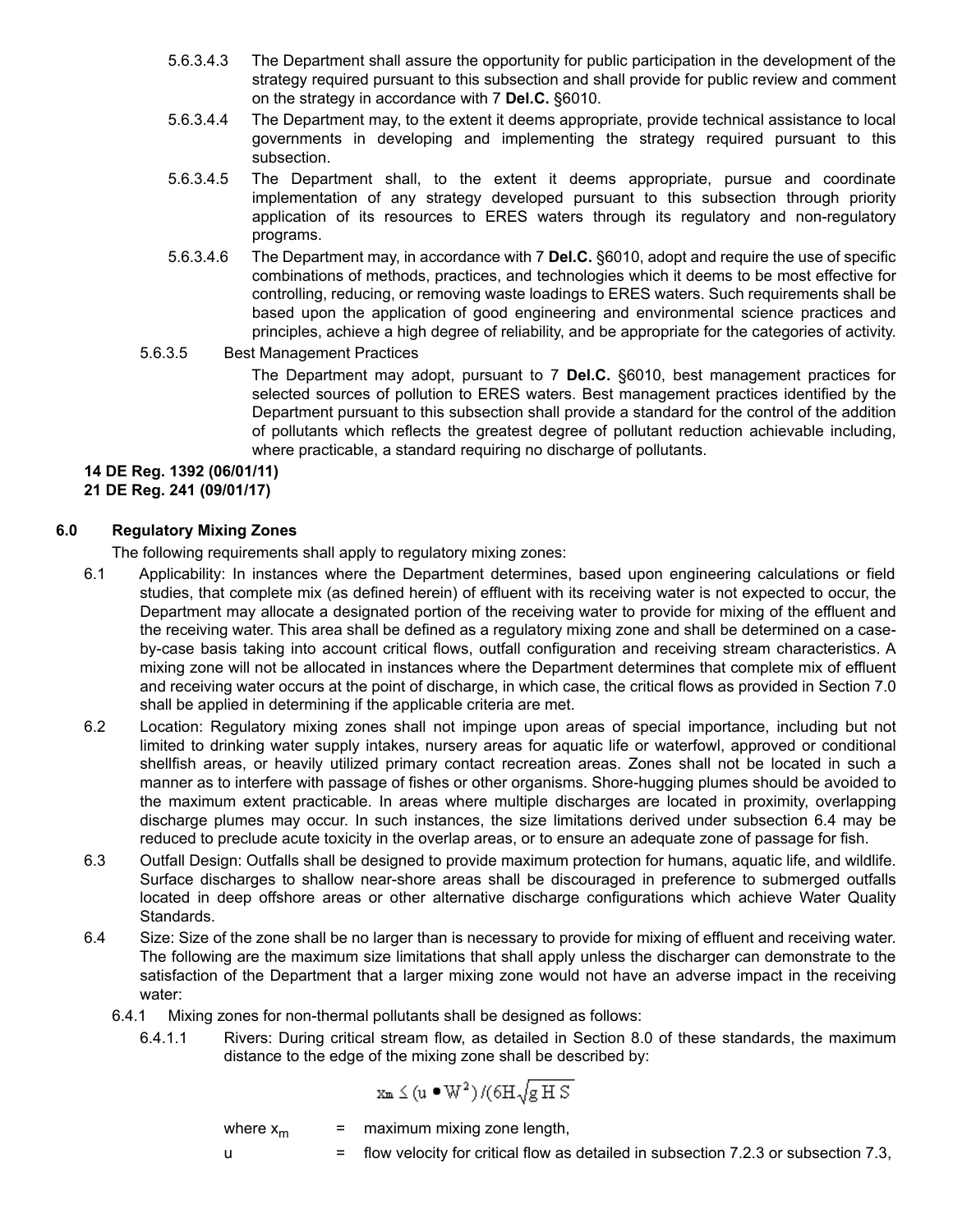- $W =$  width of river,
- $H =$  depth of river,
- $g =$  acceleration due to gravity, and
- $S = slope of river surface.$
- 6.4.1.2 Lakes: Because of the shallow depth and small size of Delaware lakes, regulatory mixing zones shall be prohibited in these waters.
- 6.4.1.3 Tidal waters: For mean low water slack tide conditions, the maximum horizontal distance from the edge of the outfall structure to the edge of the mixing zone shall be no greater than twenty-five percent (25%) of the width of the tidal water at the point of discharge.
- 6.4.2 Mixing zones for thermal (temperature) pollutants shall be defined as those waters between the point of discharge and the point at which the receiving water temperature criteria are met as defined in Section 4.0, subject to subsection 6.4.2.1 through 6.4.2.5 below. For non-tidal freshwater, mixing zones shall be designed using the critical stream flow specified in subsection 7.1 or 7.3.
	- 6.4.2.1 The greatest offshore extension of the mixing zone shall not exceed 50 percent of the width of the waterbody at the point of discharge.
	- 6.4.2.2 Thermal mixing zone cross-sectional area as measured in a vertical plane perpendicular to the receiving water flow shall not occupy more than 25 percent (25%) of the cross-sectional area of the receiving water as measured from the point of discharge to the opposite shore.
	- 6.4.2.3 In areas where multiple discharges are located in proximity, overlapping discharges may occur. In such instances, the above size limitations shall apply to the cumulative influence of the multiple discharges.
	- 6.4.2.4 Because of the shallow depth and small size of Delaware lakes, thermal mixing zones shall be prohibited in those waters.
	- 6.4.2.5 As an alternative to subsections 6.4.2.1 through 6.4.2.4 above, the size of the thermal mixing zone may be determined on a site-specific basis. This determination must be based upon a sound rationale and be supported by substantial biological, chemical, physical, and engineering evidence and analysis. Any such determination must show to the Department's satisfaction that no adverse changes in the protection and propagation of balanced indigenous populations of fish, aquatic life, and wildlife, may reasonably be expected to occur. A satisfactory showing made in conformance with Section 316(a) of the Water Quality Act of 1987 shall be deemed as compliance with the requirements of this paragraph.
- 6.5 In-Zone and Boundary of Zone Water Quality Requirements:
	- 6.5.1 Regulatory mixing zones shall not be used for, or considered as, a substitute for minimum treatment technology required by the Clean Water Act or other applicable State and Federal laws or regulations.
	- 6.5.2 Regulatory mixing zones shall be free of the following:
		- 6.5.2.1 Materials which result in the accumulation of toxic substances in sediment, aquatic life, or food chains at levels that may be harmful to the health of humans or aquatic life;
		- 6.5.2.2 Materials in concentrations that may settle to form deposits which smother benthic organisms, may exert significant dissolved oxygen demand, or may create a nuisance condition;
		- 6.5.2.3 Floating debris, oil, scum, foam, and other matter in concentrations that may cause a nuisance condition;
		- 6.5.2.4 Substances in concentrations that produce color, odor, taste, or turbidity that may lead to significant disruption of public water supply treatment systems, or may cause a nuisance condition; or
		- 6.5.2.5 Substances in concentrations that may result in a dominance of nuisance species, or may affect species diversity.
	- 6.5.3 No acute aquatic life criterion, as detailed in subsection 4.6.3 of this document, may be exceeded at any point greater than one-tenth of the distance from the edge of the outfall structure to the boundary of the regulatory mixing zone as defined above.Substances in concentrations that may result in a dominance of nuisance species, or may affect species diversity.
	- 6.5.4 No acute aquatic life criterion, as detailed in subsection 4.6.3 of this document, may be exceeded at any point greater than fifty (50) times the discharge length scale in any horizontal direction from the edge of the outfall structure.
	- 6.5.5 No acute aquatic life criterion, as detailed in subsection 4.6.3 of this document, may be exceeded at any point greater than five (5) times the average water depth in the regulatory mixing zone in any horizontal direction from the edge of the outfall structure.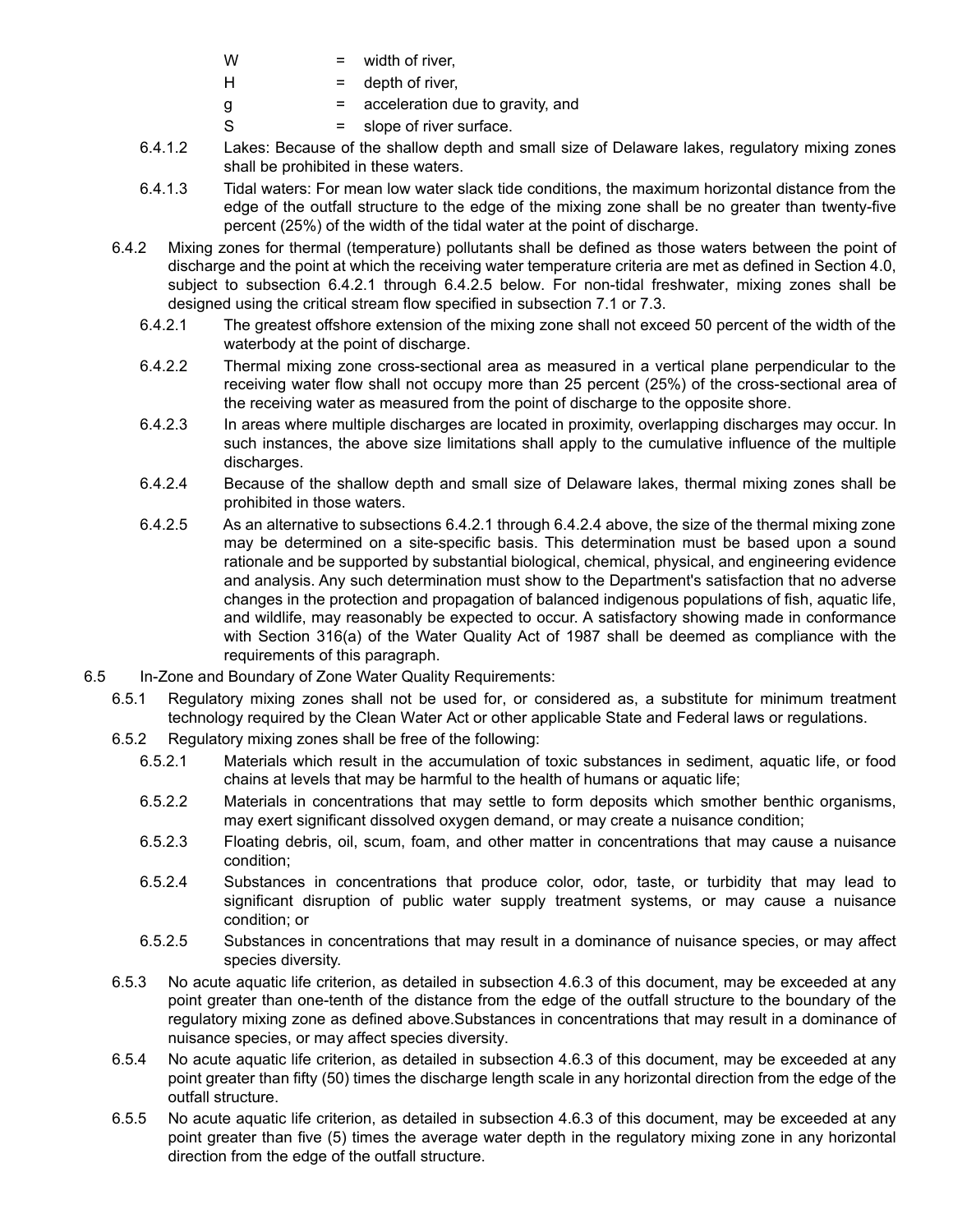6.5.6 No chronic aquatic life criterion, as detailed in subsection 4.6.3 of this document, may be exceeded beyond the boundary of the regulatory mixing zone as defined above.

# **14 DE Reg. 1392 (06/01/11)**

# **21 DE Reg. 241 (09/01/17)**

# **7.0 Critical Flows**

- 7.1 For all waters of the State, all water quality standards and criteria, except those for toxic substances, shall not apply at those times when the freshwater flow or net advective flow falls below that value that is equal to the flow of 7-day duration with recurrence interval of 10 years (generally known as the 7Q10 or the Q7-10). However, at all times all waters shall be free of materials and substances as listed in subsection 6.5.2.
- 7.2 For all waters of the state, water quality criteria for toxic substances as specified in subsection 4.6.3 shall not apply at those times when the freshwater or net advective flow falls below the following values:
	- 7.2.1 The harmonic mean flow, for human carcinogens;
	- 7.2.2 The flow of 30-day duration with recurrence interval of 5 years (generally known as the 30Q5 or Q30-5), for human systemic toxicants and for ammonia fresh water aquatic life chronic toxicity criteria;
	- 7.2.3 The flow of 7-day duration with recurrence interval of 10 years (generally known as the 7Q10 or the Q7- 10), for compounds having a chronic toxicity criterion; and
	- 7.2.4 The flow of 1-day duration with recurrence interval of 10 years (generally known as the 1Q10 or the Q1- 10), for compounds having an acute toxicity criterion.
- 7.3 These critical flows shall also be used as design flows for developing water quality-based discharge limitations for the referenced groups of parameters. The Department shall consider scientifically reasonable requests for seasonally adjusted flows or the use of dynamic modeling techniques for this purpose on a case-by-case basis.
- 7.4 Nothing in Section 7.0 shall be construed as allowing any reduction in efficiency of, or suspension of, required pollution control practices, whether applied to point or nonpoint sources, during periods when flows are less than those specified for suspension of standards applicability in subsections 7.1-7.3.

## **14 DE Reg. 1392 (06/01/11) 21 DE Reg. 241 (09/01/17)**

## **8.0 Criteria for Low Flow Waters**

- 8.1 A low flow water is one in which the 7Q10 freshwater inflow is less than 0.1 cfs. The following criteria shall apply to discharges into low flow waters:
	- 8.1.1 Where information is available for the receiving water which indicates that, because of low flow, it would not support designated uses, then numeric criteria shall not apply. The numeric criteria shall then apply at the closest downstream point where uses could reasonably be expected to occur.
	- 8.1.2 The discharge shall not add:
		- 8.1.2.1 Materials which result in the accumulation of toxic substances in sediment, aquatic life or food chains at levels that may be harmful to the health of humans or aquatic life;
		- 8.1.2.2 Materials in concentrations that may settle to form deposits which smother benthic organisms, may exert significant dissolved oxygen demand, or may create a nuisance condition;
		- 8.1.2.3 Floating debris, oil, scum, foam, and other matter in concentrations that may cause a nuisance condition;
		- 8.1.2.4 Substances in concentrations that produce color, odor, taste or turbidity that may lead to significant disruption of a public water supply treatment systems, or may cause a nuisance condition; or
		- 8.1.2.5 Substances in concentrations that may result in a dominance of nuisance species, or may affect species diversity.
- 8.2 The applicant for discharge shall bear the burden of showing, to the satisfaction of the Department, that the provisions of subsections 8.1.1 and 8.1.2 above are met.
- 8.3 Any application for new or increased discharge to a low flow water must include a thorough evaluation of alternate discharge configurations, including but not limited to water conservation, relocating the outfall to a more suitable location, conveying the wastewater to other available treatment facilities, or utilizing land treatment. Alternatives which do not include discharge must be used wherever technologically feasible and cost-effective (notwithstanding other requirements of these or other applicable regulations).

## **21 DE Reg. 241 (09/01/17)**

## **9.0 Exceptions, Modifications and Conditions**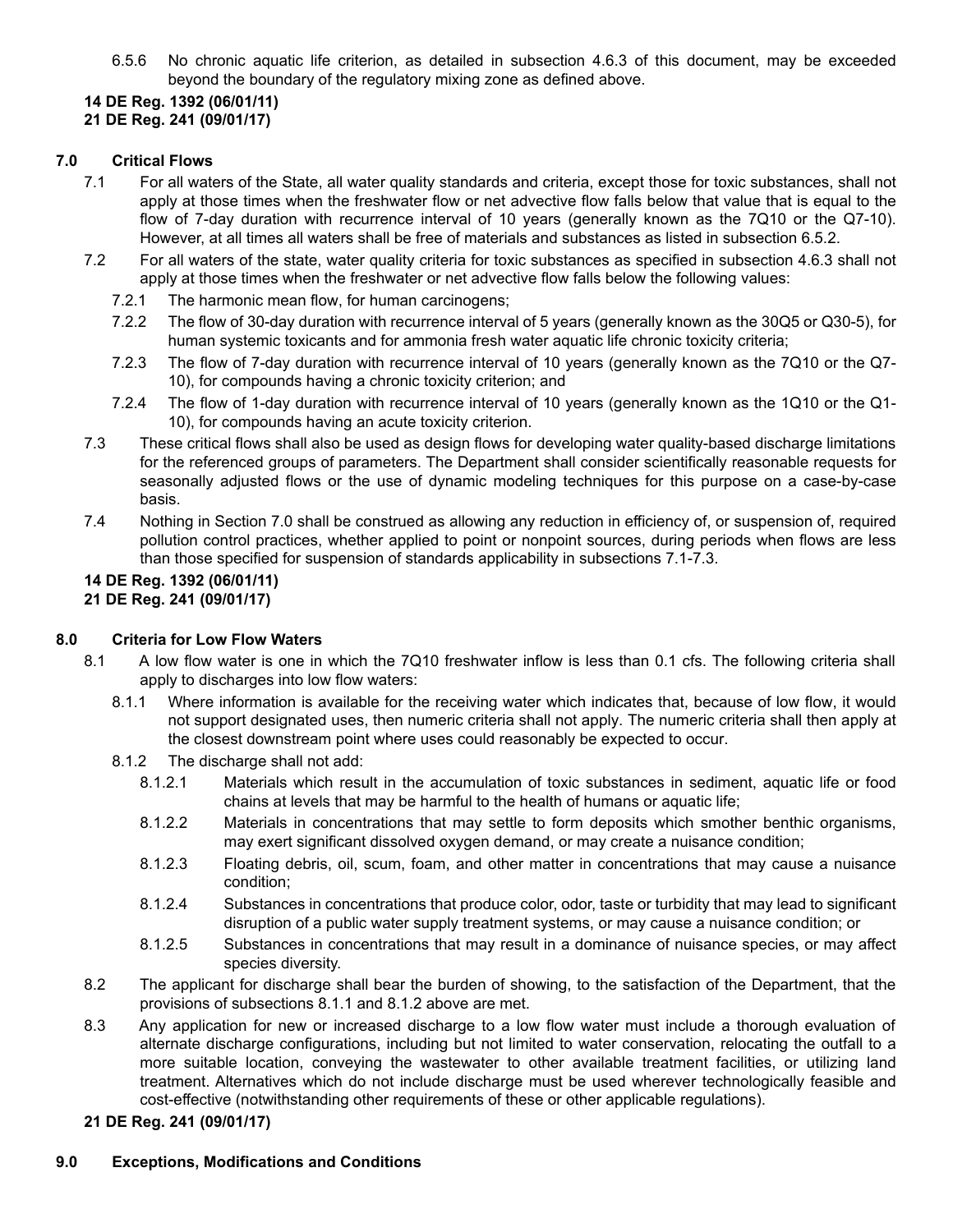## 9.1 Exceptions and Modifications

- 9.1.1 Request for Removal of Designated Uses: The Department shall consider scientifically reasonable requests for the removal of a designated use which is not an existing use, or the establishment of subcategories of a use for a water body or segment of specific waters of the State based upon the demonstration by means of a Use Attainability Analysis that attainment of the designated use is not feasible because:
	- 9.1.1.1 Naturally occurring pollutant concentrations prevent the attainment of the use; or;
	- 9.1.1.2 Natural, ephemeral, intermittent or low flow conditions or water levels prevent the attainment of the use, unless these conditions may be compensated for by the discharge of sufficient volume of effluent discharges without violating State water conservation requirements to enable uses to be met; or
	- 9.1.1.3 Human caused conditions or sources of pollution prevent the attainment of the use and cannot be remedied or would cause more environmental damage to correct than to leave in place; or
	- 9.1.1.4 Dams, diversions or other types of hydrologic modifications preclude the attainment of the use, and it is not feasible to restore the water body to its original condition or to operate such modification in a way that would result in the attainment of the use; or
	- 9.1.1.5 Physical conditions related to the natural features of the water body, such as the lack of a proper substrate, cover, flow, depth, pools, riffles, and the like, unrelated to water quality, preclude attainment of aquatic life protection uses; or
	- 9.1.1.6 Controls more stringent than those required by sections 301(b) and 306 of the Clean Water Act would result in substantial and widespread economic and social impact.

A request for removal of designated uses shall be deemed a scientifically reasonable request if it is demonstrated that the Use Attainability Analysis prepared and submitted by the requestor is based upon sound scientific rationale and is supported by substantial scientific and technical evidence and analysis as to the existence of one or more of the factors listed above. If the Department finds any request for removal to be frivolous or to be flawed as to the methods used to obtain evidence or perform analysis to such an extent that the validity of the conclusions would be challenged by most persons trained and competent in the use and interpretation of the technical or scientific methods employed, it may dismiss such request for removal without further action. If the Department determines that a scientifically reasonable request has been made, it shall make a preliminary determination as to the proposed change and hold a public hearing in accordance with 7 **Del.C.** §6006. The removal or establishment of sub-categories of a designated use completed under this Section are deemed to be duly adopted components of the State of Delaware Surface Water Quality Standards.

The Department will not consider requests for the removal of a designated use, for a water body or segment of specific waters of the State if:

- 9.1.1.7 They are existing uses unless a use requiring more stringent criteria is added; or
- 9.1.1.8 The designated use will be attained by implementing effluent limits required under sections 301(b) and 306 of the Clean Water Act and by implementing cost-effective and reasonable best management practices for nonpoint source control.
- 9.1.2 Request for Modification of Water Quality Criteria: The Department shall consider scientifically reasonable requests for modification of water quality criteria contained herein for portions of specific waters of the State. A request for modification shall be deemed to be a scientifically reasonable request if it is based upon a sound rationale, and supported by substantial scientific evidence and analysis. This evidence and analysis must demonstrate the existence of site-specific differences in the chemical, physical, or biological characteristics of the surface water, and must propose alternate site-specific water quality criteria. Scientific studies for the development of these alternate criteria shall be designed and conducted in accordance with the guidelines set forth in the Water Quality Standards Handbook Second Edition, EPA 823/B-94-005 or other scientifically defensible methodologies approved by the Department. If the Department finds any request for modification to be frivolous, to be flawed as to the methods used to obtain evidence and to perform analysis to such an extent that the validity of the conclusions would be challenged by most persons trained and competent in the use and interpretation of the technical and scientific methods employed, or to contain reasonable evidence that a reduction in the number, quality, or river or stream mileage of designated uses would occur, it may dismiss such request for modification without further action. If the Department determines that a scientifically reasonable request has been made, the Department shall make a preliminary determination as to the proposed change and shall hold a public hearing in accordance with 7 **Del.C.** §6006. If the Department determines that a scientifically reasonable request has been made pursuant to this Section and such request could result in a change in